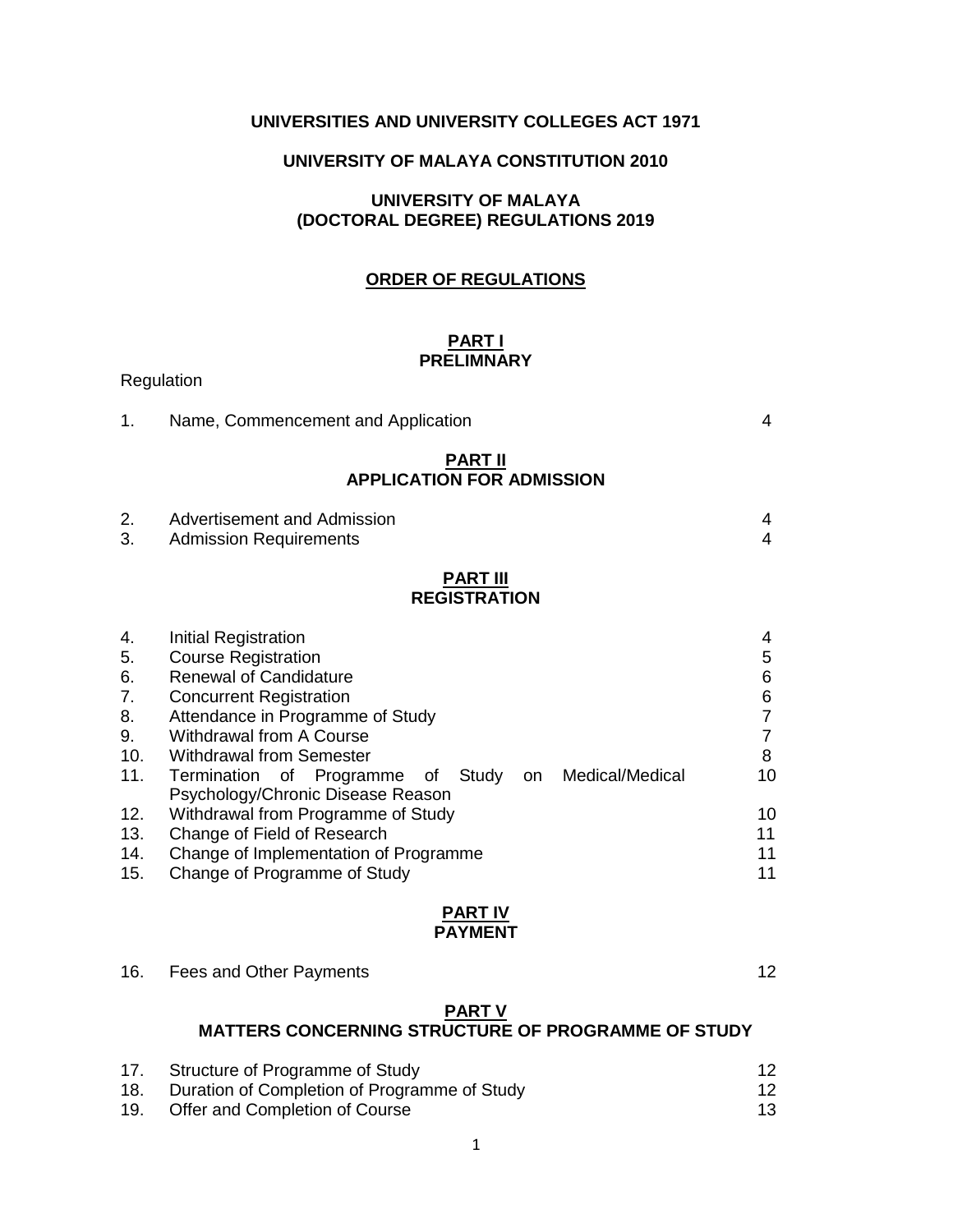| 20. | <b>Transfer of Credit</b>                     | 13 |
|-----|-----------------------------------------------|----|
| 21. | <b>Course Exemption</b>                       | 16 |
| 22. | Programme External Assessor                   | 17 |
| 23. | Programme External Examiner                   | 17 |
|     | <b>PART VI</b>                                |    |
|     | <b>SUPERVISION</b>                            |    |
| 24. | Supervision and Progress of Candidature       | 18 |
|     | <b>PART VII</b>                               |    |
|     | <b>THESIS AND DISSERTATION</b>                |    |
| 25. | Determination of Field of Research            | 19 |
| 26. | Determination of Thesis or Dissertation Title | 19 |
| 27. | Language of Thesis or Dissertation            | 19 |
| 28. | Submission of Thesis or Dissertation          | 20 |
|     | <b>PART VIII</b>                              |    |
|     | <b>EXAMINATION</b>                            |    |
| 29. | Admission as a Candidate for Examination      | 23 |
| 30. | Permission to Sit for Examination             | 24 |
| 31. | Assessment Method                             | 24 |

| 32. | Number and Scope of Examination                                | 25 |
|-----|----------------------------------------------------------------|----|
| 33. | <b>Committee of Examiners</b>                                  | 25 |
| 34. | <b>External Examiner</b>                                       | 32 |
| 35. | <b>Internal Examiner</b>                                       | 33 |
| 36. | Consultant                                                     | 34 |
| 37. | Assessment for Programme of Study by Research                  | 34 |
| 38. | Assessment for Programme of Study by Coursework                | 37 |
| 39. | Assessment for Programme of Study by Mixed Mode                | 43 |
| 40. | Assessment for Programme of Study by Clinical                  | 43 |
| 41. | Management of Marks and Grades                                 | 50 |
| 42. | Determination of Academic Performance (except for Programme of | 50 |
|     | Study by Clinical)                                             |    |
| 43. | <b>Academic Probation Period</b>                               | 52 |
| 44. | Failed and Terminated from Programme of Study                  | 52 |
| 45. | Minimum Requirement for Academic Performance for Coursework    | 53 |
|     | Component (except for Programme of Study by Clinical)          |    |
| 46. | Repeating a Failed Course                                      | 53 |
| 47. | <b>Special Examination</b>                                     | 54 |
| 48. | <b>Other Matters Related to Examination</b>                    | 54 |
|     |                                                                |    |

#### **PART IX APPEAL**

| 49. | <b>Appeal Against Examination Results</b>                      | 55 |
|-----|----------------------------------------------------------------|----|
| 50. | Appeal to Review Examination Results of Thesis or Dissertation | 56 |
| 51. | Appeal to Continue with Studies                                | 56 |
| 52. | Appeal to Activate Candidature                                 | 57 |
| 53. | Appeal to Extend Maximum Duration of Candidature               | 57 |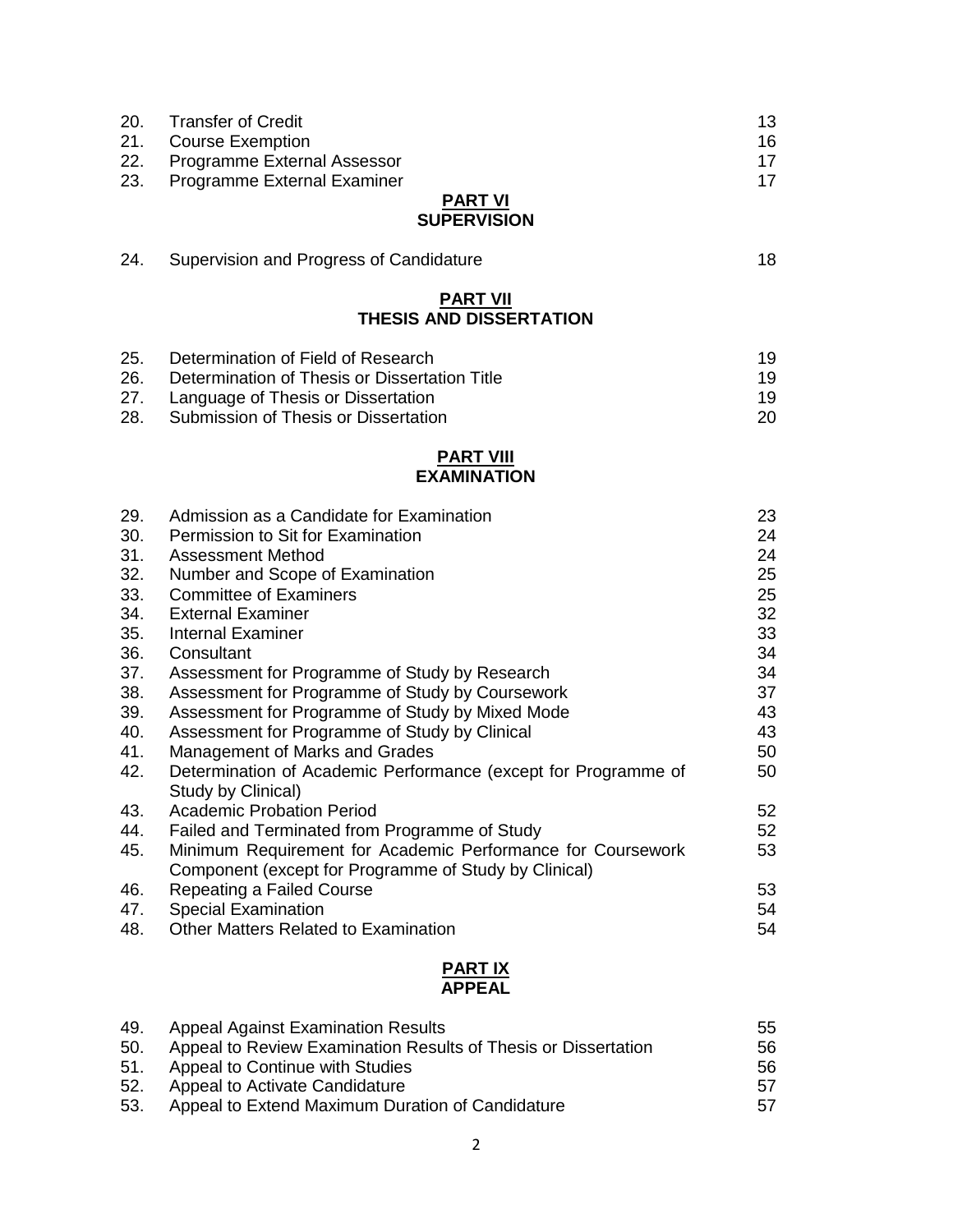| 54.<br>55.                             | Membership of the Faculty Appeals Committee<br>Powers of the Faculty Appeals Committee                                                                                                                                                                                                                      | 57<br>58                         |
|----------------------------------------|-------------------------------------------------------------------------------------------------------------------------------------------------------------------------------------------------------------------------------------------------------------------------------------------------------------|----------------------------------|
|                                        | <b>PART X</b><br><b>READMISSION TO THE DEGREE PROGRAMME OF STUDY</b>                                                                                                                                                                                                                                        |                                  |
| 56.                                    | Readmission to the Degree Programme of Study                                                                                                                                                                                                                                                                | 58                               |
|                                        | <b>PART XI</b><br><b>GRADUATION</b>                                                                                                                                                                                                                                                                         |                                  |
| 57.<br>58.<br>59.<br>60.<br>61.        | Programme of Study by Research<br>Programme of Study by Coursework and Mixed Mode<br>Programme of Study by Clinical<br>Conferment of Doctoral Degree (With Distinction)<br>Aegrotat Award                                                                                                                   | 59<br>59<br>60<br>60<br>61       |
|                                        | <b>PART XII</b><br><b>GENERAL</b>                                                                                                                                                                                                                                                                           |                                  |
| 62.<br>63.<br>64.<br>65.<br>66.<br>67. | Non-graduating Candidate<br><b>Mobility Programme Candidate</b><br><b>Auditing Courses</b><br>Authority of the Senate<br><b>Exemption from Application</b><br>Compliance to the Universities and University Colleges Act 1971, the<br>Constitution of University of Malaya, Statutes, Rules and Regulations | 62<br>62<br>62<br>62<br>63<br>63 |
| 68.                                    | of the University<br>Repeal                                                                                                                                                                                                                                                                                 | 63                               |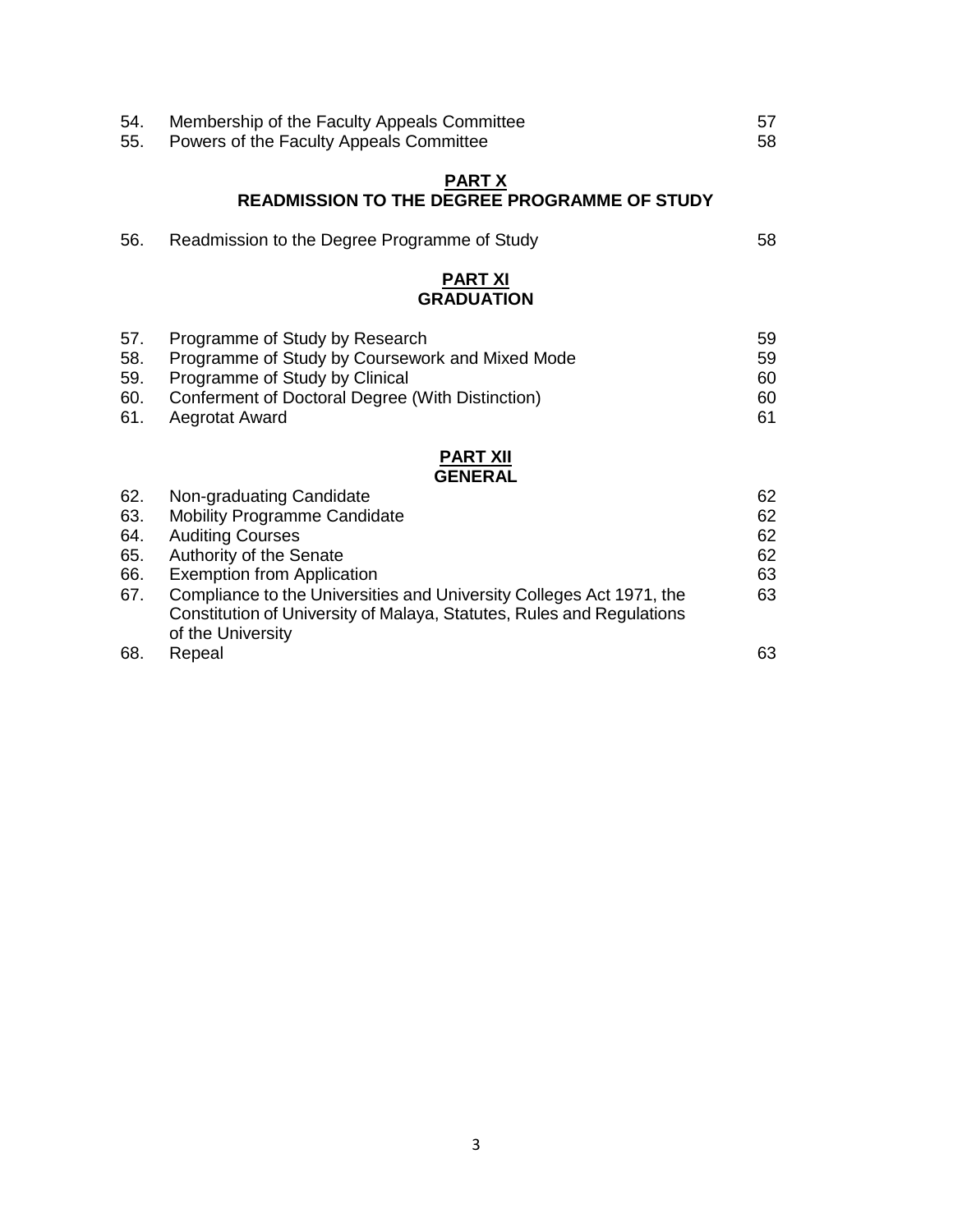# **UNIVERSITIES AND UNIVERSITY COLLEGES ACT 1971**

# **CONSTITUTION OF UNIVERSITY OF MALAYA 2010**

### **UNIVERSITY OF MALAYA (DOCTORAL DEGREE) REGULATIONS 2019**

In the exercise of the powers conferred by Rule 23 of the University of Malaya (Doctoral Degree) Rules 2019, the University of Malaya Senate makes the following regulations:

### **PART I PRELIMINARY**

### **1. Name, Commencement and Application**

- (1) These Regulations may be cited as the University of Malaya (Doctoral Degree) Regulations 2019 and come into force in the Academic Session 2019/2020.
- (2) These Regulations shall apply to all candidates of the Doctoral Degree programme admitted prior to and in the 2019/2020 Academic Session and thereafter.

### **PART II APPLICATION FOR ADMISSION**

# **2. Advertisement and Admission**

- (1) The degree programme of study shall be advertised from time to time.
- (2) Admission into any Degree programme of study shall be made in accordance with the prescribed procedures.
- (3) If the University determines the closing date for the application for admission, the application for admission shall be received on or before the closing date determined.

### **3. Admission Requirements**

An applicant who wishes to pursue a degree programme shall meet the special requirements and conditions of the University of Malaya Doctoral programme as set out in Schedule 1.

### **PART III REGISTRATION**

### **4. Initial Registration**

(1) A candidate of a programme of study by Research may register intially for the said programme of study at any time latest by fourteenth lecture week in the semester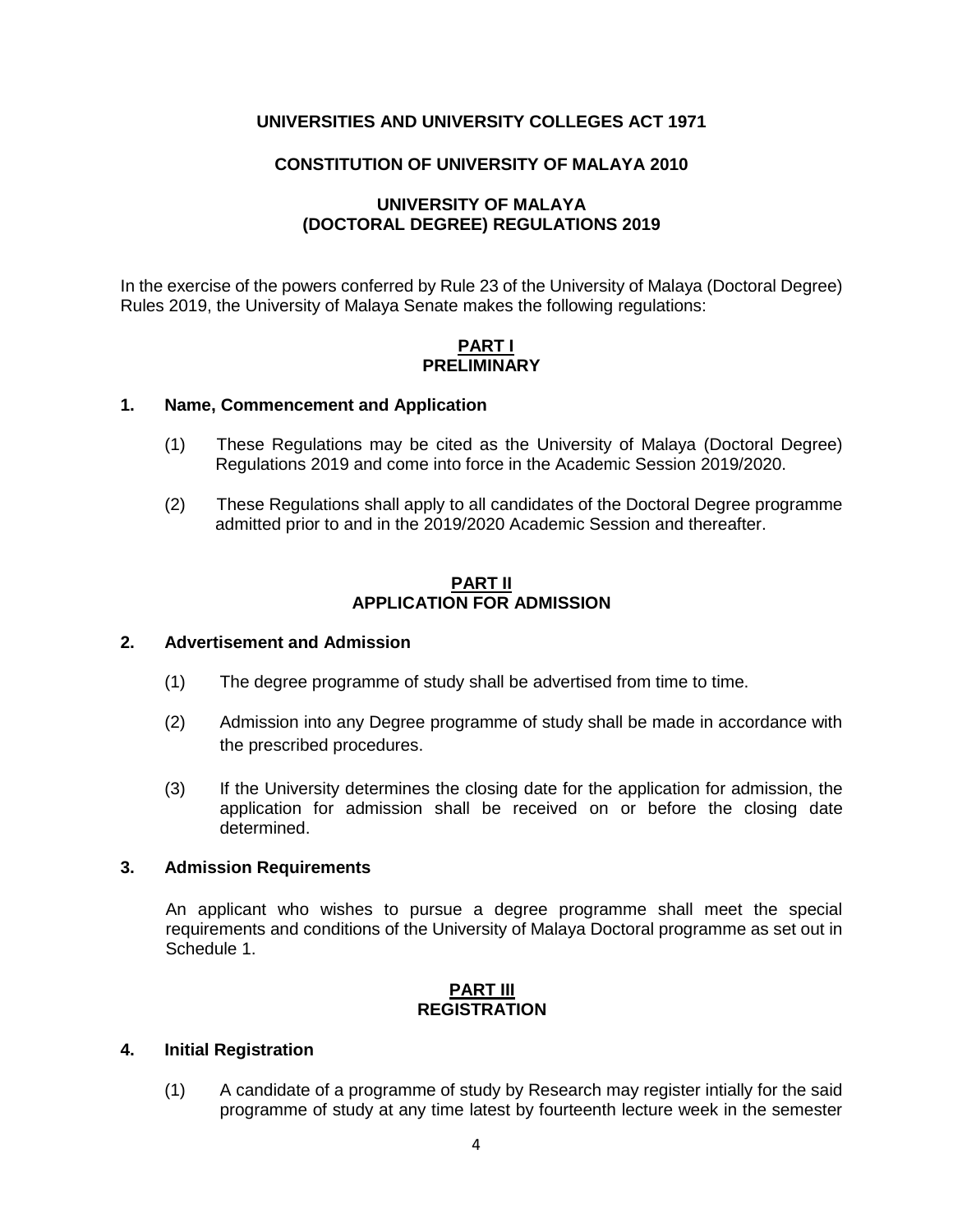applied and the full fees will be imposed for the semester in which registration is done. The candidate is required to register in the following semester if the offer is accepted after fourteenth lecture week in a semester.

- (2) A candidate of a Degree programme of study by Mixed Mode, Coursework and Clinical shall initially register for his programme of study not later than two (2) weeks from the date of commencement of the semester in which the candidate has been offered admission to the said programme of study.
- (3) In certain circumstances, the Dean of the Faculty may allow a candidate to defer his initial registration to the following semester. The maximum duration of deferment of the initial registration allowed is one (1) semester from the expiry of the original letter of offer. An extension of one (1) semester may be given subject to the condition that the candidate applies and obtains the approval from the Dean of the Faculty.
- (4) If a candidate does not register within the stipulated period or any approved period of deferment, the offer of admission for the programme of study shall lapse automatically.
- (5) A candidate who is allowed to defer the intial registration shall not be considered as a registered candidate and is not entitled to use of any of the University's facilties.

# **5. Course Registration**

- (1) A candidate for a programme of study by Mixed Mode, Coursework and Clinical is required to attend the said programme based on the structure of the programme of study as determined by the Faculty and approved by the Senate. Registration of course(s) other than those prescribed in the programme structure will not be taken into account for the purpose of fulfillment of the degree requirements.
- (2) A candidate is required to register for courses as determined by the Faculty and shall be approved by the Senate.
- (3) Registration of courses shall be completed by second lecture week of a semester. A candidate who fails to complete his course registration within the prescribed period will not be allowed to follow the course and may have his candidature terminated.
- (4) Any candidate who fails to register continuously for a period of two (2) semesters with the University shall cease to be a student and his name will be removed from the student register of the University.
- (5) A candidate is required to register for the course within the period prescribed. Activities involved in the course registration process is as in the table below: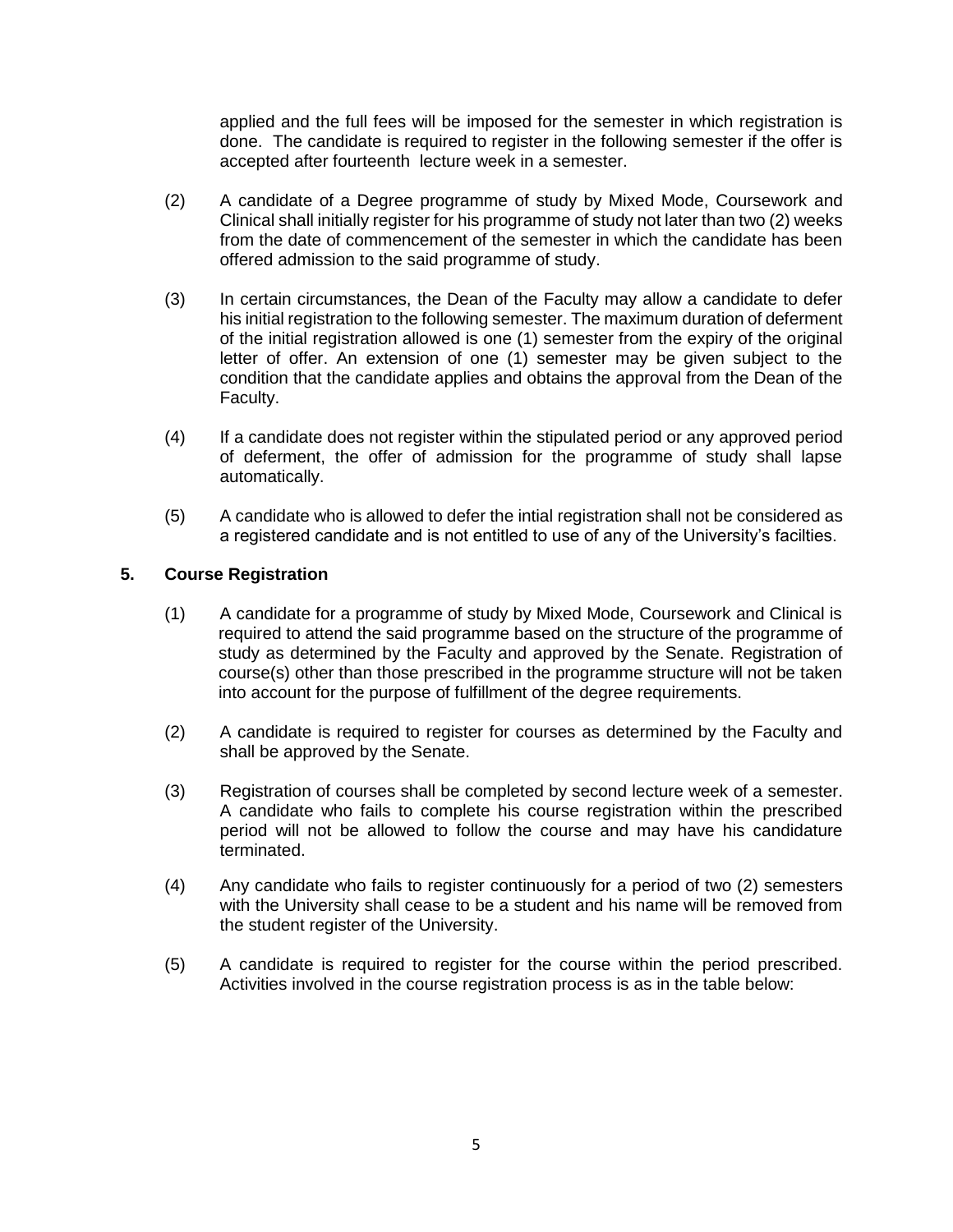| <b>Activity</b>       | <b>Normal</b><br><b>Semester</b> | <b>Special</b><br><b>Semester</b> | <b>Fees</b> | <b>Duration of</b><br><b>Study</b> |
|-----------------------|----------------------------------|-----------------------------------|-------------|------------------------------------|
| Add<br>course(s)      | <b>Week 1 - 2</b>                | Week 2                            | Yes         | Included                           |
| Drop<br>$course(s)^*$ | Week 3 - 7                       |                                   | No          | Included                           |

Note: \*Fee is non-refundable

(6) Notwithstanding the provisions of subregulation (3) above, as a special case, a candidate may be allowed to register late until seventh lecture week on the recommendation of the course teacher and approved by the Dean of the Faculty. The candidate will be required to pay a fine at a rate prescribed by the University apart from fees determined for the course concerned.

# **6. Renewal of Candidature**

- (1) Candidate of all modes of programme of study shall renew his candidature not later than two (2) weeks from the date of commencement of the semester concerned.
- (2) Failure to renew candidature within the period prescribed under subregulation one (1) above may cause the candidature to lapse unless the candidate has been granted approval for late registration as a special case by the Dean of the Faculty. The candidate will be required to pay a fine at a prescribed rate determined by the University as well as other fees determined.
- (3) Any candidate who fails to continuously register for two (2) semesters with the University will cease being a student and his name will be removed from the student register of the University.

# **7. Concurrent Registration**

- (1) Subject to subregulations (2) and (3) below, a candidate shall not be allowed to register concurrently for other programme of study which leads to the award of any degree in this University or any other university or institution.
- (2) In certain circumstances, where the University conducts a programme in collaboration with another university or institution that will lead to the award of a degree, a candidate is allowed to register concurrently.
- (3) A candidate, may with the approval of the Dean of the Faculty, register and attend at any one time, an in-service training programme upon the request of his employer provided that the programme is conducted for a period of not more than one (1) year.
- (4) Subject to subregulations (2) and (3) above, any candidate found to be in breach of subregulation (1) may have his studies terminated by the University without refund of any fees and other payments that have been paid.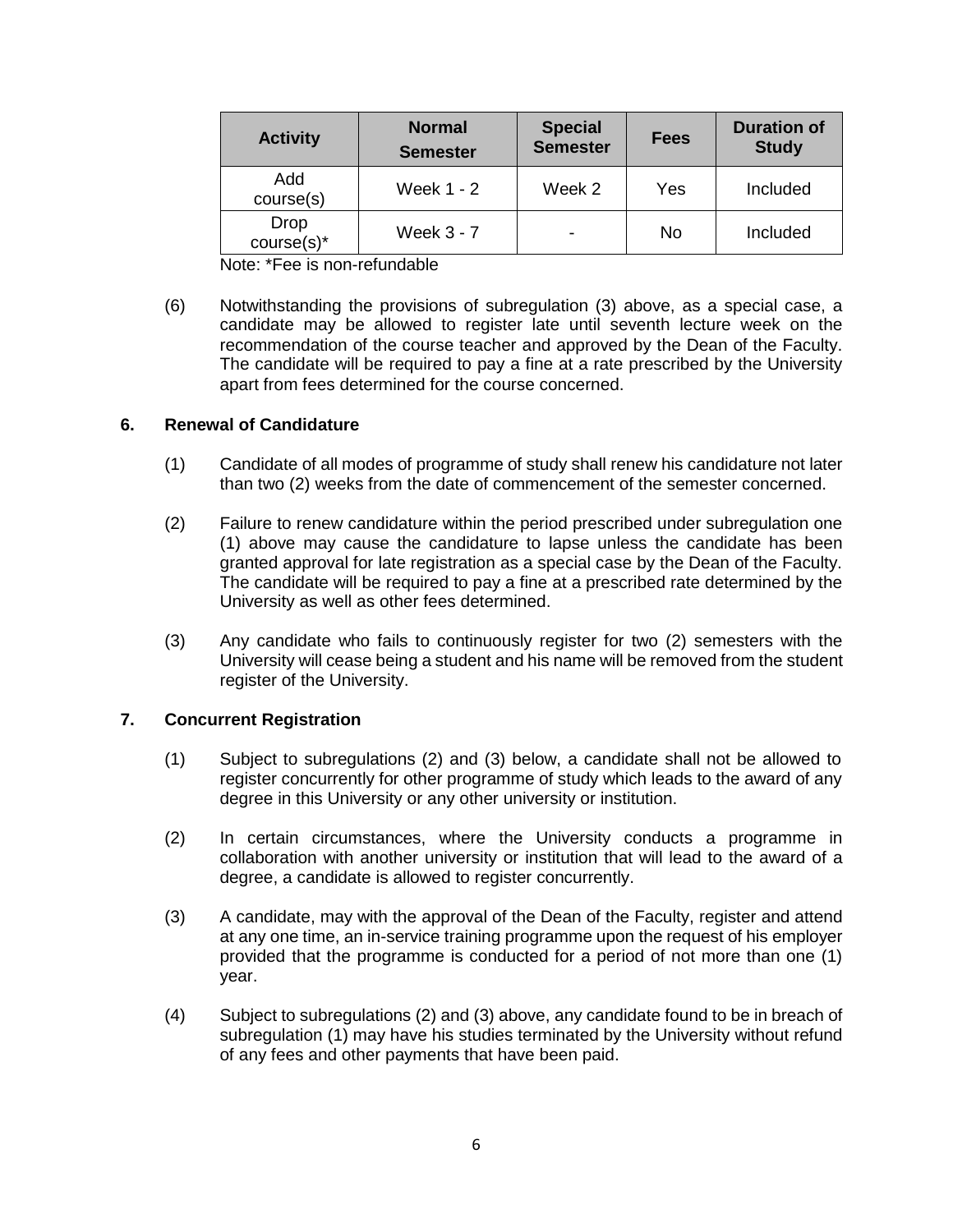# **8. Attendance in Programme of Study**

- (1) It is compulsory for a candidate to attend all teaching and learning activities as well as research activities related to his programme of study.
- (2) A candidate who does not attend any teaching and learning activities is required to inform the reason for his absence to the teacher immediately together with the relevant supporting documents. The teacher shall inform the candidate the consequences of being absent and is responsible to keep records of the notification and class attendance.
- (3) A candidate may with the approval of the Faculty undergo a part of the programme of study at another institution.
- (4) A candidate pursuing a programme of study by Research shall reside in Malaysia for a period of at least one (1) semester.
- (5) Notwithstanding anything stated in subregulation (4), a candidate pursuing a programme of study by Research, with the approval of the Faculty, can be assumed to have met the residency requirement if he has fulfilled any one (1) of the following:
	- (a) followed and passed the Research Methodology course; or
	- (b) presented the Proposal Defence; or
	- (c) presented the Candidature Defence; or
	- (d) presented the thesis in a seminar prior to submission of thesis for examination; or
	- (e) has face to face consultation with the supervisor, as determined by the Faculty; or
	- (f) participated in the activities of the Faculty as determined by the Faculty.

# **9. Withdrawal from A Course**

The following provisions shall apply to withdrawal from any course:

(1) A withdrawal from any course means withdrawal from one (1) or more courses in any semester after the add/drop week. Details of withdrawal from course are as stated below:

| Category            | <b>Normal</b><br><b>Semester</b> | <b>Special</b><br><b>Semester</b> | <b>Fees</b> | <b>Duration of</b><br><b>Study</b> | Grade    |
|---------------------|----------------------------------|-----------------------------------|-------------|------------------------------------|----------|
| Personal<br>Reasons | Weeks<br>$1 - 2$                 | Week<br>2                         | No          | Included                           | No Grade |
|                     | Weeks<br>$3 - 7$                 | Week<br>2                         | Yes         | Included                           | Grade W  |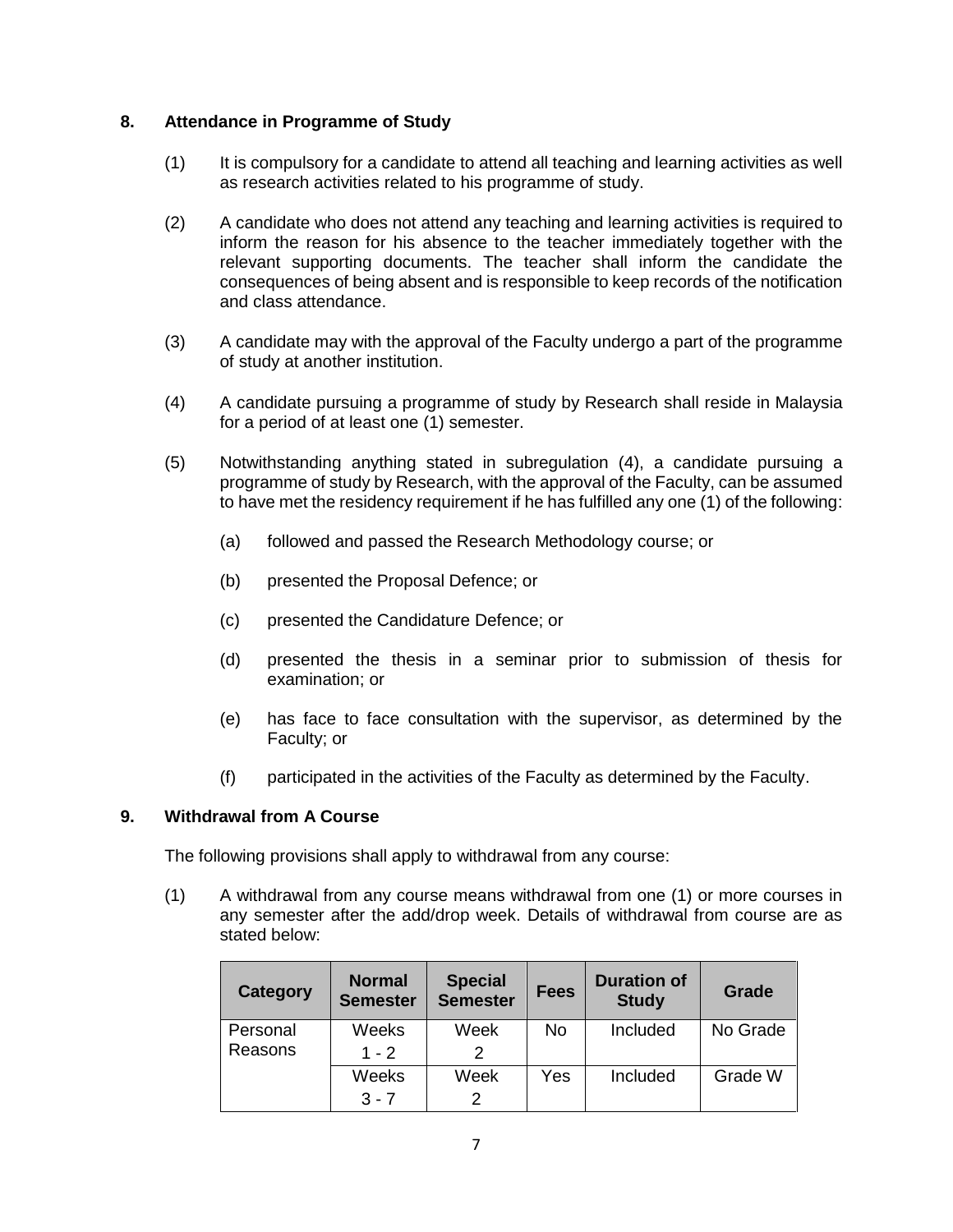- (2) A candidate may withdraw from a course not later than second lecture week of a semester. The candidate shall not be liable to pay any fees and his course registration record for the affected course shall be expunged.
- (3) A candidate who withdraws from a course after the second lecture week shall be liable to pay fees and shall be given the Grade W for the course concerned. Withdrawal from any course after the seventh lecture week of a Normal Semester and after the second lecture week of a Special Semester is not permitted except for medical reasons.
- (4) Withdrawal from a course for medical reason shall be approved by the Dean of the Faculty or an officer as may be designated by the University. The candidate shall submit a written application to the Dean of the Faculty. If it is approved, Grade W will be recorded for the course concerned. The prescribed fees will be imposed if the application is submitted after the seventh lecture week of a Normal Semester or after the second lecture week of a Special Semester.
- (5) An application on medical reasons has to be supported by a medical report issued by a Registered Medical Practitioner of the University Student Health<br>Clinic/government hospital/teaching hospital/University Malaya Medical Clinic/government hospital/teaching hospital/University Malaya Medical Centre/Private Medical Centre.
- (6) If an application is not approved, the candidate shall be required to continue with his studies for the course concerned. Failure of the candidate to continue with his studies for the whole course concerned may result in the candidate being given a Grade F.
- (7) Withdrawal from a course on any of the reasons stated below is not allowed:
	- (a) performance of the candidate is not satisfactory for any of the course;
	- (b) insufficient preparation for the course concerned; or
	- (c) dissatisfaction towards any of the course.
- (8) Withdrawal from any of the course is not permitted once the examination period for the semester has commenced.

### **10. Withdrawal from Semester**

The following provisions shall apply in relation to any withdrawal from a semester:

- (1) "Withdrawal from a semester" means withdrawal from all registered courses and all teaching and learning activities as well as research activities for the semester concerned. The candidate is only allowed to withdraw from a semester after he has undergone at least one (1) semester of his programme of study except for medical reasons.
- (2) Withdrawal from a semester is categorised as follows:
	- (a) semester leave on personal reasons;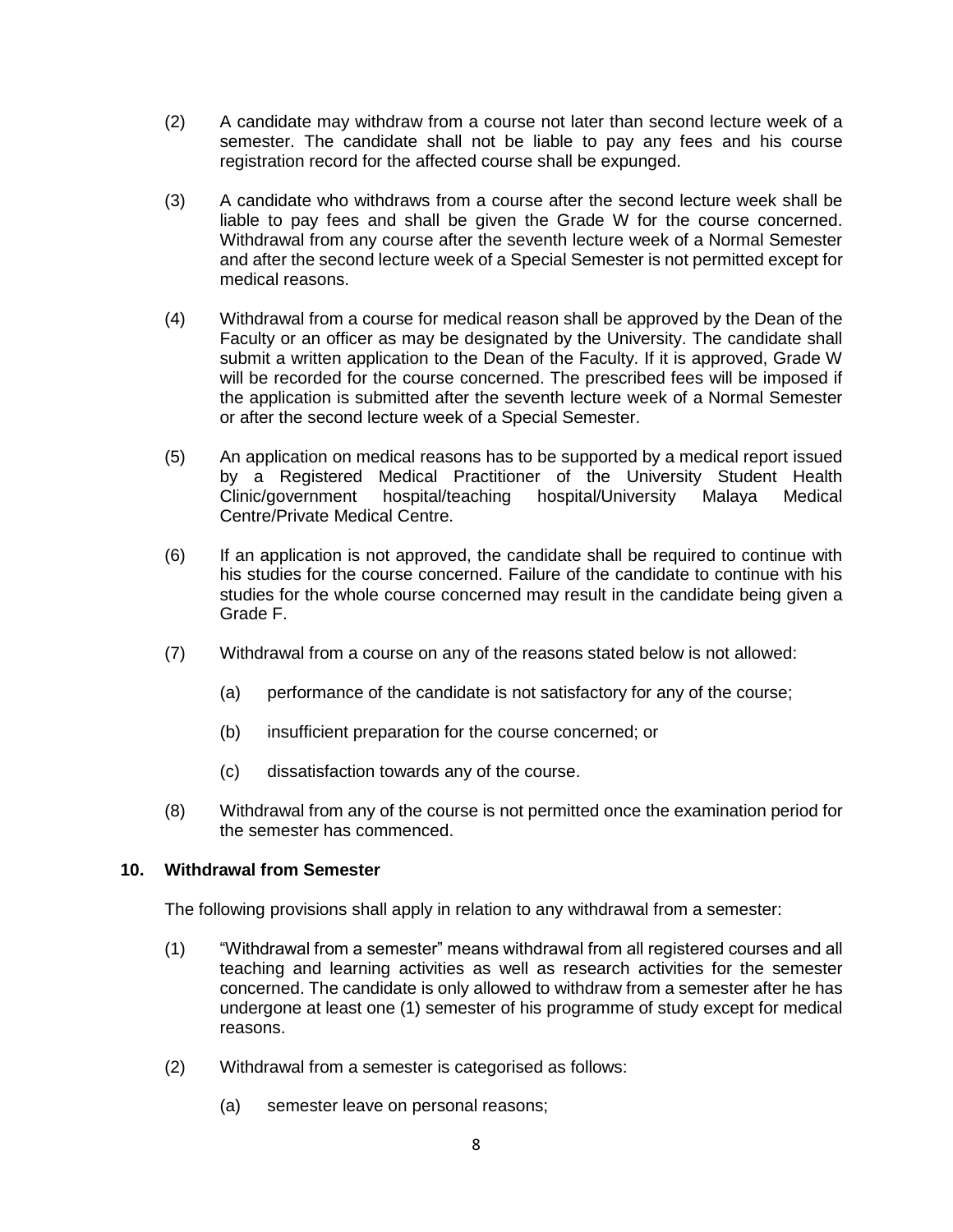- (b) semester leave on mobility programme reasons; or
- (c) semester leave on medical reasons.
- (3) All application for withdrawal from a semester shall be made to the Dean of the Faculty for consideration and approval.
- (4) Details of withdrawal from a semester is stated below:

| <b>Category</b>              | <b>Normal</b><br><b>Semester</b> | <b>Special</b><br><b>Semester</b> | <b>Fees</b> | <b>Duration of</b><br><b>Study</b> | Grade    |
|------------------------------|----------------------------------|-----------------------------------|-------------|------------------------------------|----------|
| Personal                     | Week<br>$1 - 2$                  | Week 2                            | No.         | Included                           | No Grade |
| Reason*                      | Week<br>$3 - 7$                  | Week 2                            | Yes         | Included                           | Grade W1 |
| <b>Mobility</b><br>Programme | Week<br>$1 - 2$                  | Week<br>$1 - 2$                   | No.         | Not Included                       | Grade W3 |
| Reason*                      | Week<br>$3 - 14$                 | Week<br>$3 - 7$                   | Yes         | Not Included                       | Grade W1 |
| Medical                      | Week<br>$1 - 7$                  | Week<br>1-3                       | <b>No</b>   | Not Included                       | Grade W3 |
| Reason*                      | Week<br>8-14                     | Week<br>$4 - 7$                   | Yes         | Not Included                       | Grade W1 |

Note: \* Candidate who withdraws from a semester will be charged a minimum payment to retain the candidature.

- (5) A candidate may withdraw from a semester not later than the second lecture week of a Semester. The candidate will not be charged fees and registration records for the course concerned will be expunged.
- (6) Application for withdrawal from a semester for personal reasons [third to seventh lecture week] and on mobility programme reasons [third to fourteenth lecture week] will be subjected to the course fees and the course concerned will be recorded as Grade W1.
- (7) A candidate is not permitted to withdraw from a semester after the seventh lecture week of a Normal Semester except for medical reasons which is supported by a medical report that is issued by a Registered Medical Officer. The application has to be made to the Dean of the Faculty for consideration and approval. If the application is approved, the course concerned will be recorded as Grade W1. The fees remain liable to be paid.
- (8) Application for withdrawal from a semester due to medical reasons before the seventh lecture week of the normal semester may be approved subject to medical reports issued by a Registered Medical Officer of the University Student Health Clinic/government hospital/teaching hospital/University Malaya Medical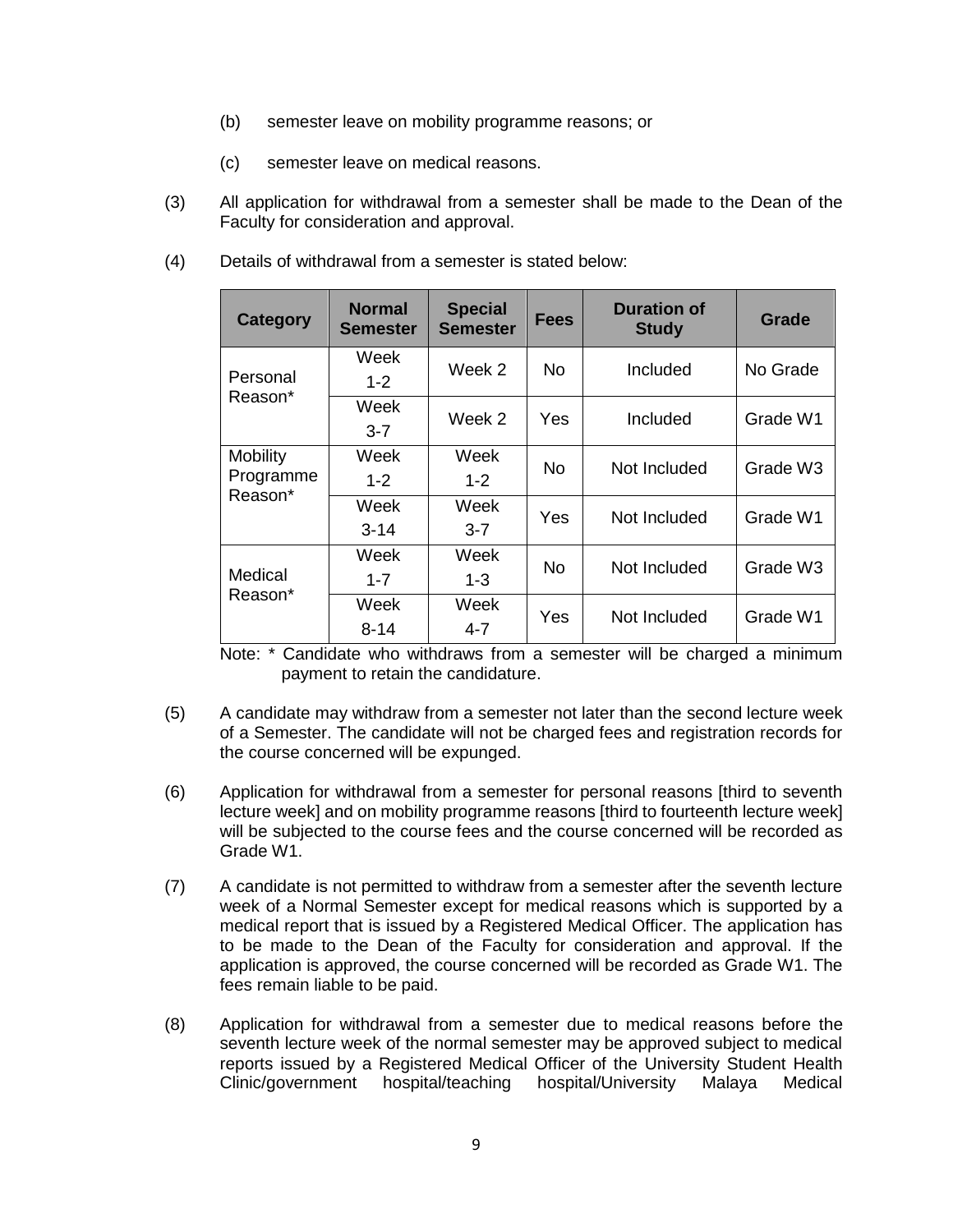Centre/Private Medical Centre. If approved, the fees will not be charged and the course concerned will be recorded as Grade W3.

- (9) If the application is not approved, the candidate shall be required to continue with his studies for the semester concerned. Failure of the candidate to continue with his studies may result in the candidate being given a Grade F for the course concerned.
- (10) Withdrawal from any semester is not allowed once the examination period has commenced.
- (11) The maximum duration a candidate may be permitted to withdraw from a semester is four (4) Normal Semesters during his studies which may be either continuously or otherwise, except during the last semester of his studies. Withdrawal of the candidate will be taken into account as part of his maximum duration except for medical reasons supported by medical reports from a Registered Medical Practitioner.

# **11. Termination of Programme of Study on Medical/Medical Psychology/Chronic Disease Reason**

A candidate, whose withdrawal from a semester has been approved on medical/medical psychology/chronic disease reason for four (4) normal semesters consecutively, may be terminated from his programme of study upon being certified by a Registered Medical Practitioner/Clinical Psychology Specialist/Registered Psychiatrist of the University Student Health Clinic/government hospital/teaching hospital/University Malaya Medical Centre/Private Medical Centre after the candidate's case has been re-examined by the concerned Registered Medical Practitioner/Clinical Psychology Specialist/Registered Psychiatrist in the following semester.

# **12. Withdrawal from Programme of Study**

The following provisions applies to withdrawal from a programme of study:

- (1) withdrawal from programme of study means withdrawal from the programme of study that is currently being undertaken by the candidate.
- (2) Application for withdrawal from the programme of study shall be made to the Dean of the Faculty using a prescribed form.
- (3) A candidate, who has been approved to withdraw from his programme of study after the second lecture week shall:
	- (a) pay the prescribed fees and other payments as stated in Part IV in this regulation; and
	- (b) be recorded Grade W2 for any courses registered in the semester where the candidate withdraws from the programme.
- (4) Any decision with respect to withdrawal from a Degree programme of study shall be final.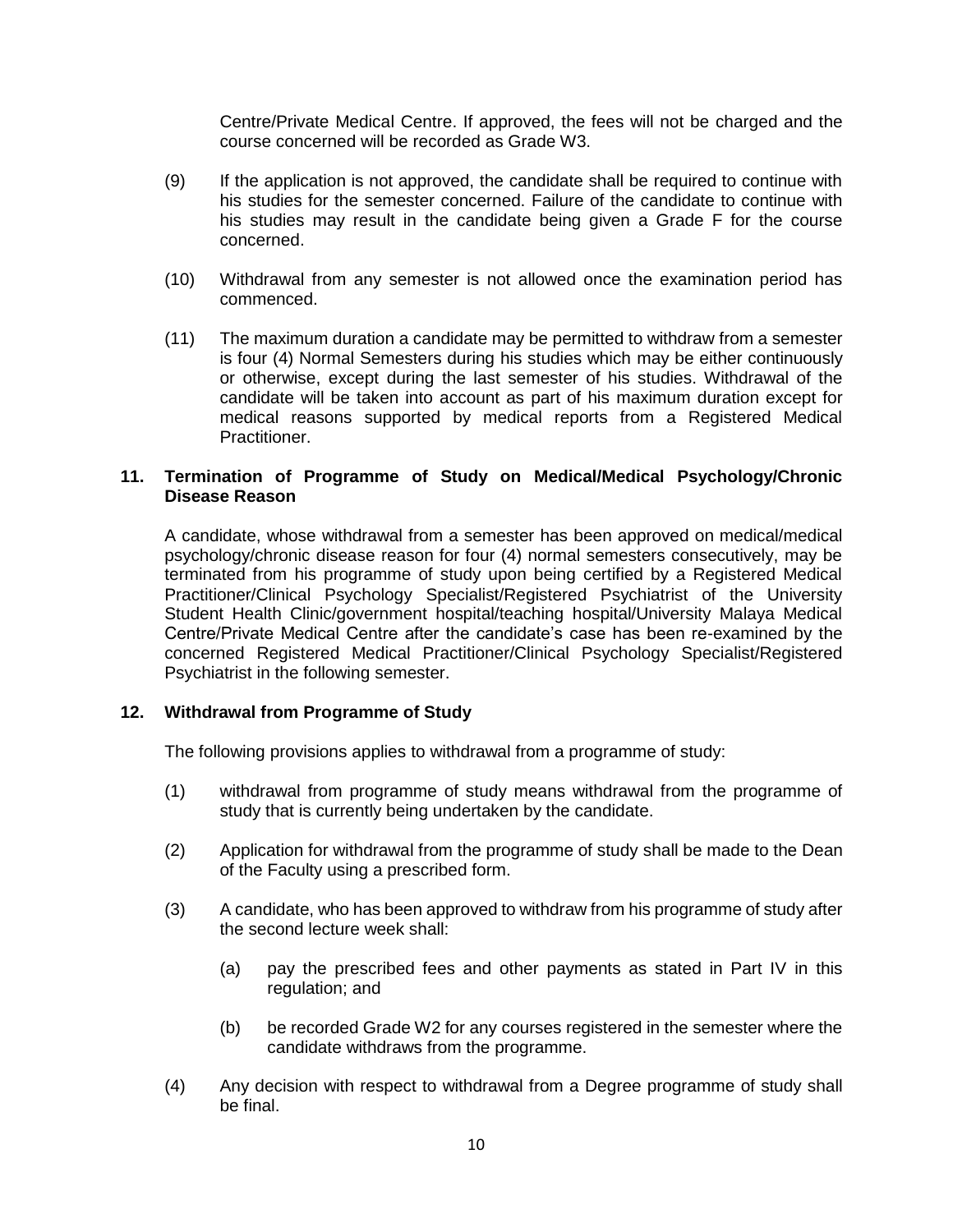# **13. Change of Field of Research**

- (1) A candidate is not allowed to change his field of study.
- (2) A candidate is only allowed to change his field of research under the same field of study subject to approval by the Faculty. The candidate shall submit an application to the Faculty in accordance with the prescribed procedure to change his field of research.
- (3) The candidate shall continue with his original field of research until his application to change has been approved.
- (4) A candidate is not allowed to change his field of research after the candidate has submitted his thesis or dissertation for the purpose of examination.

### **14. Change of Implementation of Programme**

A candidate may submit an application to change the implementation of a programme according to the procedure determined by the University. The change in the implementation of a programme of study is subject to the following:

- (1) the original programme of study to a collaborative programme (Double Degree and Dual Degree)
- (2) Fulfils the special requirements of admission of the collaborative programme.
- (3) The change is only allowed once throughout his studies except with the approval of by the Deputy Vice-Chancellor concerned.
- (4) The fees paid for the original programme of study will be taken into account for the collaborative programme. Any difference in the fees has to be borne by the candidate.
- (5) The candidate has to continue with the original programme of study until the application to change has been approved.
- (6) The change of implementation is subject to the consent and approval at the Faculty level and the said decision has to be conveyed to the Director of Academic Administration and Services Centre.

### **15. Change of Programme of Study**

- (1) A candidate is not allowed to change his programme of study. The candidate has to withdraw from the original programme of study and submit a new application if he intends to pursue a new programme of study. A new duration of study will be given.
- (2) The fees that has been paid for the original programme of study will not be taken into account for the new programme of study.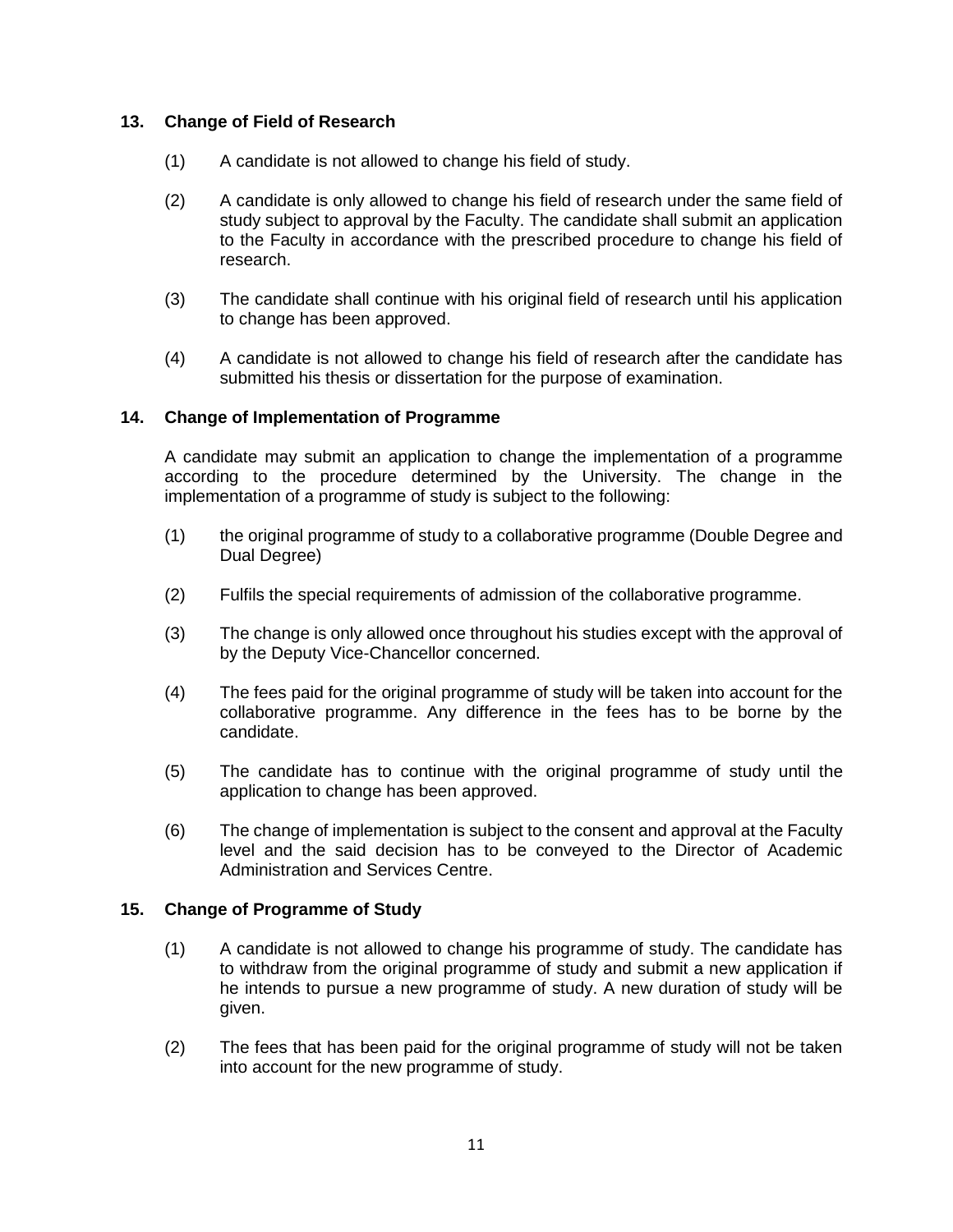# **PART IV PAYMENT**

## **16. Fees and Other Payments**

- (1) A candidate shall pay all fees and other payments due to the University at the time of initial registration or at the time of renewal of candidature except where he has been exempted from any fee or payment or both fee and payment.
- (2) A candidate who intends to pay any fee or other payments due to the University by installments shall apply to the Bursar following the procedures prescribed by the University.
- (3) If a candidate fails to pay any fee or any other payments or any part thereof or any payment due to the University, the University will apply any one or a combination of the following actions:
	- (a) will not be allowed to register for the following semester;
	- (b) examination results, academic transcripts or the degree scroll will not be issued to the candidate.

### **PART V MATTERS CONCERNING STRUCTURE OF PROGRAMME OF STUDY**

### **17. Structure of Programme of Study**

- (1) The Faculty shall determine the courses that it wishes to offer in any semester. All new courses may be offered if it fulfils the required conditions and has been approved by the Senate.
- (2) The Faculty shall determine before the first semester of each academic year and inform the candidate courses that require the candidates to pass with the minimum grade.
- (3) The total credit for the coursework component of any degree programme of study shall be as determined by the Faculty and the Senate.

# **18. Duration of Completion of Programme of Study**

- (1) The minimum and maximum duration to complete a programme of study is as in Schedule 1, University of Malaya (Doctoral Degree) Rules 2019.
- (2) Notwithstanding anything stated in Schedule 1, a Special Semester shall be taken into account in the duration of study if it is stated in the letter of offer for admission.
- (3) The candidate may be allowed to complete his studies and graduate one (1) semester earlier than the minimum duration subject to the candidate has fulfilled the requirements of the programme of study as well as other requirements as determined by the University.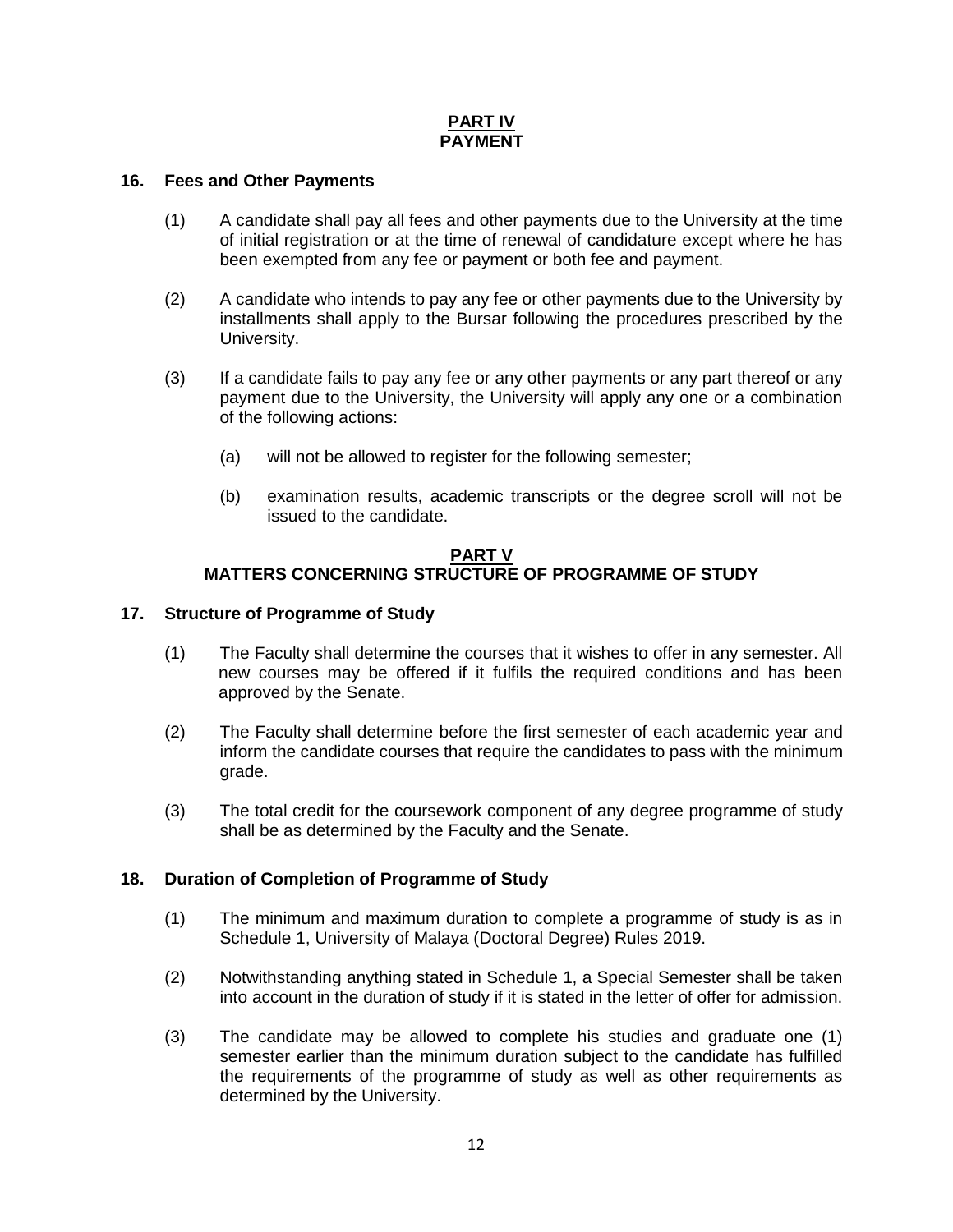## **19. Offer and Completion of Course**

- (1) The calculation of credits for any course is based on the actual student learning time comprising of all teaching and learning activities that are required to achieve the prescribed course learning outcomes. Credit value for each course is determined based on the calculation where 40 notional learning hours is equivalent to 1 credit.
- (2) Course offered in any semester will be determined by the Faculty.
- (3) The offer of a new course may only be made upon obtaining the approval of the Senate.
- (4) Any amendment to the Code, Title, Credit, Course Learning Outcome and Assessment Weightage for an existing course may only be implemented after obtaining the approval from the Senate.
- (5) Any offer and ammendments to any course made retrospectively is not allowed.
- (6) Every course offered shall be conducted, completed and assessed within one (1) semester. Only certain courses which have obtained prior approval from the Senate shall be permitted to be conducted for a period exceeding one (1) semester and completed in two (2) or more semesters consecutively.
- (7) The total number of credit for a course component of a Degree programme of study shall be as determined by the Faculty and Senate.

# **20. Transfer of Credit**

- (1) Transfer of credit may be categorised as follows:
	- (a) Transfer of credit with grade.
	- (b) Transfer of credit without grade.
- (2) Transfer of credits with grade:
	- (a) "Transfer of credit with grade" means transfer of credit together with the grade for the course of equivalent level of qualification (horizontal) for a candidate who is still studying.
	- (b) A course that has been approved for a transfer of credits with grade will be awarded the grade that is equivalent to the University's grading scheme and the University's approved credit for the course concerned.
	- (c) The credit obtained together with the grade points for the approved course will be taken into account in the calculation of GPA and CGPA of the candidate. The credits for the course concerned will be considered for the purpose of completion requirements for graduation.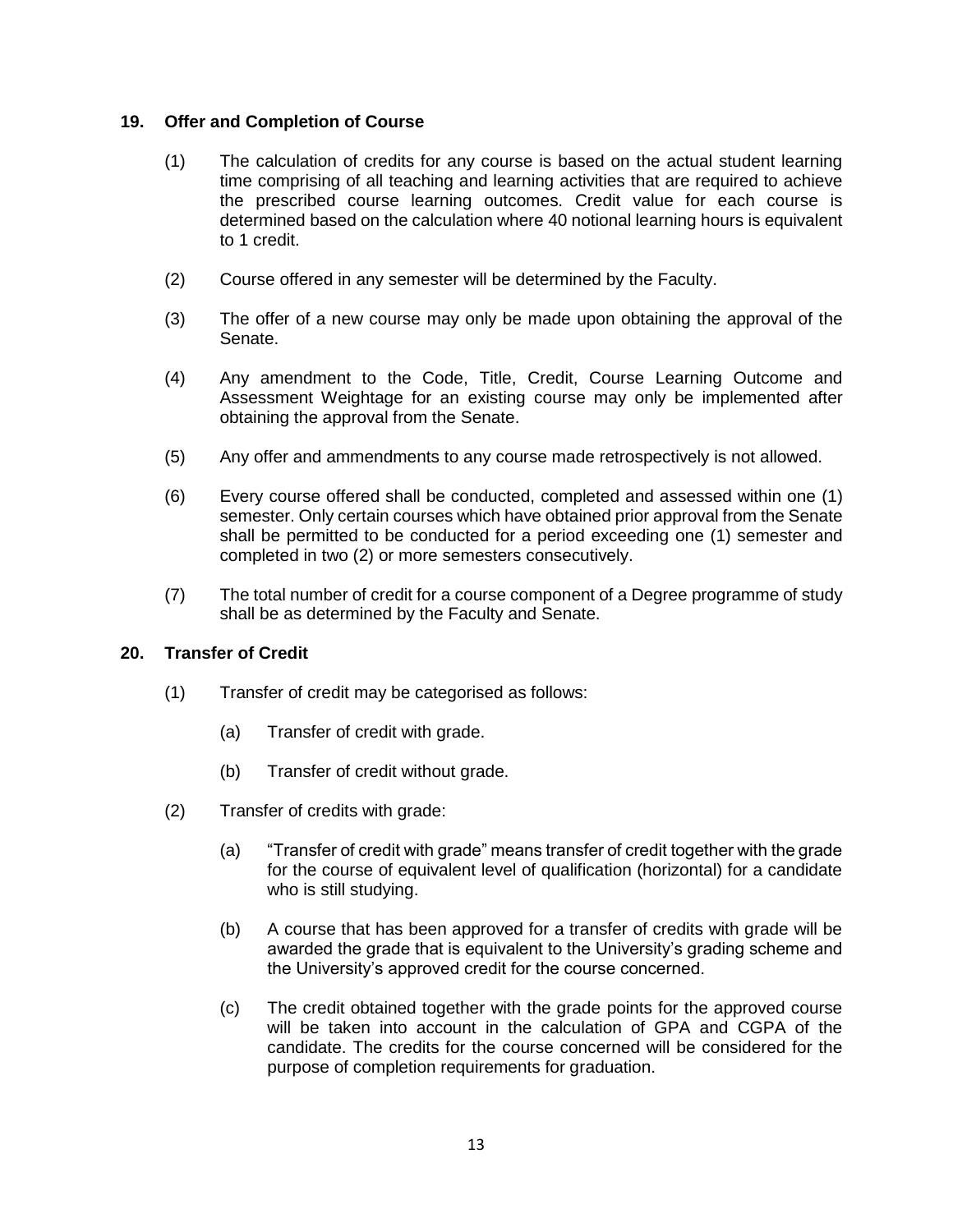- (d) For the purpose of transfer of credits with grade, the candidates shall have completed the course and achieved the required competency in the course applied for.
- (e) The application shall be submitted to the Dean of the Faculty not later than fourth lecture week in the normal semester in accordance to the procedures prescribed by the University. Application received beyond the specified period will be considered in the subsequent semester.
- (3) Transfer of credits without grade:
	- (a) "Transfer of credits without grade" means transfer of credits without carrying the previous grade obtained for the course from the same level of qualification (horizontal) for a candidate who:
		- (i) has successfully completed his studies; or
		- (ii) has not completed his studies (excluding candidate whose study has been terminated) but has achieved the required competency level in the course applied for.
	- (b) A course approved for transfer of credits without grade will be given a grade K and not required to be replaced by another course. The credit will not be taken into account in the calculation of the candidate's GPA and CGPA but will be taken into account for the purpose of completion of his degree.
	- (c) A candidate is not allowed to transfer the credits without grade for the following courses:
		- (i) Research Methodology course from a lower level of qualification; and/or
		- (ii) Research Methodology course of equivalent qualification but from a different field of research.
	- (d) The application shall be made to the Dean of the Faculty in the first two (2) semesters of study.
- (4) Transfer of credit shall be based on the mapping of courses that has been taken previously with the course offered at the University.
- (5) Permission to transfer credit for paragraphs (2) and (3) above is subject to the following conditions:
	- (a) Grade, marks or grade point obtained for the course after being made equivalent with the University's grading scheme shall not be less than grade B or 3.00;
	- (b) course taken previously has the same credit value or more after it is made equivalent with the credit value of the course offered at the University;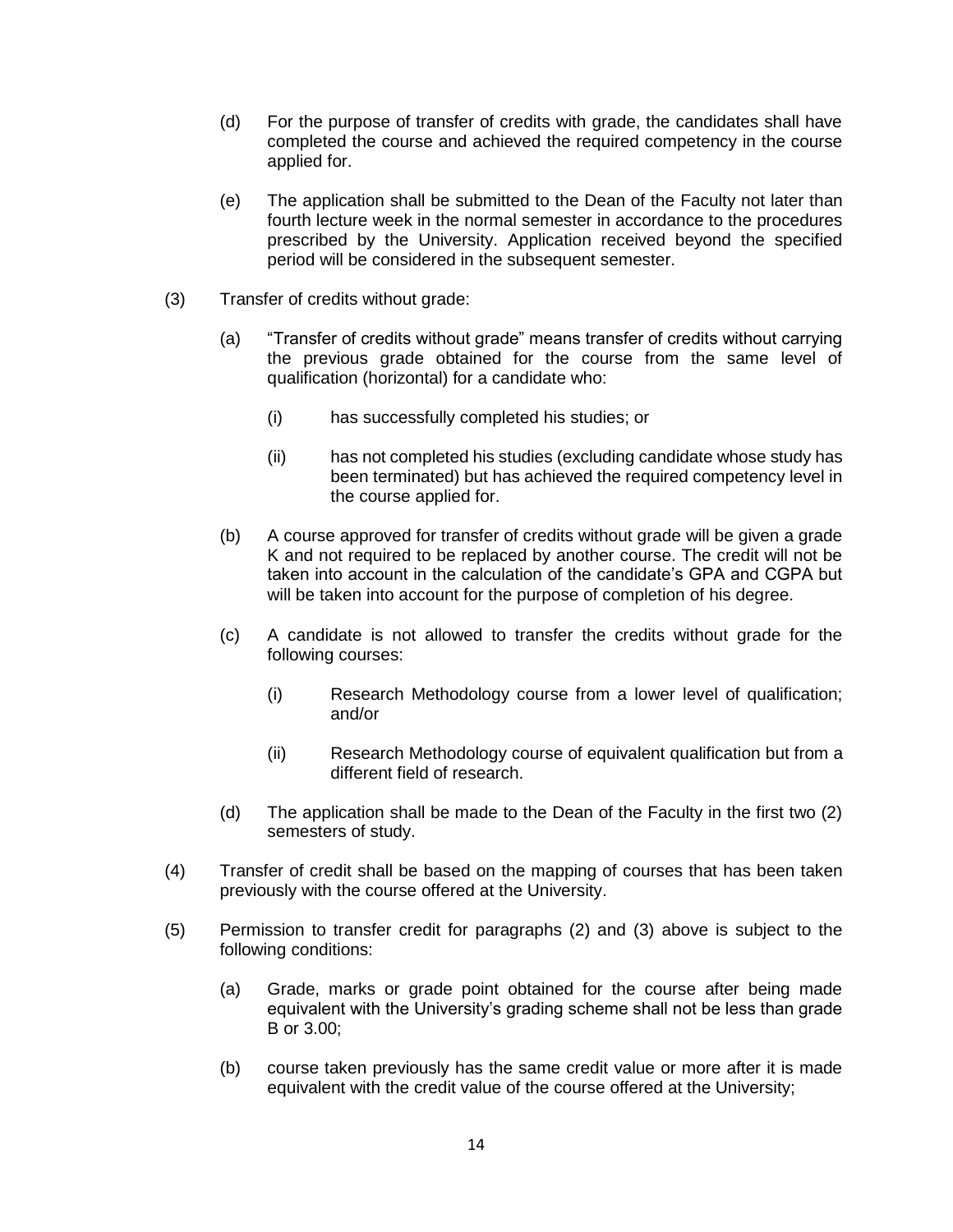- (c) course taken previously has at least 80% overlap with the course offered at the University;
- (d) course taken previously shall be from a programme that has been accredited/recognized by an authorative body in the country concerned;
	- **Category Explanation Credit Limit Horizontal** credit transfer (a) Transfer of credit with grade for candidate that changes programme of study in the same field in the University. No limit (b) Transfer of credit with grade for student undergoing the mobility programme. Not exceeding 1/3 of the overall total credit for the programme of study (c) Transfer of credit without grade for courses from equivalent qualification from another institution or university.
- (e) maximum number of credits that may be transferred are as follows:

- (f) Notwithstanding anything stated in paragraph 5(e) above, for the purposes of graduation, the maximum number of credit which may be transferred from another institution or university cannot exceed 1/3 of the overall total credit for the programme of study.
- (g) Notwithstanding the provisions stated in paragraphs (2) and (4) above, the course taken during the Mobility Programme which is not listed in the Degree Programme Structure may be considered for transfer of credits with grade, subject to the course being recommended by the Dean of the Faculty whether the course:
	- (i) replaces any of the Elective Courses. Grades and grade points will be taken into calculation of the GPA and CGPA and the course credit concerned will be taken into account for the completion of his degree.

For the purpose of this paragraph, the course shall fulfil the conditions specified in paragraph (5)(a), (b) and (d) above; or

(ii) does not replace any course which has been prescribed in his Degree Studies Structure. The course concerned will be recorded on the academic transcript of the candidate. Grades and grade points of the course will be taken into account in the calculation of GPA and CGPA but the course credit will not be taken into account for completion of his degree.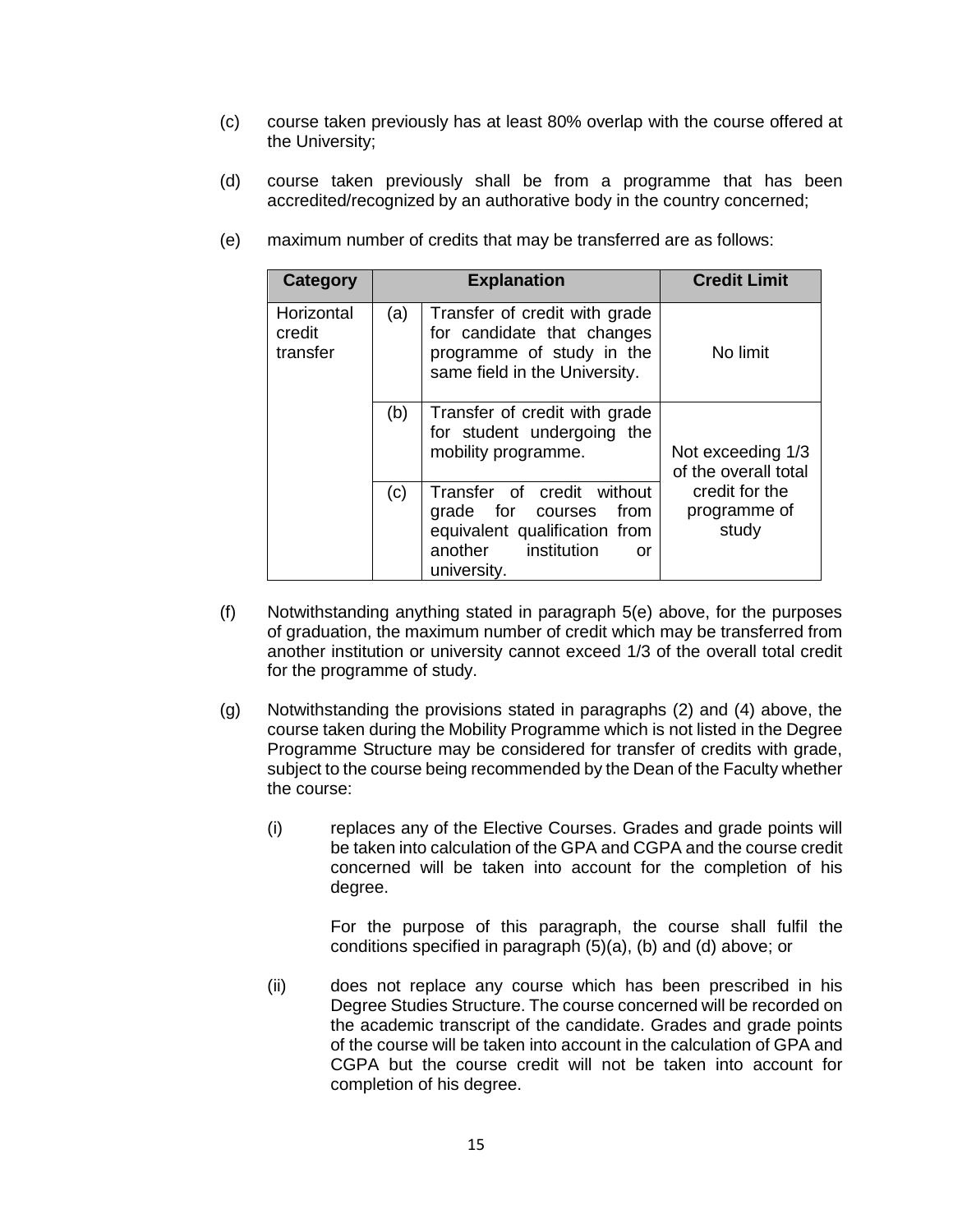For the purposes of this paragraph, courses shall fulfil the conditions specified in paragraph (5)(a) and (d) and will be given the value of the credit that has been made equivalent with the calculation of notional hours of the University.

- (h) Transfer of credit for professional programmes are subject to regulations as determined by the respective professional bodies.
- (i) The application shall be submitted together with:
	- (i) proof of processing fees payment at a prescribed rate. This fee is non-refundable; and
	- (ii) compulsory supporting documents which is the course learning outcomes, syllabus/course content and grading scheme of the course from the relevant institution/university.
- (j) Application for credit transfer shall be submitted for consideration of the Senate after obtaining the recommendation from the desginated Special Committee.
- (k) A course which has been approved for credit transfer cannot be withdrawn by the candidate.
- (l) Decision on application for credit transfer will be notified by the Dean of the Faculty or an officer appointed by the University.

# **21. Course Exemption**

- (1) "Course exemption" means exemption from registering and pursuing a course offered to a candidate based on the equivalency of the course content that is applied with proof of knowledge and skills by the candidate.
- (2) Application for course exemption shall only allowed from the Faculty Elective Course category.
- (3) Course exemption will not result in a candidate obtaining credit for the course which is exempted. For this purpose, the course which has been approved for exemption will be given a grade K1.
- (4) If the course exemption results in insufficient graduating credits for the purpose of completing his degree, the exempted course shall be replaced with another course from the same level of study.
- (5) Application for course exemption shall be submitted to the Dean of the Faculty to obtain the recommendation of the designated special committee. The recommended application shall be submitted for consideration of the Senate.
- (6) Decision on application for course exemption of the candidate will be notified by the Dean of the Faculty or an officer appointed by the University.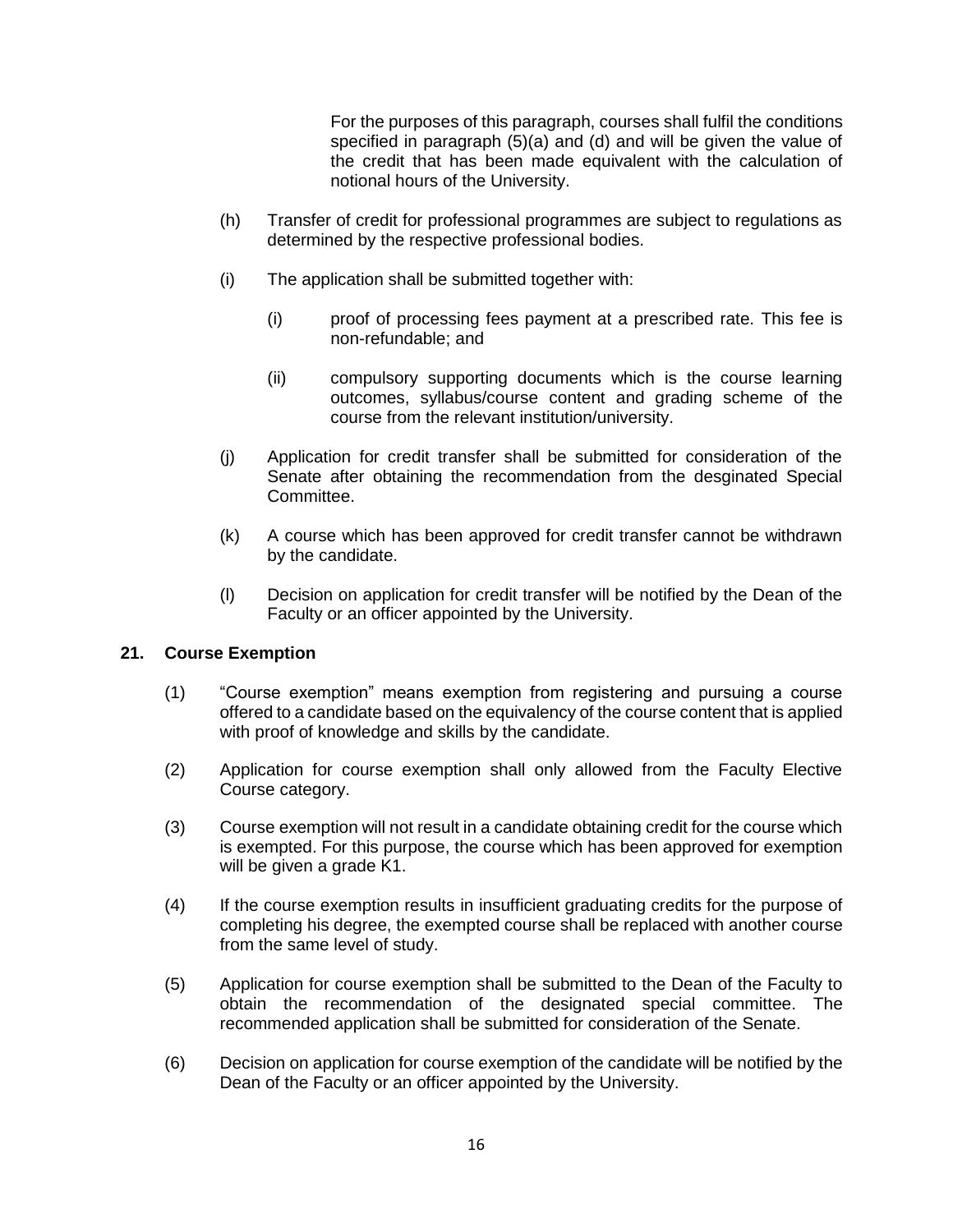## **22. Programme External Assessor**

- (1) Programme External Assessors shall be appointed for each programme of study by the Deputy Vice-Chancellor concerned not exceeding two (2) persons for every programme of study upon recommendation of the Faculty concerned.
- (2) Criteria
	- (a) A Programme External Assessor shall be appointed from among the university academia who is qualified, knowledgable and has expertise in the programme of study concerned and has experience in the administration of the university.
	- (b) In certain circumstances, an expert from the industry in the field of study concerned may be appointed as one of the Programme External Assessors.
	- (c) A former full-time University teacher may be appointed as a Programme External Assessor with the condition that he:
		- (i) has the relevant experience and expertise in the academic programme concerned;
		- (ii) has left the University service for a period of at least five (5) years from the date of appointment as a Programme External Assessor; and
		- (iii) is currently teaching at other institutions of higher learning of the same level and/or practicing in a field of specialization related to the academic programme concerned.
	- (d) An Emeritus Professor or Adjunct Professor or Visiting Professor or Honorary Professor of the University of Malaya cannot be appointed as a Programme External Assessor.
	- (e) Notwithstanding paragraph (2)(a) to (d) above, the appointment of a Programme External Assessor for professional programmes is subject to the requirement of the professional body concerned.
- (3) The duration of the appointment of the Programme External Assessor is for four (4) academic sessions.

### **23. Programme External Examiner**

- (1) Criteria
	- (a) A Programme External Examiner shall be appointed by the Deputy Vice-Chancellor concerned from the university academia who is qualified, knowledgable and has expertise in the academic programme concerned.
	- (b) The Programme External Examiner shall be involved in the professional training/examination as recognized by the Faculty as follows: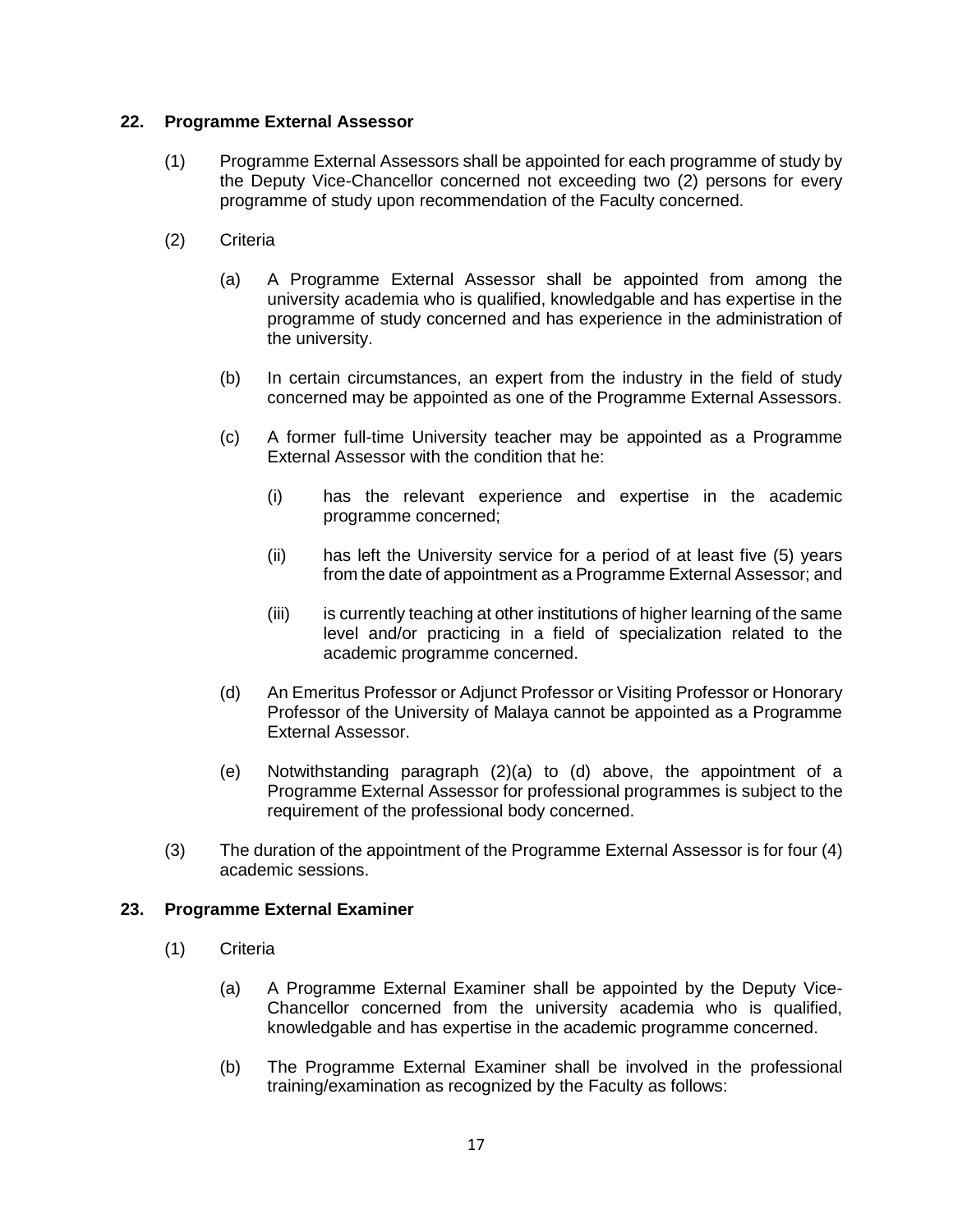- (i) Professor/Associate Professor or equivalent in an academic institution; or
- (ii) An expert who has at least five (5) years experience in the field of dentistry or seven (7) years in the field of medicine.
- (c) A former full-time teacher of University of Malaya may be appointed as the Programme External Examiner with the condition that he:
	- (i) has the relevant qualification, experience and expertise in the academic programme concerned;
	- (ii) has left the University service for not less than five (5) years from the date of his appointment as a Programme External Examiner; and
	- (iii) is currently teaching in another higher education institution of equal status and/or practicing in a field of specialization related to the academic programme concerned.
- (d) An Emeritus Professor or Adjunct Professor or Visiting Professor or Honorary Professor of the University of Malaya cannot be appointed as a Programme External Examiner.
- (e) The duration of the appointment of the Programme External Examiner is for one (1) examination session only.
- (f) The Dean of the Faculty, on the recommendation of the Deputy Dean of Postgraduate and Head of Department may terminate the service of a Programme External Examiner immediately if he is found to have breached professional ethics.
- (g) Criteria for the appointment of the Programme External Examiner for professional programme is subject to the requirement of the professional body concerned from time to time.

### **PART VI SUPERVISION**

# **24. Supervision and Progress of Candidature**

- (1) The Faculty shall appoint a supervisor for each candidate who is pursuing programme of study by Research and research component in the programme of study by Mixed Mode. However, the Faculty is encouraged to appoint at least two (2) supervisors for each candidate. Appointment criteria of supervisors shall be referred to the Supervision Policy for Postgraduate Candidates.
- (2) An Emeritus Professor, Honorary Professor, Adjunct Professor of the University, visiting lecturer or a research fellow may be appointed by the Faculty as the supervisor of a candidate provided that an additional supervisor from among the full time teachers of the University is appointed to co-supervise the said candidate.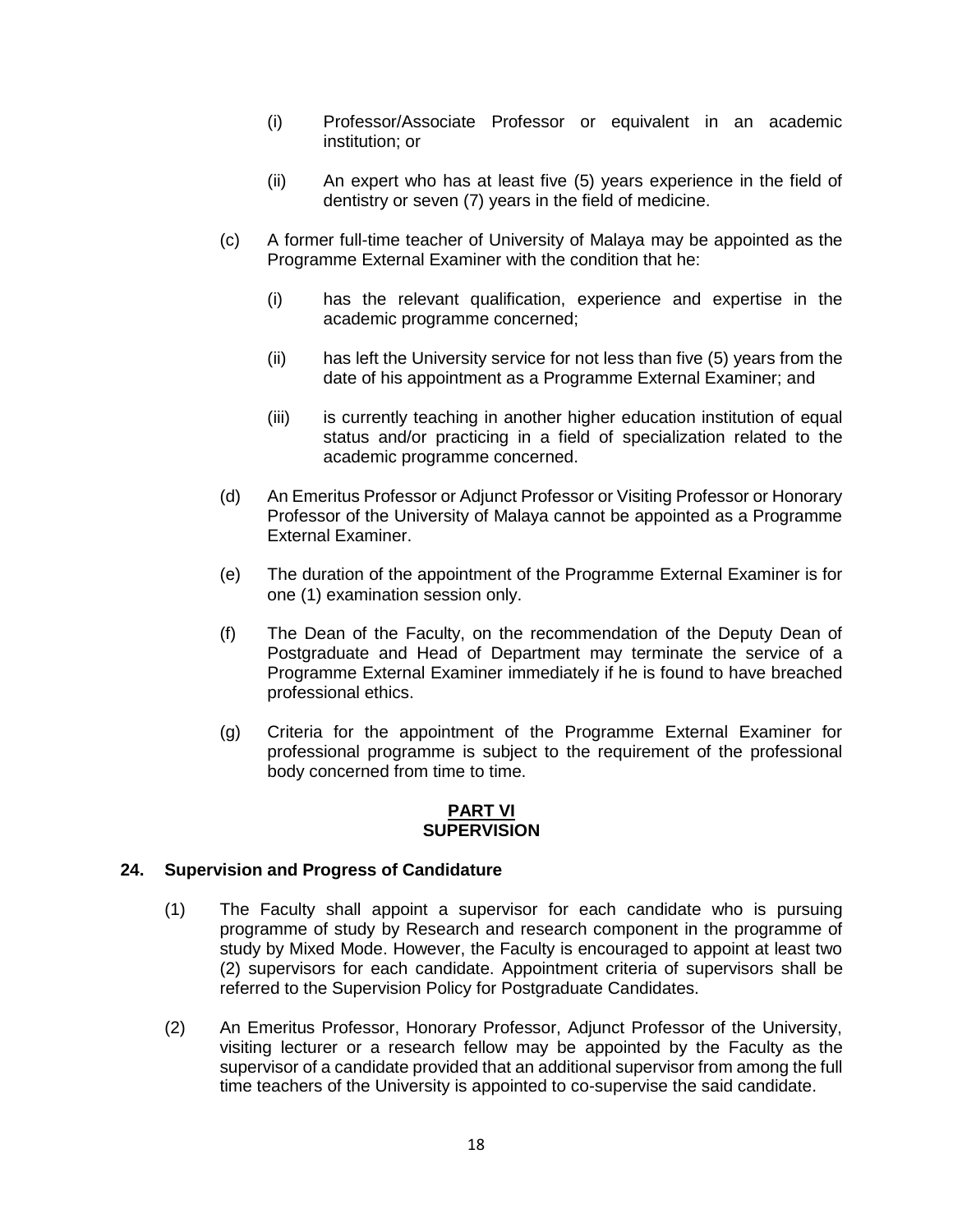- (3) The Faculty may appoint a co-supervisor for any candidate.
- (4) The Faculty may appoint a consultant for any candidate.
- (5) The Supervisor, Co-Supervisor (if any) and Consultant (if any) shall be appointed before the initial registration of the candidate or at any other time as may be necessary. The Faculty has the right to add, reduce or change any Supervisor, Co-Supervisor or Consultant as may be deemed necessary.
- (6) A candidate is required to submit a research progress report latest between week sixteen and week eighteen of each semester before the registration of the subsequent semester begins in accordance with the prescribed procedure. The Supervisor, Co-Supervisor and Consultant shall evaluate the candidate's research progress report in accordance with the prescibed procedures and complete the said evaluation within one (1) week from the date of receipt of progress report for the semester concerned.
- (7) A candidate whose progress is satisfactory shall be recommended to continue with his candidature. A candidate whose progress is not satisfactory for two (2) consecutive semesters shall have his candidature terminated by the Faculty. The Director of Academic Administration and Services Centre shall be informed of the candidate's termination by the Faculty.

## **PART VII THESIS AND DISSERTATION**

# **25. Determination of Field of Research**

- (1) Faculty shall approve the field of research for the thesis or dissertation before the candidate begins his research.
- (2) In certain circumstances and subject to the approval by the Faculty concerned, a candidate may apply to change the field of research before submitting his thesis or dissertation for examination. The Faculty has to ensure that all the conditions and requirements of the new field of research applied for have been fulfilled before the application is submitted.

# **26. Determination of Thesis or Dissertation Title**

- (1) A candidate is only allowed to submit his thesis or dissertation for examination after the title of thesis or dissertation has been approved by the Faculty.
- (2) A candidate is not allowed to change the title of thesis or dissertation after the candidate has submitted his thesis or dissertation for examination unless recommended by the Committee of Examiners.

# **27. Language of Thesis or Dissertation**

(1) The thesis or dissertation shall be written in English or *Bahasa Malaysia* or in Arabic related to the candidate's research field. In certain circumstances, the Senate may approve a language other than *Bahasa Malaysia* or English or Arabic for the thesis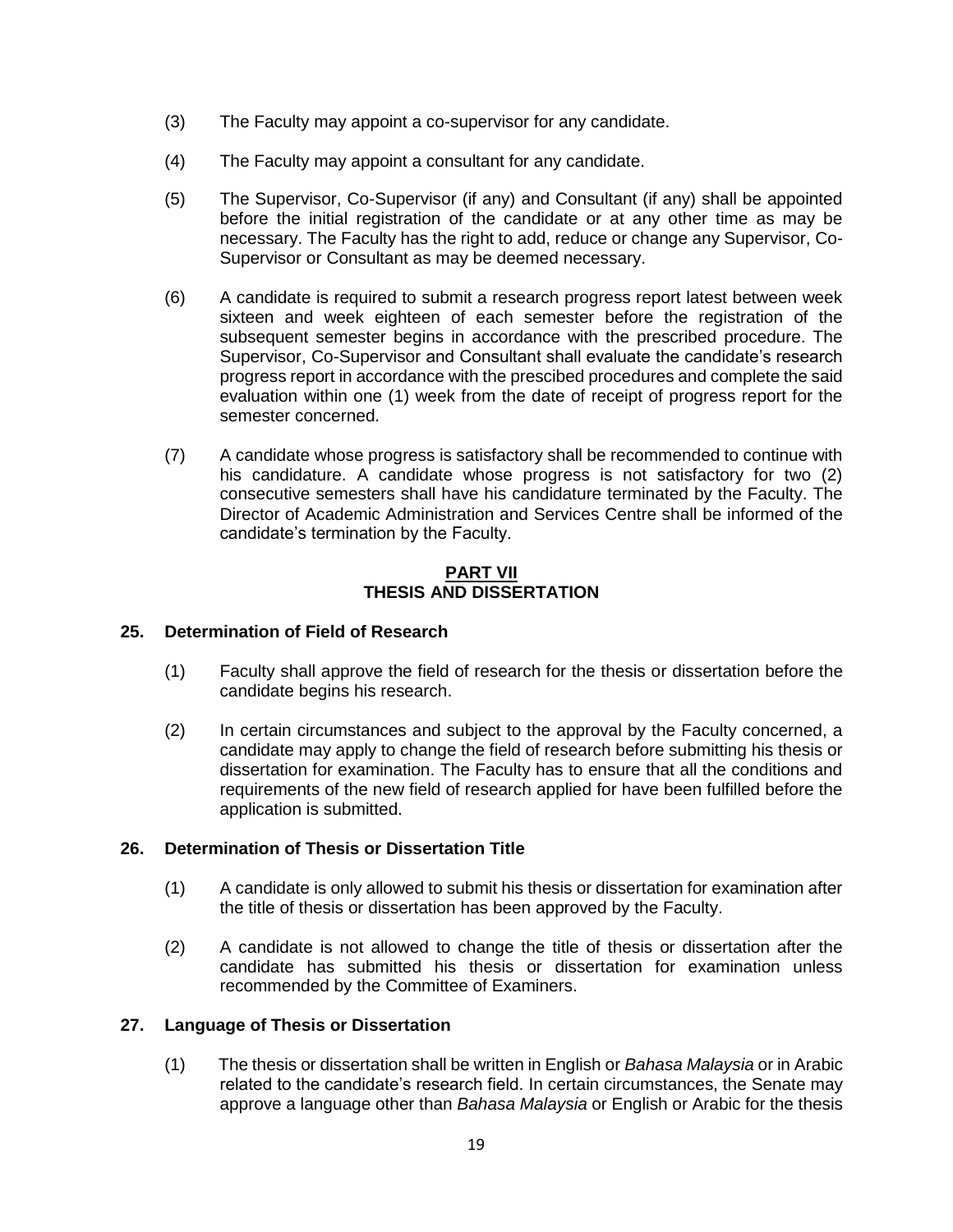or dissertation concerned.

- (2) A candidate may submit an application to change the language of his thesis or dissertation to the Faculty.
- (3) For a non-citizen candidate who wishes to change the language of the thesis or dissertation from *Bahasa Malaysia* or Arabic or any other languages approved by the Senate to English, the candidate is subjected to the English competency requirement as determined by the University.
- (4) In relation to subregulation (3) above, the candidate shall submit an application together with evidence that he has fulfilled the English competency requirement as prescribed by the University to the Faculty to inform the Senate.
- (5) A candidate is not allowed to change the language of the thesis or dissertation after candidate has completed the Candidature Defence session.
- (6) Changing the language of the thesis or dissertation is only allowed once throughout the candidate's study.

### **28. Submission of Thesis or Dissertation**

- (1) A candidate shall submit his thesis or dissertation for examination within the period of his candidature. For this purpose, the candidate needs to complete at least a minimum duration of study for the Doctoral Degree programme. Calculation of the minimum duration shall be continuous. The period that is taken for the examination of the thesis or dissertation and any period for corrections or further work on the thesis or dissertation as may be required by the Committee of Examiners shall be counted as part of the maximum period of the candidate's candidature.
- (2) A candidate shall inform the Faculty about the submission of his thesis or dissertation for examination in accordance to the procedures prescribed subject to approval of the thesis or dissertation title by the Faculty.
- (3) A candidate shall submit his thesis or dissertation for examination after the title has been approved within the stipulated duration. A candidate who fails to do so is required to renew the registration for the subsequent semester except if an approval is given by the Dean of the Faculty to extend the submission deadline. If the Dean of the Faculty is the candidate's supervisor, the extension of the submission deadline is subject to the approval by the Deputy Vice-Chancellor concerned.
- (4) A candidate who has submitted his thesis or dissertation for examination is not required to renew his candidature for the subsequent semester unless the Senate requires the candidate to conduct further work.
- (5) Subregulation 28(2), (3) and (4) are not applicable for a candidate who is pursuing a programme by Clinical.
- (6) A candidate is not allowed to withdraw from his thesis or dissertation examination if it has already been submitted for examination.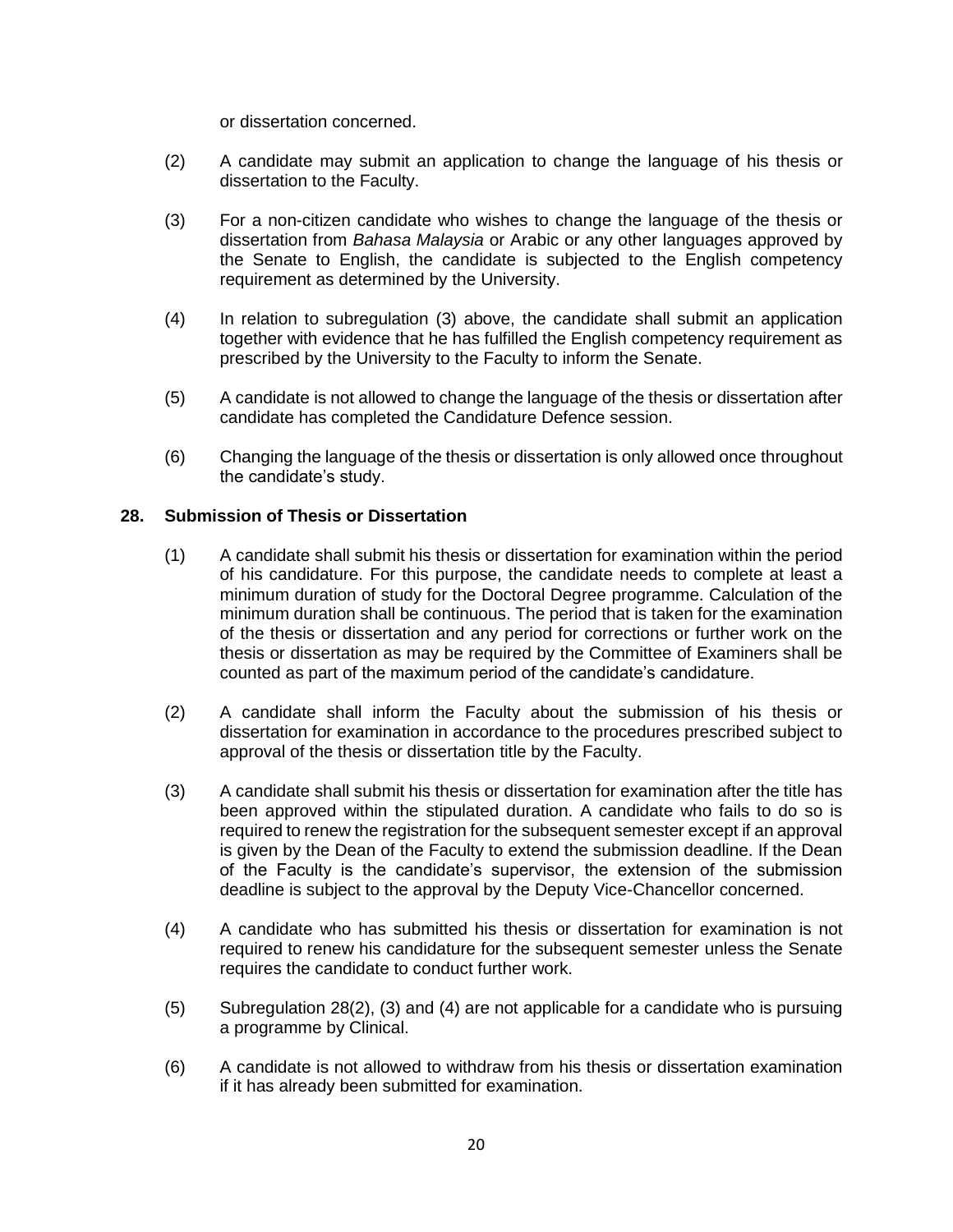- (7) The thesis or dissertation has to follow the format prescribed by the University as outlined in the Guidelines for The Preparation of Research Projects, Dissertations and Thesis.
- (8) Word limit for a thesis or dissertation is as follows:
	- (a) Thesis for the program by Research shall not exceed one hundred thousand (100,000) words;
	- (b) Thesis for the program by Mixed Mode shall not exceed eighty thousand (80,000) words;
	- (c) Dissertation for programmes by Coursework and Clinical shall not exceed sixty thousand (60,000) words; and
	- (d) The minimum word limit of a candidate's thesis or dissertation is determined by the Faculty or based on the programme standards according to their respective discipline (if any).
- (9) Notwithstanding the provisions of subregulation (8), the following are not included in the word limit:
	- (a) footnotes or endnotes, references, appendices, tables and diagrams; and
	- (b) reproductions or translations of any texts. Comments or criticisms made by the candidate on it shall be subjected to the said word limit.
- (10) A candidate who does not fulfil the required minimum or maximum word limit shall apply to and obtain the approval of the Faculty at least one (1) month before the date of submission of his thesis or dissertation for examination with justification for his inability to adhere to the prescribed word limit.
- (11) A candidate shall not submit as a thesis or dissertation any work including an idea, writing, data or any creation of any other person or work that has already been submitted for a degree in this or any other university or institution as his thesis or dissertation. However, he may incorporate any part of any such work into his thesis or dissertation provided that the candidate has obtained permission or indicate clearly the original referral source of the work that has been incorporated.
- (12) A candidate may include in his thesis or dissertation any research output that has been printed and published independently or conjointly. A conjoint work shall be accompanied by a statement showing clearly the candidate's contribution to the work. The statement shall be verified by his collaborators.
- (13) A candidate is subject to the prohibition against plagiarism as follows:
	- (a) A candidate cannot plagiarise any idea, writing, data or creations of another person.
	- (b) For the purpose of this subregulation, plagiarism includes: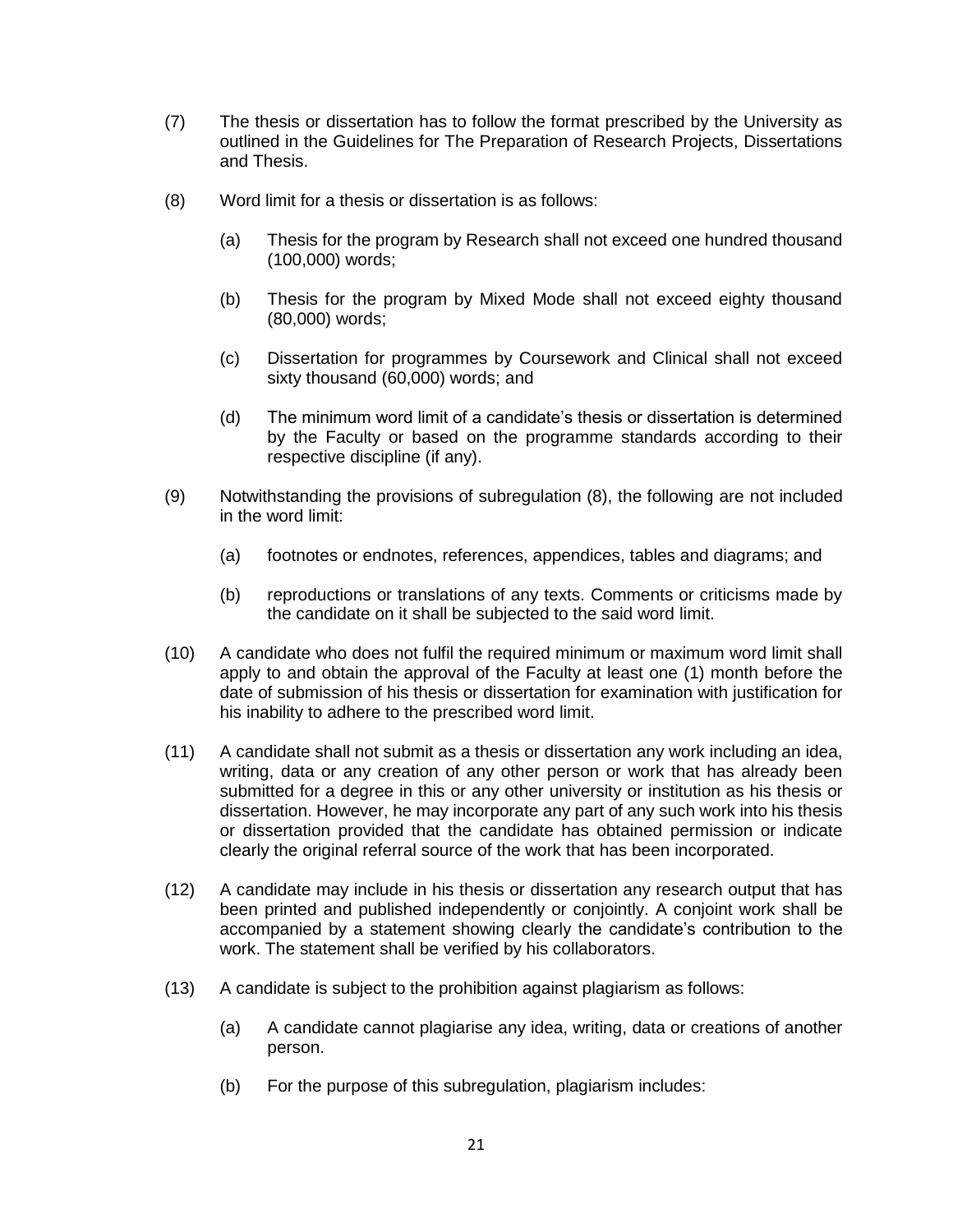- (i) any act of taking an idea, writing, data or creation of another person and claiming that the idea, writing, data or creation is his own product or creation; or
- (ii) any attempt to promote or any act of promoting, in any form, that he is the originator or creator of any idea, writing, data or creation which in fact has been taken from other sources.
- (c) Without prejudice to the meaning of paragraph (b) above, a candidate is considered to have plagiarised when he:
	- (i) has published, on his own, as the author; an abstract, article, scientific or academic paper, or book which is wholly or partly written by other people;
	- (ii) has incorporated himself or has allowed himself to be incorporated as co- author of an abstract, article, scientific or academic paper, or book, when he did not make any contribution to the written abstract, article, scientific or academic paper, or book;
	- (iii) has forced others to include his name in the list of co-researchers for a specific research project or in the list of co-researchers of a publication when he did not make any contributions that could qualify him as co-researcher or co-author;
	- (iv) has quoted academic data which is a research output that was carried out by other people, such as in a laboratory findings or field work findings, or data obtained through library research, whether published or un-published, and has incorporated such data as part of his academic re-search without appropriate acknowledgement of the source;
	- (v) has used research data obtained through a joint effort with other people, whether or not these people are staff or University candidate as part of a different academic research or has publication with himself as the sole author, without acquiring permission for the joint research before the commencement of his own research or before publishing the data;
	- (vi) has copied an idea or invention of someone else which has been saved in any mode, whether in written, print or available in electronic form, or in the form of slides, or in any form of teaching or research tool or in any other forms and he has declared either directly or indirectly that he is the inventor of the invention or idea;
	- (vii) has translated the writing or creation of others from one language to another whether or not in whole or in part, and then submitted the translation in whatever form or manner as the writer or as his own creation; and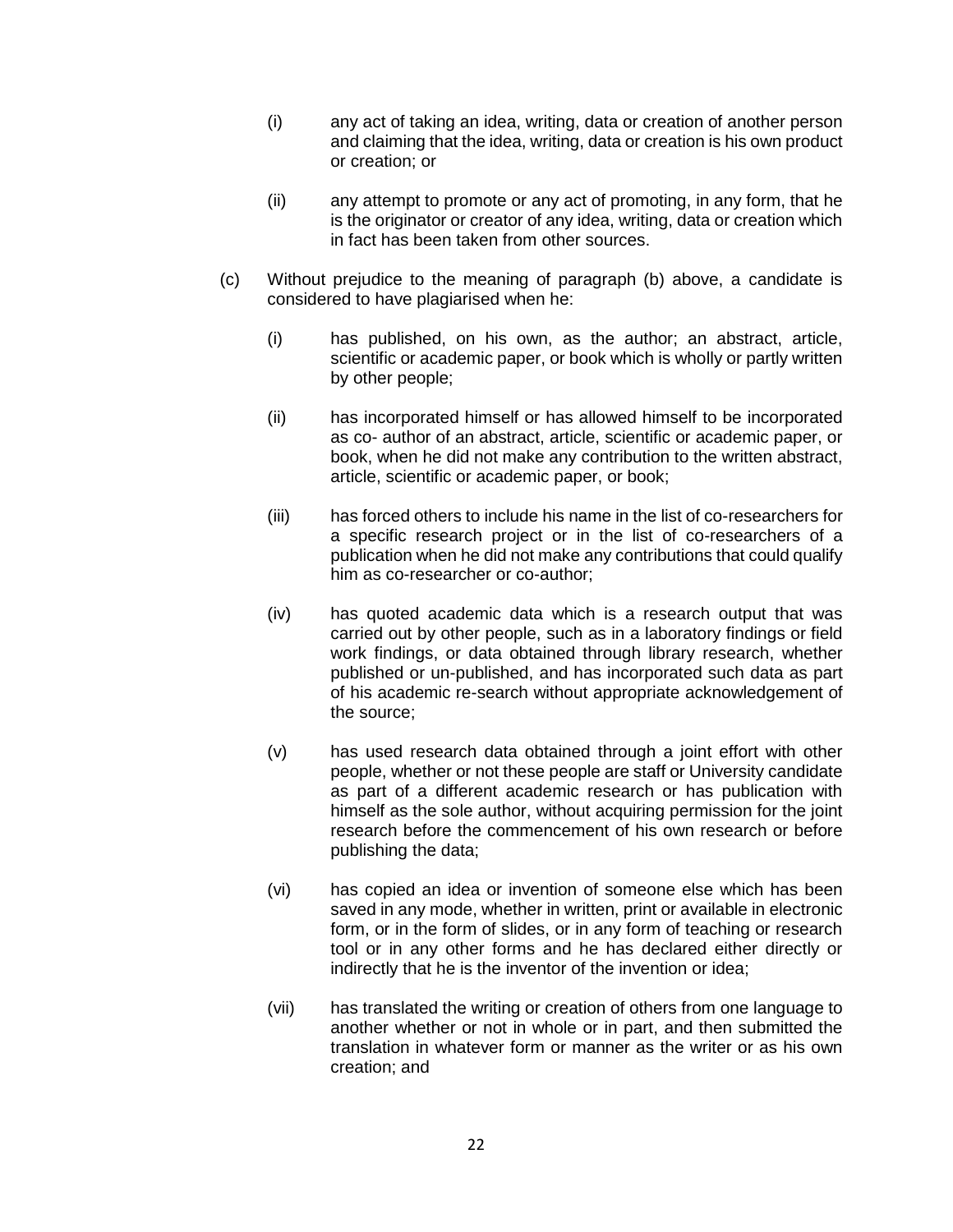- (viii) has cited ideas from writings or creations of others and made modifications without due reference to the original source and compiled the idea in such a way as if he is the creator of such ideas.
- (14) A candidate who is found to have plagiarised his thesis or disertation is subject to disciplinary action under the University of Malaya (Discipline of Students) Rules 1999.
- (15) Any thesis or dissertation submitted for examination shall be in accordance with the regulations, or any decision by the University. The Dean of the Faculty may reject any thesis or disertation submitted not in accordance with the prescribed regulations and decision of the University.
- (16) Any approved thesis or dissertation or part thereof that is subsequently published shall state clearly that it was submitted for the Doctoral Degree of the University. During his programme of study, a candidate may with the approval of his supervisor or the Dean of the Faculty, publish any papers of his work provided due reference is made to the University in all these publications.
- (17) A thesis or dissertation whether approved or otherwise for the award of the Degree including any intellectual property rights therein shall vest in and remain the property of the University. The University reserves the right to restrict or limit printing, disclosure and use or any dealings with the following for a period as may be required for the purpose of protecting or obtaining intellectual property rights:
	- (a) thesis or dissertation;
	- (b) outcome of the research leading to the thesis or dissertation concerned; or
	- (c) both of the above.

### **PART VIII EXAMINATION**

# **29. Admission as a Candidate for Examination**

A candidate is only permitted to take examination in any course or submit thesis or dissertation for examination if he has:

- (1) registered as a candidate for the course or courses which are prescribed for his programme of study at the time of taking the examination or has registered as a candidate for his programme of study during the submission of the thesis or dissertation for examination, as the case may be;
- (2) paid the prescribed fees; and
- (3) fulfils all criteria as prescribed by the University.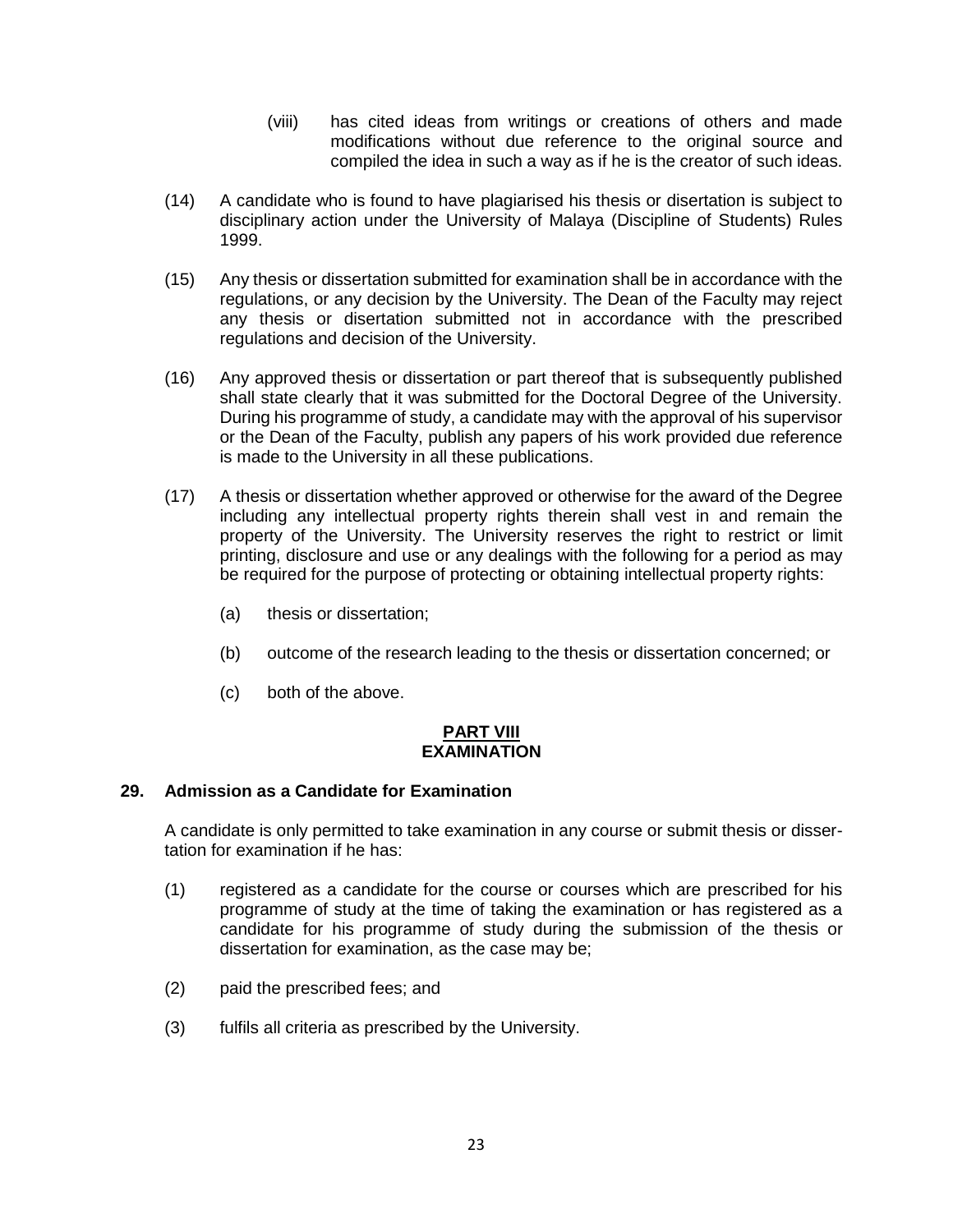# **30. Permission to Sit for Examination**

- (1) A candidate shall bring his Identity Card/Passport and the Candidate's Registration Card for the purpose of verification of identity to sit for the final examination of the registered course.
- (2) A candidate may be barred from sitting for the final examination of a course by the Dean of the Faculty of his programme of study based on reasons determined by the Faculty. The Faculty is responsible to inform the candidate of the reasons which may result in the candidate being barred from sitting for the examination not later than third lecture week. If the candidate is barred from sitting for a course's final examination in the semester, the Dean of the Faculty concerned has to inform the candidate in writing latest by twelveth lecture week in a Normal Semester and fifth lecture week in a Special Semester. The candidate is given one (1) week from the date of the said letter to submit his appeal. The Dean of the Faculty may withdraw the notice for barring from sitting for the examination on reasonable grounds. The decision regarding the candidate's appeal has to be finalised by the Dean of the Faculty latest by fourteenth lecture week for a Normal Semester and seventh lecture week for a Special Semester.
- (3) A candidate who is barred from sitting for the final semester examination of a course shall be deemed to have failed in the final examination component for the course concerned.

# **31. Assessment Method**

- (1) The method of assessment for a course depends on the learning outcome and the content of the course concerned. The weightage ratio of assessment of a course will be decided by the Faculty and approved by Senate, for example, 60% of continuous assessment, 40% of the final examination or 50% of continuous assessment, 50% of the final examination. For the purposes of this regulation, continuous assessment includes written test, oral test, practical, assignment, project, quiz, and any other methods determined by the Faculty.
- (2) Courses in the form of a practical or project based such as Research Report may be assessed 100% based on continuous assessment throughout the course concerned, without a final examination.
- (3) A candidate shall be informed of the results of the continuous assessment component for each course that he pursues. The announcement shall be made as soon as possible after the completion of the assessment of the said component not later than the fifteenth lecture week of the Normal Semester and seventh lecture week of the Special Semester.
- (4) As for a candidate of a programme of study by research and by mixed mode, the Supervisor shall complete the assessment of the candidate's Progress Report for the thesis and dissertation latest within one (1) week from the date of the progress report is received for the semester concerned.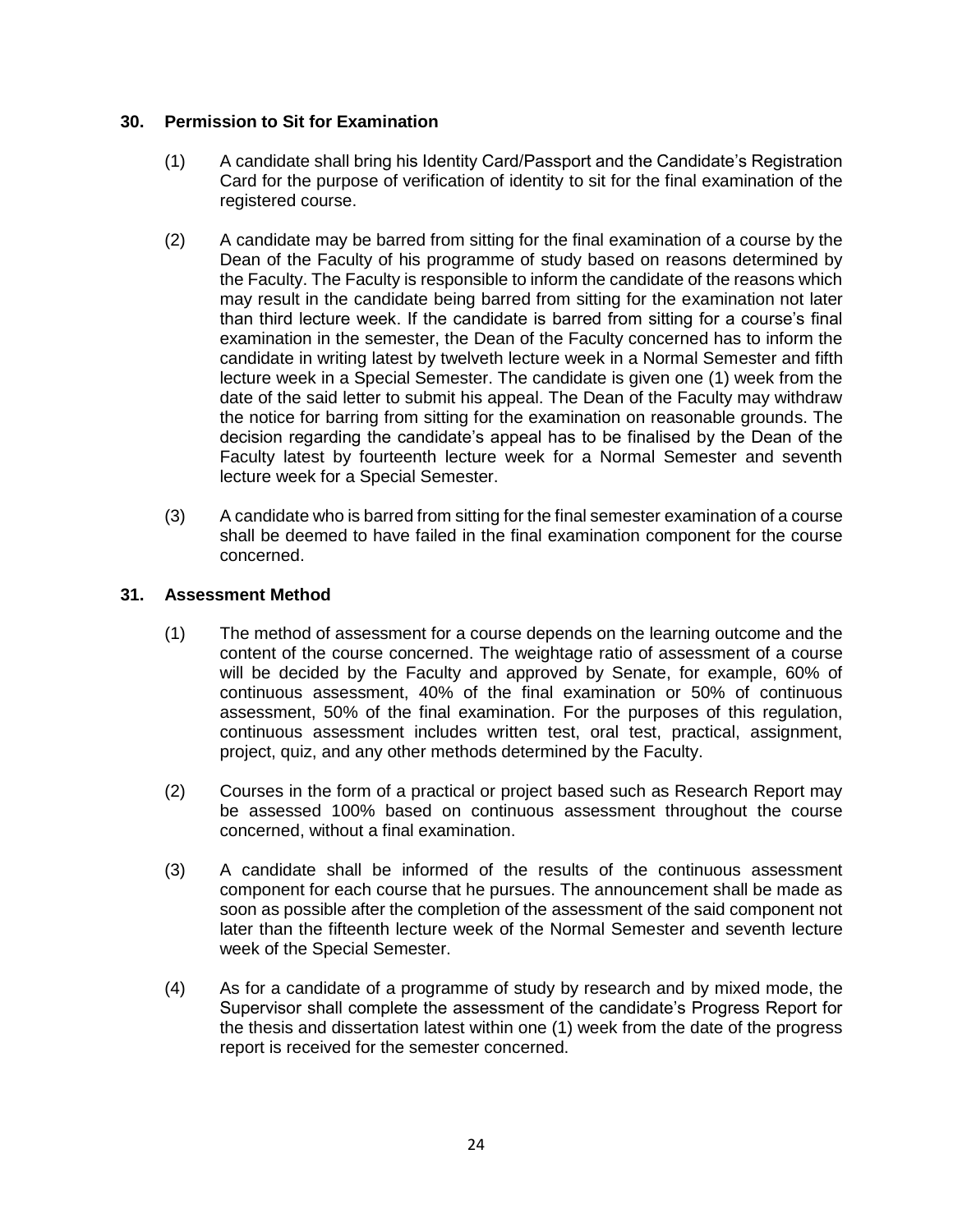### **32. Number and Scope of Examination**

- (1) The number and scope of examination determined under these Regulations shall be as approved by the Senate upon recommendation of the Faculty.
- (2) The examination in any programme of study may incorporate written tests, orals, practicals, course assignments, professional assessments, *viva voce* and clinicals in any form as well as other assessment methods as approved by the Senate upon recommendation of the Faculty.
- (3) The Committee of Examiners may at its discretion require a candidate to sit for any additional examinations that is deemed necessary for the assessment of his programme of study.

### **33. Committee of Examiners**

A Committee of Examiners shall be appointed for each examination or part thereof for a programme of study.

- (1) Programme of Study by Research
	- (a) The membership of the Committee of Examiners shall comprise as follows:
		- (i) The Dean of the Faculty or his representative as Chairman.

In the circumstances where the Dean of the Faculty is not able to carry out his duty as the Chairman of the Committee of Examiners, he may appoint his representative from among the academic staff of the rank of Professor or Associate Professor from within or outside the Faculty.

- (ii) Faculty's Deputy Dean of Postgraduate;
- (iii) A representative from the Senate:
	- (A) In the circumstances where the Chairman of the Committee of Examiners is appointed from among the academic staff of the rank of Professor or Associate Professor from within the Faculty, the invited representative of the Senate shall be from outside the Faculty.
	- (B) In the circumstances where the Chairman of the Committee of Examiners is appointed from among the academic staff of the rank of Professor or Associate Professor from outside the Faculty, the invited representative of the Senate may be from within the Faculty.
- (iv) Head of Department or Programme Coordinator concerned; and
- (v) Three (3) examiners with expertise in the field concerned of whom at least two (2) are External Examiners appointed by the Senate.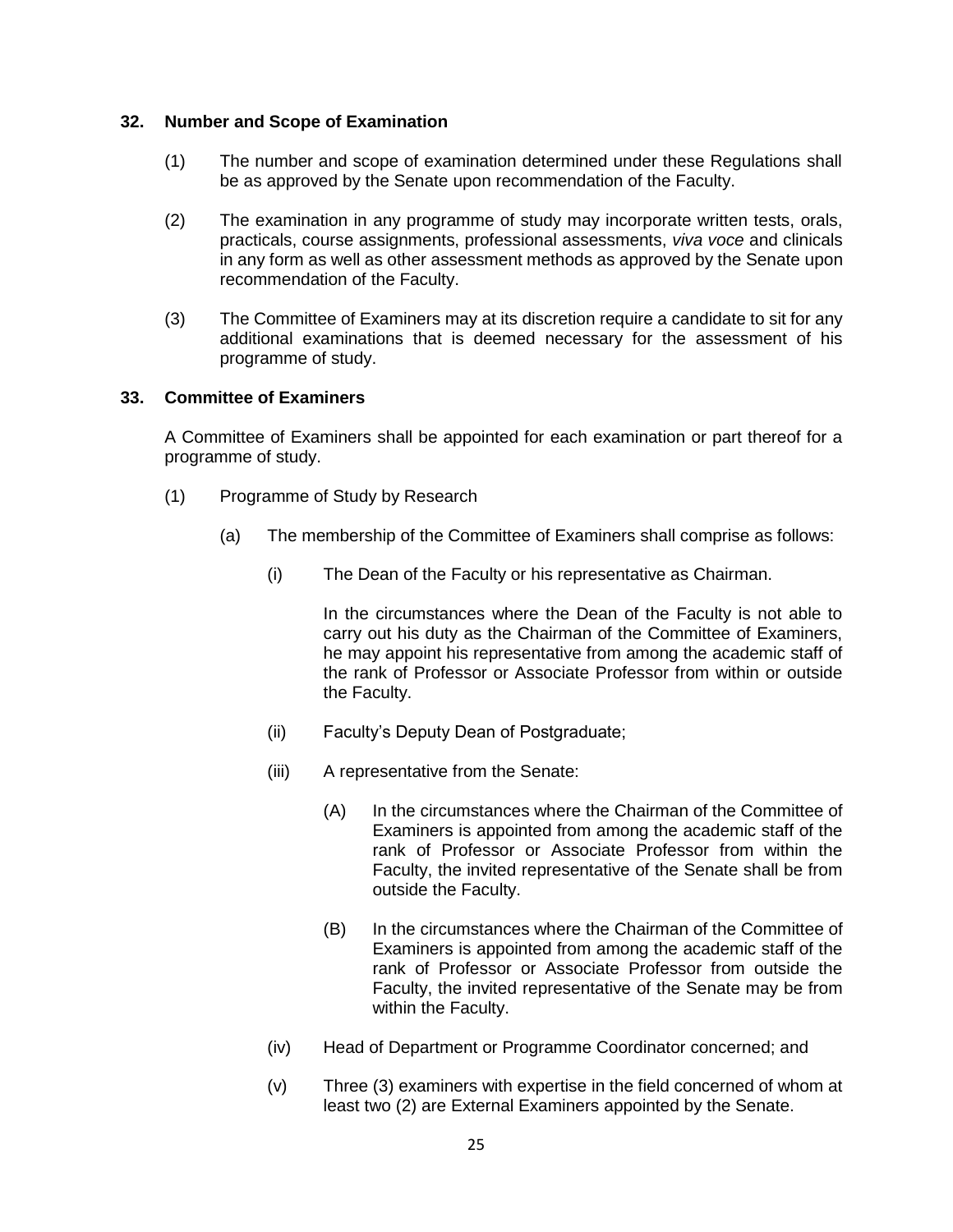- (b) Quorum for the meeting of the Committee of Examiners shall be at least four (4) persons including the Chairman, Faculty's Deputy Dean of Postgraduate and an examiner. For a Faculty that does not have a department, the quorum is three (3) persons, who are the Chairman, Faculty's Deputy Dean of Postgraduate and an examiner.
- (c) If the Dean of the Faculty or the Faculty's Deputy Dean of Postgraduate or the Head of Department or Programme Coordinator is the supervisor for the candidate concerned, he shall attend the meeting of the Committee of Examiners as an invitee and not as a member of Committee of Examiners.
- (d) Members of the Committee of Examiners shall not delegate to any other person to represent him in any meeting of the Committee of Examiners except with the written consent of the Vice-Chancellor.
- (e) The Registrar or his representative shall be the secretary of the meeting of the Committee of Examiners.
- (f) The supervisor shall be invited to attend the meeting of the Committee of Examiners for the purpose of giving opinion on matters under discussion if needed but he does not have the right to participate in the consideration and the results of the examination of the candidate's thesis. The supervisor is responsible to maintain the confidentiality of all matters concerning this examination.
- (g) For the Research Methodology course or any other courses which is made compulsory by the programme of study for purposes of graduation, the Committee of Examiners shall be managed as a Committee of Examiners for Coursework as provided in regulation 33(2)(b) below.
- (h) The functions of the Committee of Examiners are as follows:
	- (i) evaluate the examiners' reports with regard to the candidate's thesis;
	- (ii) conduct and assess the *viva voce* for the candidate;
	- (iii) make a decision regarding the level of achievement of the thesis and the *viva voce* in accordance with the provisions of these Regulations in its recommendation to the Senate;
	- (iv) report to the Senate on any matters pertaining to the quality or conduct of an examination of thesis or dissertation; and
	- (v) maintain confidentiality of all matters pertaining to this examination.
- (2) Programme of Study by Mixed Mode and by Coursework
	- (a) A separate Committee of Examiners shall be required for the coursework component and the research component.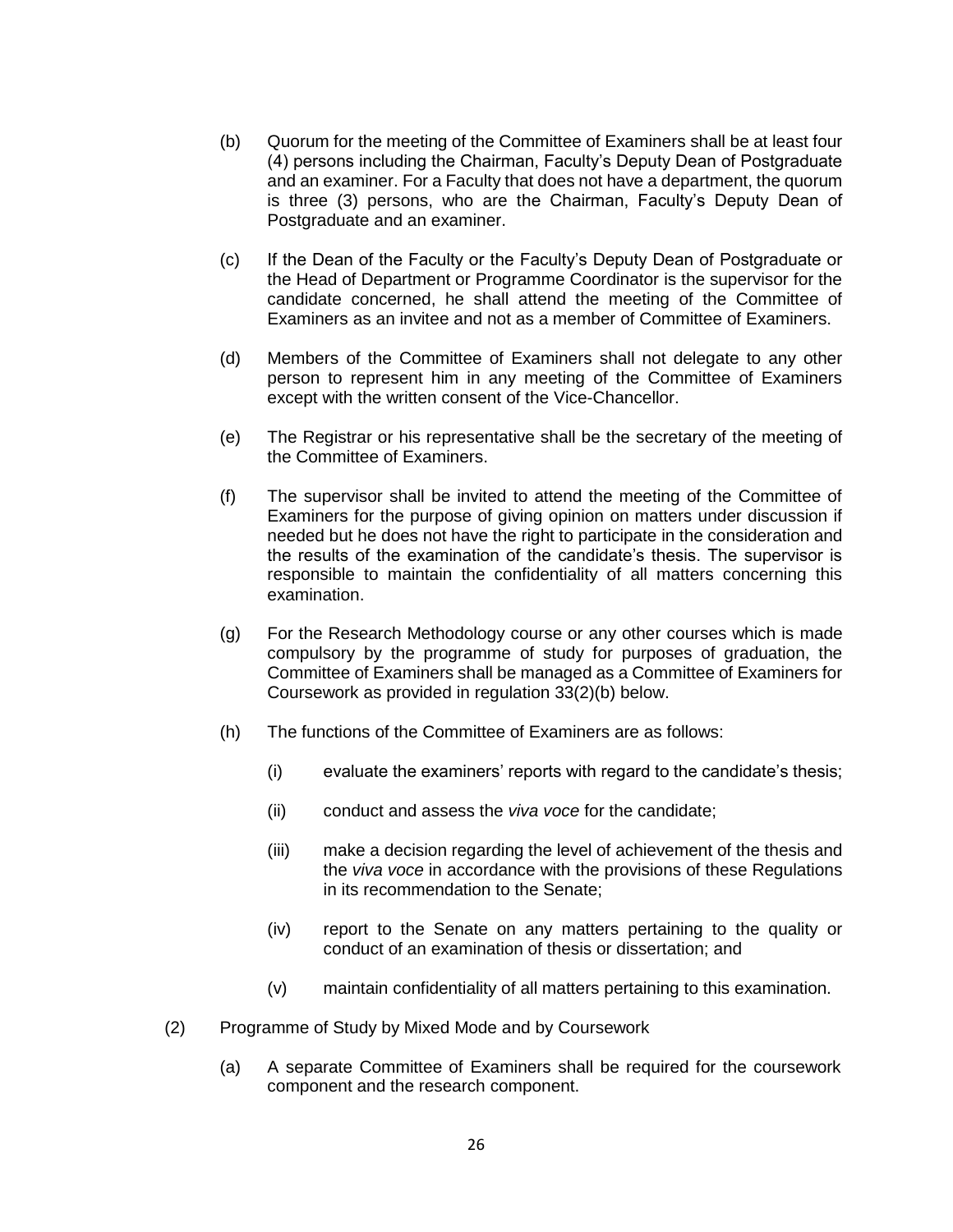- (b) The Committee of Examiners for the Coursework component is as follows:
	- (i) The Committee of Examiners for each programme of study shall be established for each semester at each academic session.
	- (ii) The membership of the Committee of Examiners shall comprise as follows as approved by Senate:
		- (A) Dean of the Faculty as Chairman. If the Dean is unable to carry out his duties as Chairman of the Committee of Examiners, Faculty's Deputy Dean of the Postgraduate may perform the duties of the Chairman of the Committee of Examiners;
		- (B) Faculty's Deputy Dean of Postgraduate;
		- (C) Head of Department or Programme Coordinator;
		- (D) Coordinator of the field concerned who is responsible for any of the course or programme of study not within the Department/Faculty;
		- (E) External Examiner (if required);
		- (F) Any Internal Examiners; and
		- (G) Other relevant parties (if required) appointed by the Faculty.
	- (iii) Quorum for the meeting of the Committee of Examiners for the coursework component shall comprise of at least three (3) members including the Chairman.
	- (iv) Members of the Committee of Examiners shall not delegate to any other person who are not members of the Committee of Examiners to represent him in the meeting of the Committee of Examiners.
	- (v) In the event of emergency, any full-time teacher of the University may be appointed as a member of the Committee of Examiners with the written consent from the Vice-Chancellor.
	- (vi) The Registrar or his representative shall be the secretary of the meeting of the Committee of Examiners.
	- (vii) The functions of the Committee of Examiners are as follows:
		- (A) to consider the examination results in accordance with the Grading Scheme as provided in Regulation 38(1)(a) below and to determine if the candidates have passed or failed an examination; and
		- (B) to report to the Senate on any matters pertaining to the examination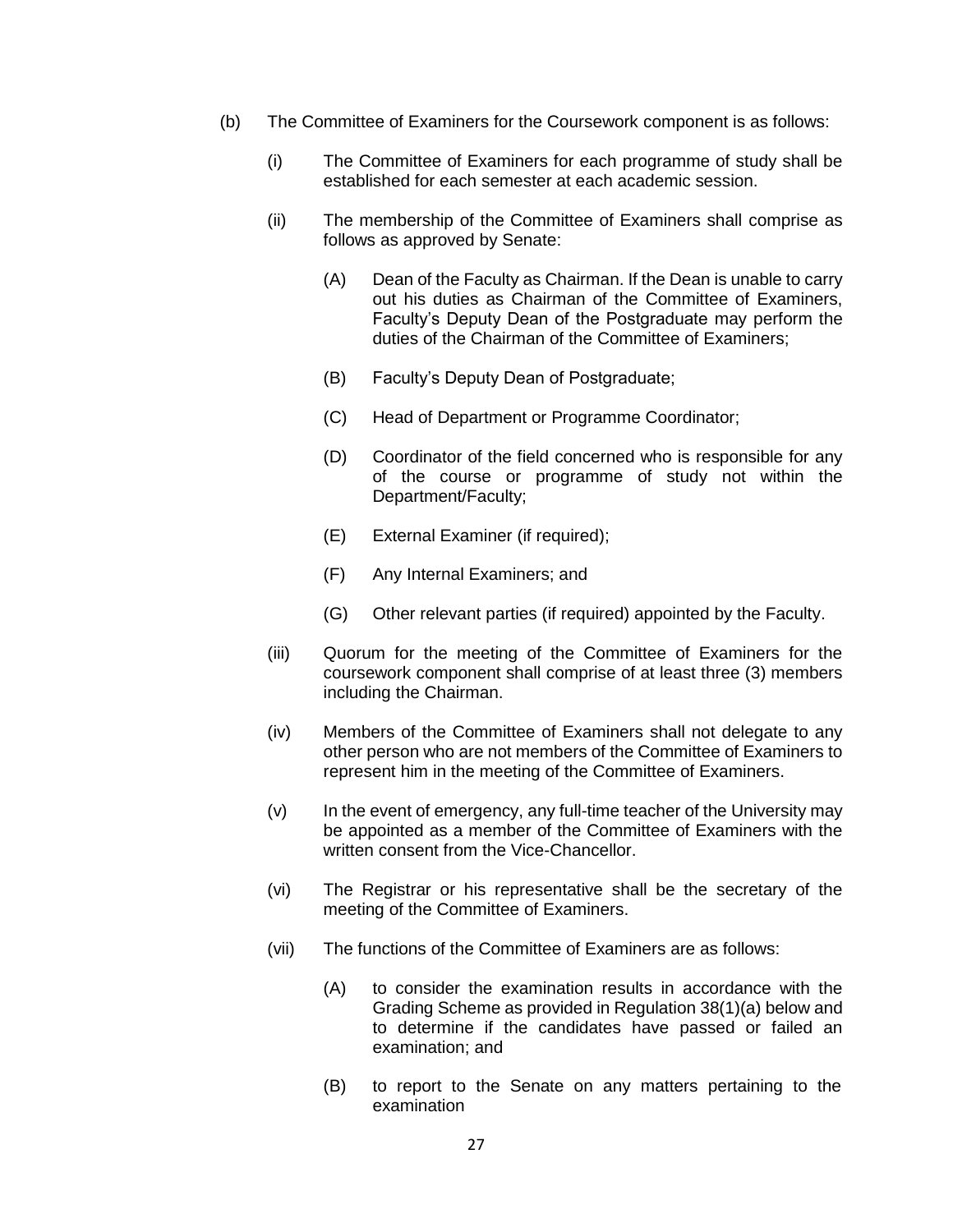- (c) The Committee of Examiners for the Research Component is as follows:
	- (i) The membership of the Committee of Examiners shall comprise as follows:
		- (A) The Dean of the Faculty or his representative as Chairman.

In the circumstances where the Dean of the Faculty is not able to carry out his duty as the Chairman of the Committee of Examiners, he may appoint his representative from among the academic staff of the rank of Professor or Associate Professor from within or outside the Faculty.

- (B) Faculty's Deputy Dean of Postgraduate;
- (C) A representative from the Senate:
	- (aa) In the circumstances where the Chairman of the Committee of Examiners is appointed from among the academic staff of the rank of Professor or Associate Professor from within the Faculty, the invited Senate representative shall be from outside the Faculty.
	- (bb) In the circumstances where the Chairman of the Committee of Examiners is appointed from among the academic staff of the rank of Professor or Associate Professor from outside the Faculty, the invited representative of the Senate may be from within the Faculty.
- (D) Head of Department or Programme Coordinator concerned; and
- (E) Two (2) examiners who are expert in the field concerned, which comprises of an Internal Examiner and an External Examiner. For the Programme of Study by Mixed Mode, the External Examiner shall be approved by the Senate. Whereas for the Program of Study by Coursework, the External Examiner shall be approved by the Faculty.
- (ii) Quorum for the meeting of the Committee of Examiners shall comprise of at least four (4) persons including the Chairman, the Faculty's Deputy Dean of Postgraduate, and an examiner. For a Faculty which does not have a department, the quorum is three (3) persons including the Chairman, the Faculty's Deputy Dean of Postgraduate and an examiner.
- (iii) If the Dean of the Faculty or the Faculty's Deputy Dean of Postgraduate or the Head of Department or Programme Coordinator is the supervisor for the candidate concerned, he will attend the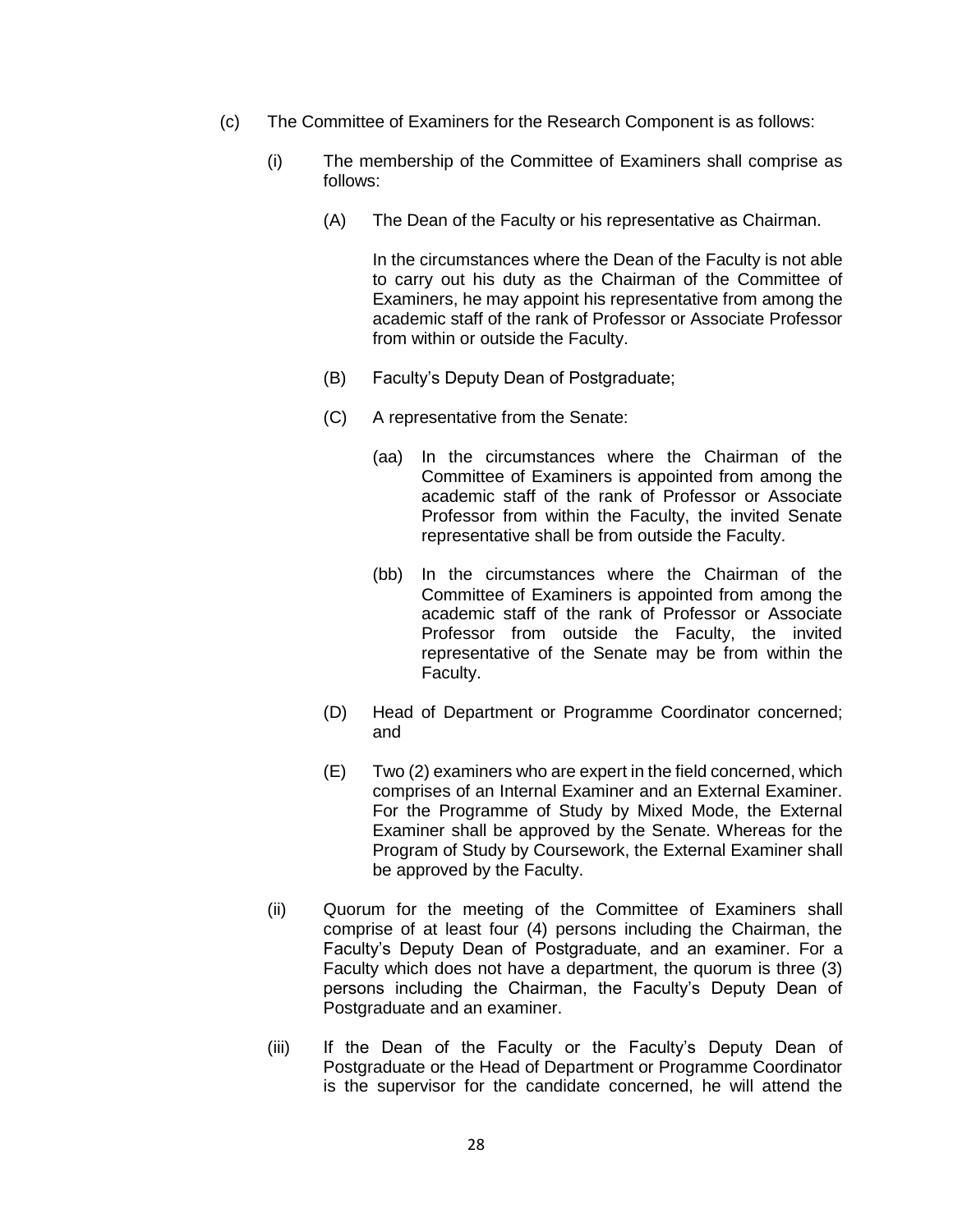meeting of the Committee of Examiners as an invitee and not as a member of the Committee of Examiners.

- (iv) Members of the Committee of Examiners shall not delegate to any other person who is not a member of the Committee of Examiners to represent him in any meeting of the Committee of Examiners except with the written consent from the Vice-Chancellor.
- (v) The Registrar or his representative shall be the secretary of the meeting of the Committee of Examiners.
- (vi) The Supervisor shall be invited to attend the meeting of the Committee for the purpose of giving his opinion on the matters discussed when necessary but is not entitled to participate in the deliberation and examination results of the candidate's thesis or dissertation. The supervisor is responsible to maintain the confidentiality of all matters pertaining to this examination.
- (vii) The functions of the Committee of Examiners are as follows:
	- (A) to evaluate the examiners' reports with regard to the candidate's thesis or dissertation;
	- (B) to conduct and assess the *viva voce* for the candidate concerned;
	- (C) to make a decision regarding the level of achievement of the thesis or dissertation and *viva voce* in accordance to the provisions of these Regulations in its recommendation to the Senate;
	- (D) to report to the Senate on any matters pertaining to the quality or conduct of an examination of a thesis or dissertation; and
	- (E) to maintain the confidentiality of all matters pertaining to this examination.
- (3) Programme of Study by Clinical
	- (a) A separate Committee of Examiners shall be required for the clinical coursework component and the research component.
	- (b) The Committee of Examiners for the clinical coursework component shall comprise as follows:
		- (i) The Committee of Examiners for each programme of study shall be established for each examination at each academic session.
		- (ii) The membership of the Committee of Examiners shall comprise of the following members approved by the Senate: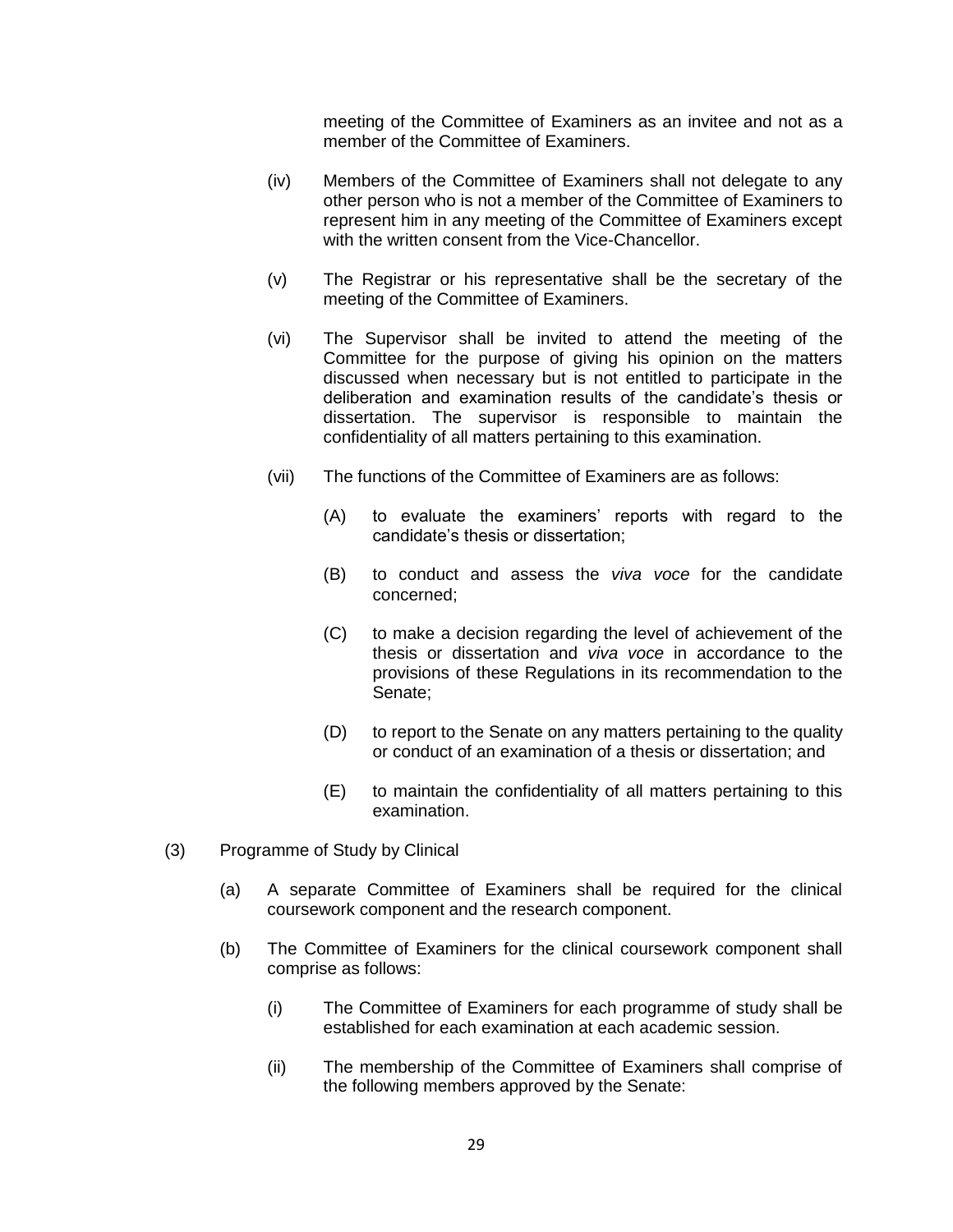- (A) Dean of the Faculty as Chairman. If the Dean of the Faculty is unable to carry out his duties as Chairman of the Committee of Examiners, the Faculty's Deputy Dean of Postgraduate may perform the duties as Chairman of the Committee of Examiners;
- (B) Faculty's Deputy Dean of Postgraduate;
- (C) Head of Department concerned;
- (D) Programme Coordinator or the Chairperson of the field concerned;
- (E) External Examiner of the Programme concerned (if any);
- (F) Any Internal Examiners; and
- (G) Other person concerned (if required) appointed by the Faculty.
- (iii) Quorum for the meeting of the Committee of Examiners for clinical, course work component shall comprise of at least three (3) members including the Chairman.
- (iv) Members of the Committee of Examiners shall not delegate to any other person who is not a member of the Committee of Examiners to represent him in the meeting of the Committee of Examiners.
- (v) In the event of emergency, any full-time teacher of the University may be appointed as a member of the Committee of Examiners with the written consent from the Vice-Chancellor.
- (vi) The Registrar or his representative shall be the secretary of the meeting of the Committee of Examiners.
- (vii) The functions of the Committee of Examiners are as follows:
	- (A) to consider the examination results in accordance with the Grading Scheme as provided in Regulations 40(1)(a) below and to determine if the candidates have passed or failed an examination;
	- (B) to consider and determine candidates who qualify for excellent result in an examination;
	- (C) to recommend to the Faculty that a candidate who has failed in any of the examination be allowed to repeat the course and to re-sit the examination for that particular course or that the candidate is not allowed to re-sit the examination and/or not readmitted into the programme of study; and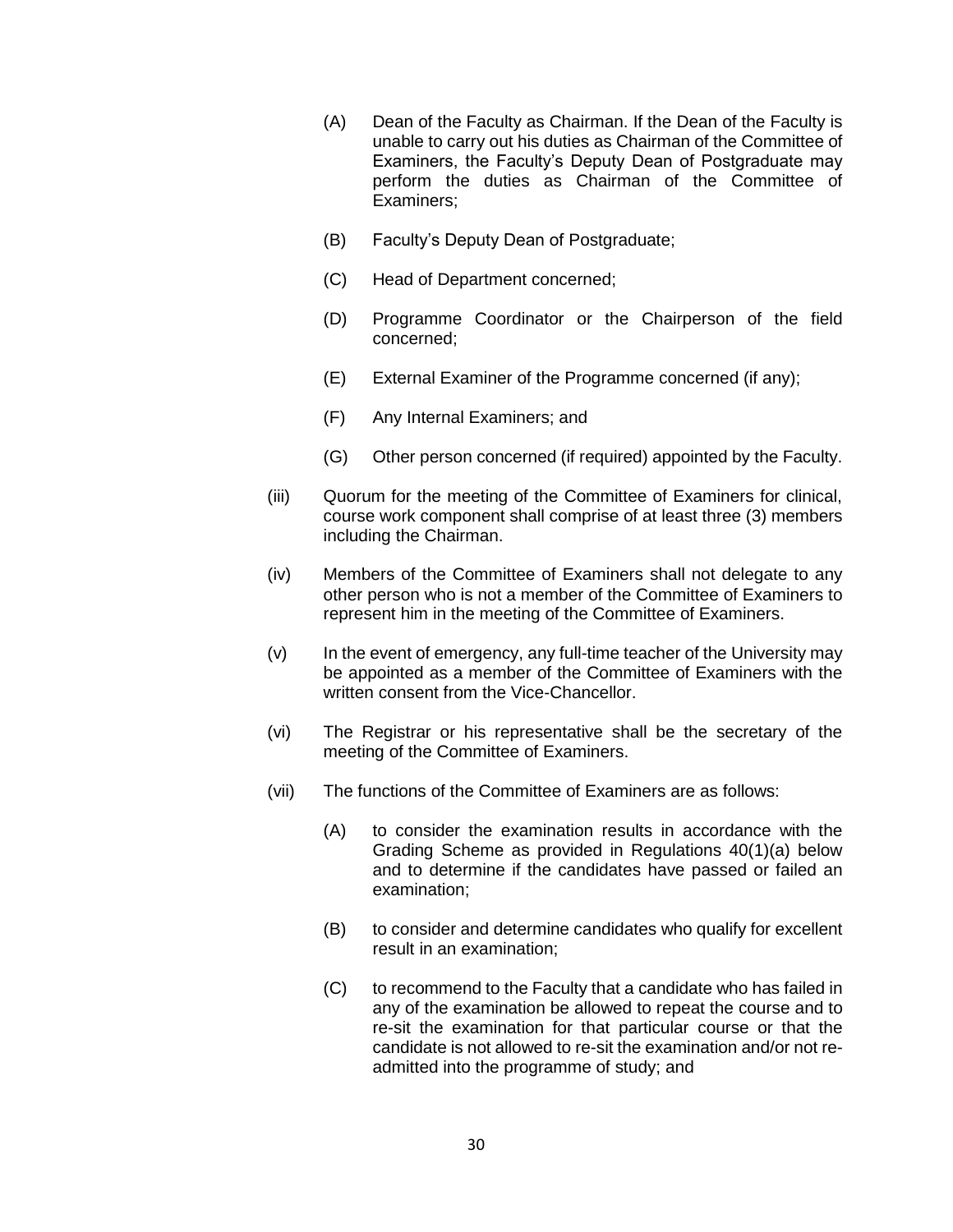- (D) to report to the Senate on any matters pertaining to the examination
- (c) The Committee of Examiners for the research component is as follows:
	- (i) The membership of the Committee of Examiners shall comprise as follows:
		- (A) Dean of the Faculty or his representative as Chairman.

In the circumstances where the Dean of the Faculty is not able to carry out his duty as the Chairman of the Committee of Examiners, he may appoint his representative from among the academic staff of the rank of Professor or Associate Professor from within or outside the Faculty.

- (B) Faculty's Deputy Dean of Postgraduate;
- (C) Head of Department;
- (D) Programme Coordinator concerned; and
- (E) Two (2) examiners who are experts in the field concerned, which comprises of an Internal Examiner and an External Examiner approved by the Faculty.
- (ii) Quorum for the meeting of the Committee of Examiners for the research component shall comprise of at least three (3) members including the Chairman, Faculty's Deputy Dean of Postgraduate and an examiner.
- (iii) If the Dean of the Faculty or the Faculty's Deputy Dean of Postgraduate or the Head of Department or Programme Coordinator concerned is the supervisor for the candidate concerned, he will attend the meeting of the Committee of Examiners as an invitee and not as a member of the Committee of Examiners.
- (iv) Members of the Committee of Examiners shall not delegate to any other person who is not a member of the Committee of Examiners to represent him in the meeting of the Committee of Examiners except with the written consent from the Vice-Chancellor.
- (v) The Registrar or his representative shall be the secretary of the meeting of the Committee of Examiners.
- (vi) The supervisor shall be invited to attend meeting of the Committee of Examiners for the purpose of giving his opinion on the matters under discussion when necessary but is not entitled to participate in the deliberation and examination results of the candidate's dissertation. The supervisor is responsible to maintain the confidentiality of all matters pertaining to this examination.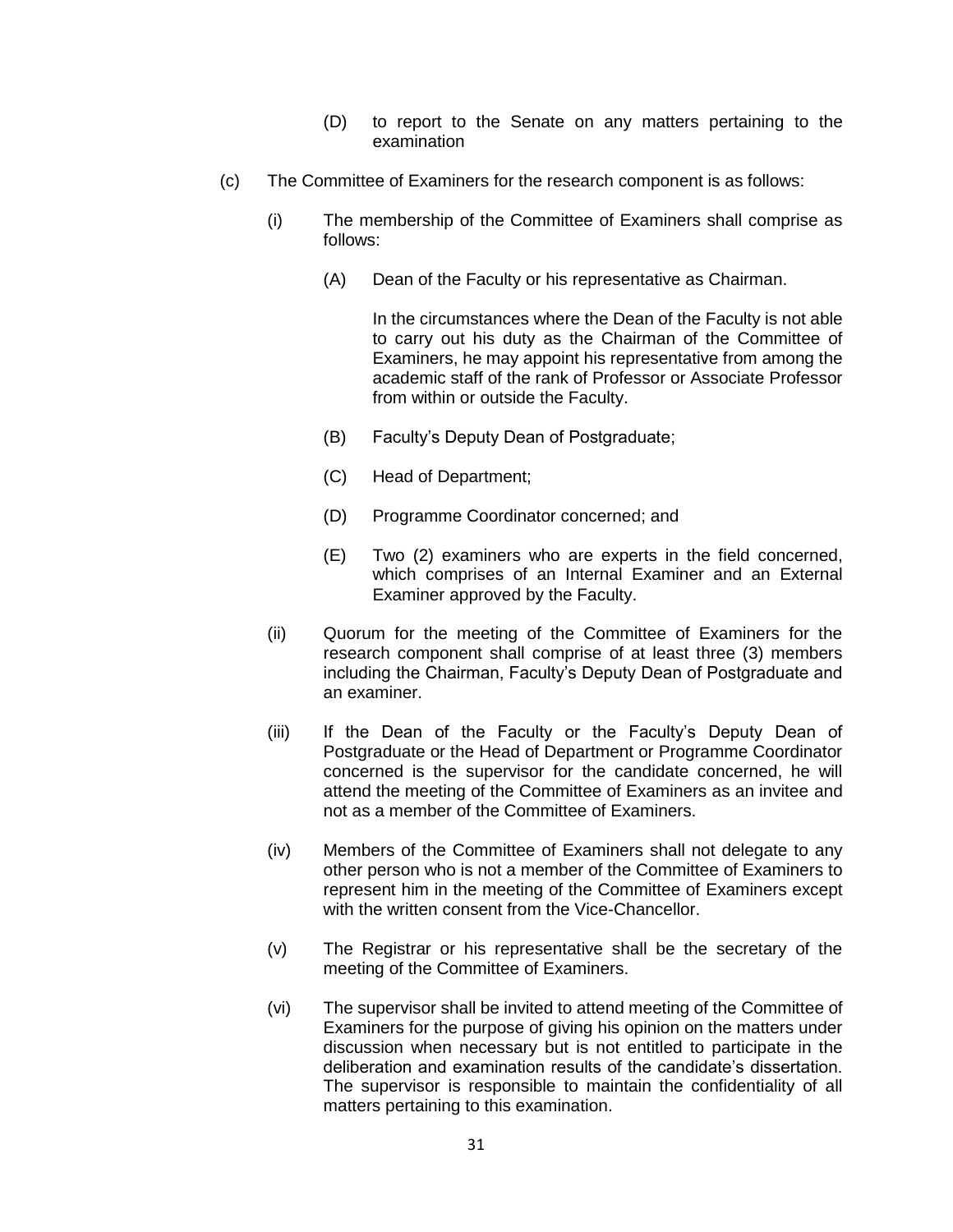- (vii) The functions of the Committee of Examiners are as follows:
	- (A) to evaluate the examiners' reports with regard to the candidate's dissertation;
	- (B) to conduct and assess the *viva voce* for the candidate concerned;
	- (C) to make a decision regarding the level of achievement of the dissertation and *viva voce* in accordance with the provision of these Regulations in the recommendation to the Senate;
	- (D) to report to the Senate on any matters pertaining to the quality or conduct of a examination; and
	- (E) to maintain the confidentiality of all matters pertaining to the examination.

# **34. External Examiner**

Appointment of External Examiner to assess a thesis or dissertation of a Doctoral Degree programme is as follows:

- (1) Programme of Study by Research.
	- (a) At least two (2) External Examiners shall be appointed by the Senate and an Internal Examiner shall be appointed by the Faculty to examine the candidate's thesis. If there is no appropriate expertise among the University teachers to be appointed as Internal Examiner, another External Examiner shall be appointed to perform the duties of Internal Examiner.
	- (b) The appointment of an External Examiner shall be approved by the Senate. Criteria for appointment are as determined by the University from time to time.
- (2) Programme of Study by Mixed Mode.
	- (a) For the research component, an External Examiner shall be appointed by the Senate and an Internal Examiner shall be appointed by the Faculty to examine the candidate's thesis. If there is no appropriate expertise among the University teachers to be appointed as Internal Examiner, another External Examiner shall be appointed to perform the duties of an Internal Examiner.
	- (b) The appointment of an External Examiner shall be approved by the Senate. Criteria for appointment are as determined by the University from time to time.
- (3) Programme of Study by Coursework and by Clinical.
	- (a) For the research component, an External Examiner and an Internal Examiner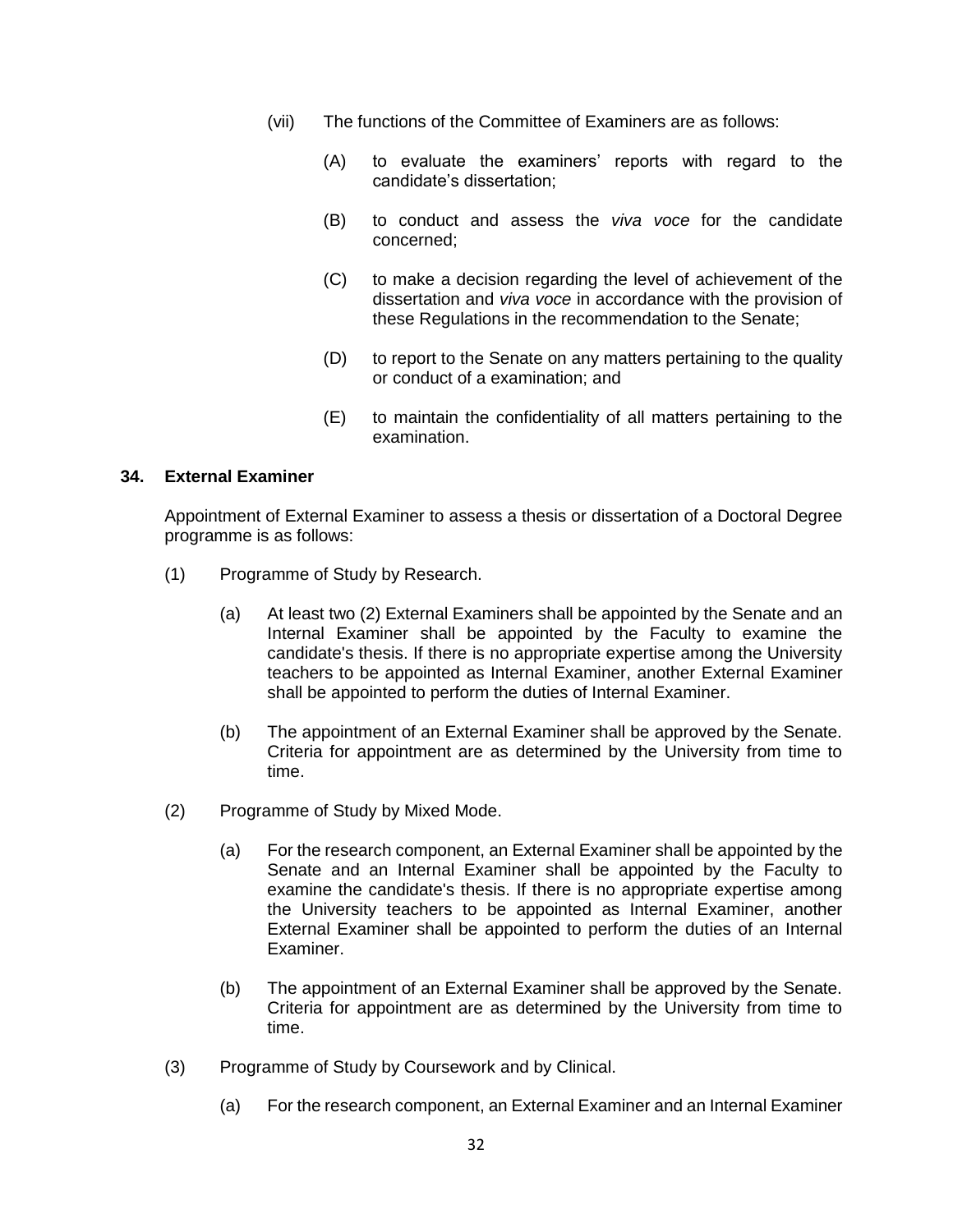shall be appointed by the Faculty to examine the candidate's dissertation. If there is no appropriate expertise among the University teachers to be appointed as Internal Examiner, another External Examiner shall be appointed to perform the duties of an Internal Examiner.

- (b) The appointment of an External Examiner shall be approved by the Faculty. Criteria for appointment are as determined by the University from time to time.
- (4) In the event of emergency, the Dean may appoint another External Examiner to examine the thesis or dissertation of a candidate provided that the Faculty reports the appointment to the Faculty meeting as soon as possible.
- (5) An External Examiner appointed to examine a thesis or dissertation of a candidate shall submit his report in the prescribed format as soon as possible but not exceeding forty-five (45) days from the date of acceptance of the thesis or dissertation. The Dean of the Faculty may recommend to the Faculty to substitute an External Examiner who has not carried out his duties satisfactorily with another External Examiner.

### **35. Internal Examiner**

An Internal Examiner for a doctoral degree study programme shall be appointed by the Faculty, subject to the following conditions:

- (1) Programme of Study by Research and by Mixed Mode (research component)
	- (a) Faculty shall appoint a full-time University teacher as an Internal Examiner to examine the thesis or dissertation of a candidate.
	- (b) The appointment of an Internal Examiner has to be approved by the Faculty. The criteria of the appointment are as determined by the University from time to time.
	- (c) In the event of an emergency or if the initial Internal Examiner does not fulfil his duties, the Dean of the Faculty may appoint another Internal Examiner to examine a candidate's thesis or dissertation provided that the said appointment is reported to the Faculty as soon as possible.
	- (d) Faculty may replace an Internal Examiner who does not perform his duties satisfactorily with another Internal Examiner.
- (2) Programme of Study by Mixed Mode, by Coursework and by Clinical
	- (a) Appointment for Internal Examiner for the Coursework component is as stated:
		- (i) The Faculty shall appoint a full-time or part-time University teacher as an Internal Examiner for the coursework component.
		- (ii) In the event of an emergency, the Dean of the Faculty may appoint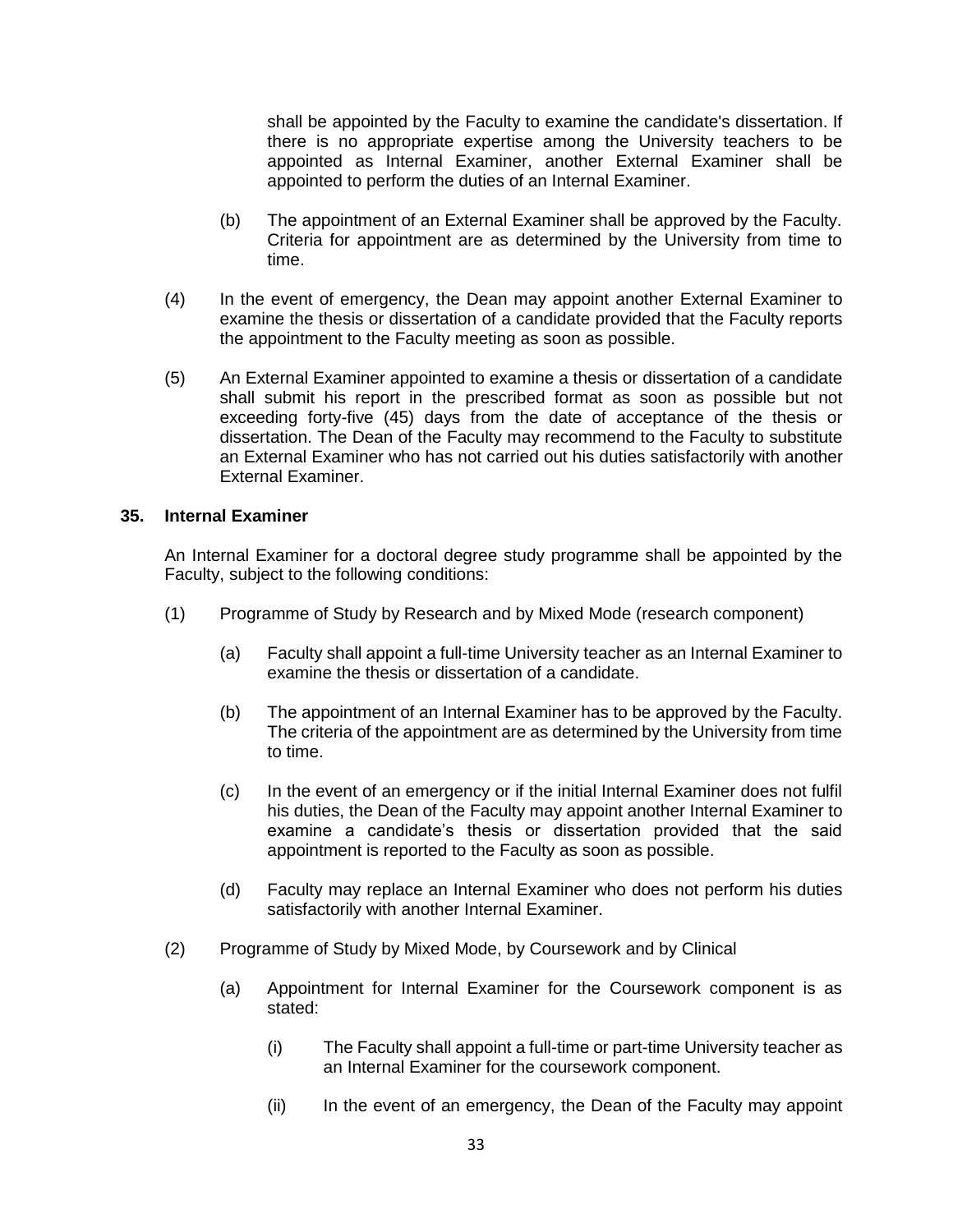another Internal Examiner to examine any course provided that such appointment shall be notified to the Faculty as soon as possible.

(b) Appointment of an Internal Examiner for the research component shall be as provided in subregulation 35(1)(b).

### **36. Consultant**

If a consultant has been appointed to assist with the supervision of a candidate, the Faculty may require the consultant to prepare and submit a report with regard to the thesis or dissertation. The consultant's report shall be presented at the meeting of the Committee of Examiners for the examination of the candidate's thesis or dissertation.

### **37. Assessment for Programme of Study by Research**

- (1) The method of assessment shall be as follows:
	- (a) Method of assessment for a programme of study by Research shall be by examination of the thesis and a *viva voce* with respect to the thesis concerned.
	- (b) The thesis shall be examined, evaluated and recommended by each examiner as to whether the candidate:
		- (i) is awarded a Doctoral Degree (With Distinction) subject to the requirements stated in Regulation 60;
		- (ii) has attained sufficient academic merit for the award of the Degree without any amendments/corrections;
		- (iii) has attained sufficient academic merit for the award of the Degree subject to candidate making minor corrections within a period of not exceeding three (3) months and verified by the Supervisor;
		- (iv) has attained sufficient academic merit for the award of the Degree subject to the candidate making major corrections within a period of not exceeding six (6) months and verified by the Supervisor and the Internal Examiner;
		- (v) is required to undertake further work and submit the thesis for reexamination within the period of six (6) to twelve (12) months;
		- (vi) has not attained the academic merit in the examination of thesis for a Doctoral Degree and may recommend to the Committee of Examiners a Master's Degree;
		- (vii) has not attained the academic merit and is recommended to the Committee of Examiners that the candidate has failed in the thesis examination and is not allowed to submit the thesis for reexamination.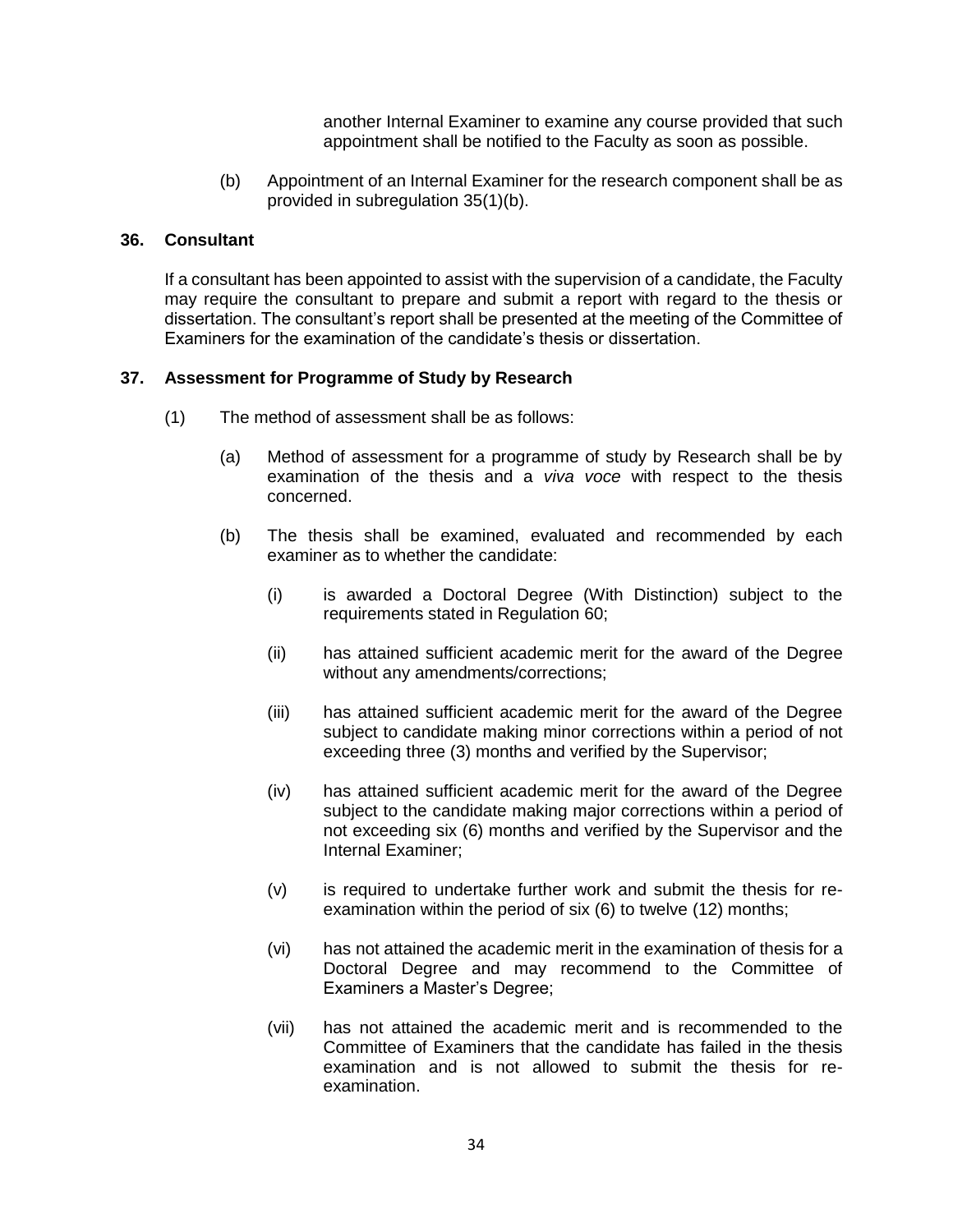- (c) Mark or grade shall not be given in the examination of a thesis and *viva voce*.
- (d) The candidate shall be required to attend a *viva voce* with respect to his thesis. The Committee of Examiners has the authority to determine the method of conducting a *viva voce*. The Committee of Examiners may, if necessary, invite a teacher of the University who has the experience and expertise related to the field of research of the candidate to attend the meeting of the Committee of Examiners and the *viva voce* examination of the candidate concerned.
- (e) The Committee of Examiners shall, after considering the reports of the examiners, the candidate's thesis and *viva voce*, decide and recommend to the Senate whether the candidate concerned:
	- (i) be awarded a Doctoral Degree (With Distinction) subject to the prescribed conditions;
	- (ii) has attained sufficient academic merit for the award of the degree without any amendments/corrections;
	- (iii) has attained sufficient academic merit for the award of the degree subject to the candidate making minor corrections within a period of not exceeding three (3) months as recommended and verified by the Supervisor;
	- (iv) has attained sufficient academic merit for the award of the degree subject to the candidate making major corrections within a period of not exceeding six (6) months as recommended and verified by the Supervisor and the Internal Examiner;
	- (v) is required to undertake further work and submit the thesis for reexamination within the period of six (6) to twelve (12) months from the date of the Senate;
	- (vi) has not attained the academic merit in the examination of thesis for a Doctoral Degree and it is recommended to Senate that a Master's Degree be awarded on condition that the candidate fulfils the requirements for award of the Master's Degree concerned;
	- (vii) has not attained the academic merit and is recommended to Senate that the candidate has failed in the thesis examination and is not allowed to submit the thesis for re-examination.
- (f) For the purpose of these regulations, "further work" means revision and rewriting the thesis including further research with respect to the topic of the thesis concerned. "Re-examination" means the re-evaluation of the candidate's thesis by the Committee of Examiners after conducting further work.
- (g) Subject to the provisions of subregulation  $(1)(e)(v)$  above, the candidate is only allowed to submit his thesis for re-examination once only.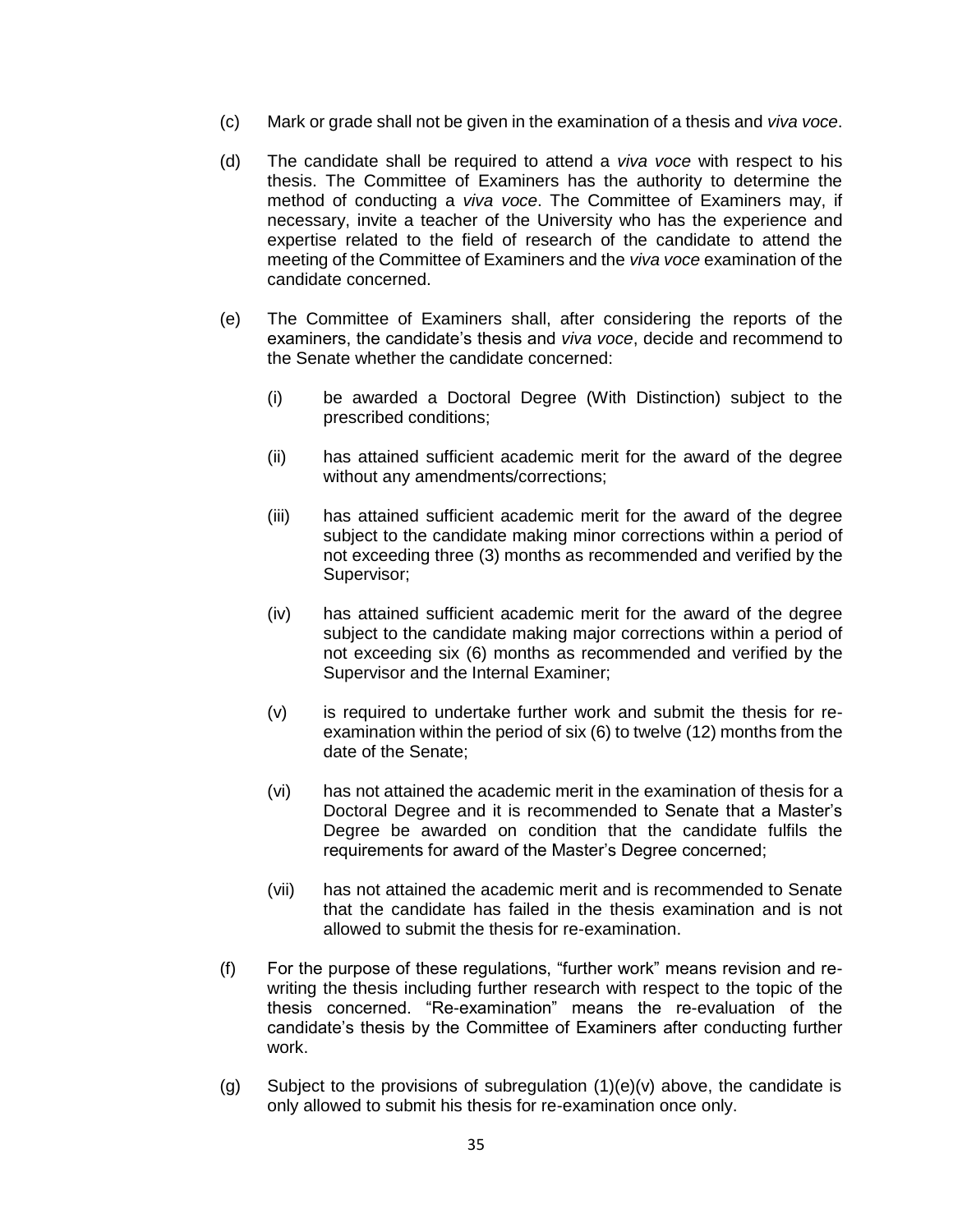- (h) A candidate who is referred for further work is required to attend and present a *viva voce* again with regard to his thesis for a second time.
- (i) Decision of the Committe of Examiners' meeting shall be based on the examiner's reports and the performance of the candidate during the *viva voce* and as far as possible be made unanimously. If a decision cannot be made, an additional examiner may be appointed to assist the Committee of Examiners in making a decision.
- (2) The corrections or re-examination of a thesis shall be as follows:
	- (a) A candidate who has been recommended with a Doctoral Degree (With Distinction) or without having to make corrections/amendments in accordance with the provisions of subparagraphs (1)(e)(i) and (1)(e)(ii) above shall submit his thesis within two (2) weeks. If the candidate fails to do so, he shall be deemed to have failed in the examination of his thesis, unless in certain circumstances an extension of not more than two (2) weeks to the period specified has been approved by the Dean of the Faculty. Any appeal after this extended duration is subject to the approval of the Senate on the recommendation of the Committee of Examiners.
	- (b) A candidate who is required to make corrections as provided under subparagraphs (1)(e)(iii) and (1)(e)(iv) above shall submit his thesis before the end of the period stipulated for the said corrections. If the candidate fails to do so, he shall be deemed to have failed the examination of his thesis unless in certain circumstances an extension of not more than three (3) months to the stipulated period is approved by the Dean of the Faculty. Any appeal after this extended duration is subject to approval by the Senate on the recommendation of the Committee of Examiners.
	- (c) In accordance with subregulations 2(a) and (b), if the Dean of the Faculty is the candidate's supervisor, the appeal for extension is subject to the approval of the Deputy Vice-Chancellor concerned.
	- (d) A candidate that has been required to conduct further work in accordance with the provisions subparagraph (1)(e)(v) above shall submit his thesis before the end of the period stipulated to conduct further work. If the candidate fails to do so, he shall be deemed to have failed the examination of his thesis unless an extension to the stipulated period is approved by the Senate, on the recommendation of the Committee of Examiners. For the purpose of this paragraph, the extension period will begin a day after the end of the stipulated period for further work.
	- (e) A thesis that has been submitted for re-examination shall be sent to all the examiners concerned to be examined again and a new report shall be prepared by each examiner and submitted to the Committee of Examiners for its consideration.
	- (f) The Committee of Examiners shall after considering the examiners' reports, the candidate's thesis and *viva voce* (if any), decide and recommend whether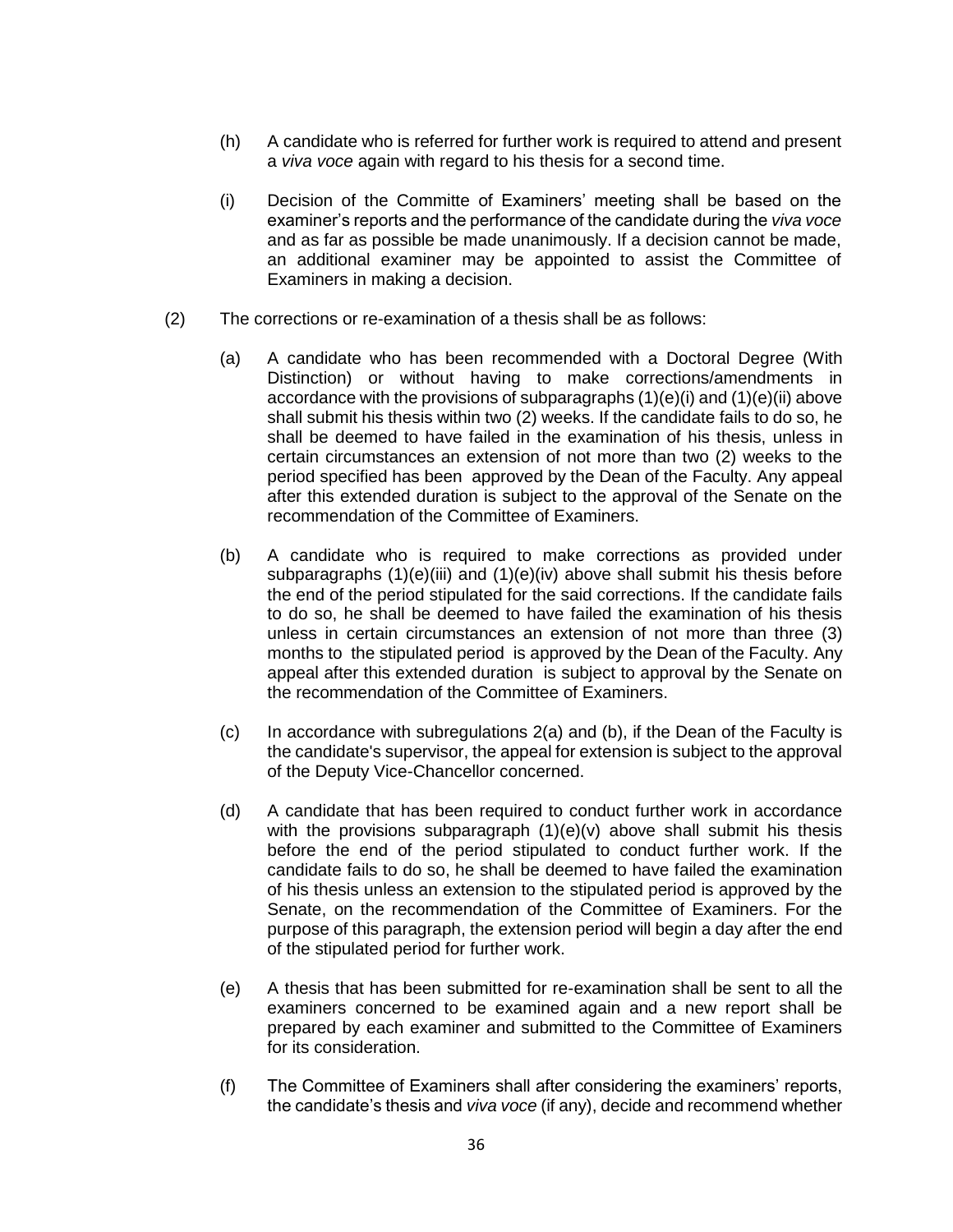the thesis of the candidate achieves or does not achieve sufficient academic merit to be awarded a Doctoral Degree. If the thesis does not achieve sufficient academic merit to be awarded a Doctoral Degree, the Committee of Examiners may recommend that a Master's Degree in the relevant field be awarded after being satisfied that the candidate's thesis has achieved sufficient merit to be awarded a Master's Degree:

- (i) for this purpose, the Faculty shall determine a Master's Degree by research according to the field and title of the candidate's thesis; or
- (ii) for the faculty that does not offer Master's by Research, the candidate shall be awarded a Master's of Philosophy.
- (iii) All work produced from the said research shall be submitted as a dissertation within a period determined by the Committee of Examiners and fulfil all the requirements for the award of the Master's Degree concerned.

#### **38. Assessment for Programme of Study by Coursework**

- (1) The method of assessment for the coursework component shall be as follows:
	- (a) Grading scheme

| <b>Marks</b> | Grade | <b>Grade Point</b> | <b>Meaning</b>          |  |
|--------------|-------|--------------------|-------------------------|--|
| 90-100       | A+    | 4.0                | <b>High Distinction</b> |  |
| 80-89        | A     | 4.0                | <b>Distinction</b>      |  |
| 75-79        | $A -$ | 3.7                |                         |  |
| 70-74        | $B+$  | 3.3                | Pass                    |  |
| 65-69        | в     | 3.0                |                         |  |
| 60-64        | B-    | 2.7                |                         |  |
| 55-59        | $C+$  | 2.3                |                         |  |
| 50-54        | C     | 2.0                | Fail                    |  |
| 45-49        | $C -$ | 1.7                |                         |  |
| 40-44        | D+    | 1.5                |                         |  |
| 35-39        | D     | 1.0                |                         |  |
| $0 - 34$     | F     | 0.0                |                         |  |

(i) The assessment of examinations for the coursework component shall be based on the following grading scheme:

- (ii) All courses shall be assessed using grades A+ to F.
- (iii) The passing grade for all courses is grade B.
- (iv) Apart from the grades as shown in paragraph (i) above, the following grades may also be given to a candidate for the course pursued by him: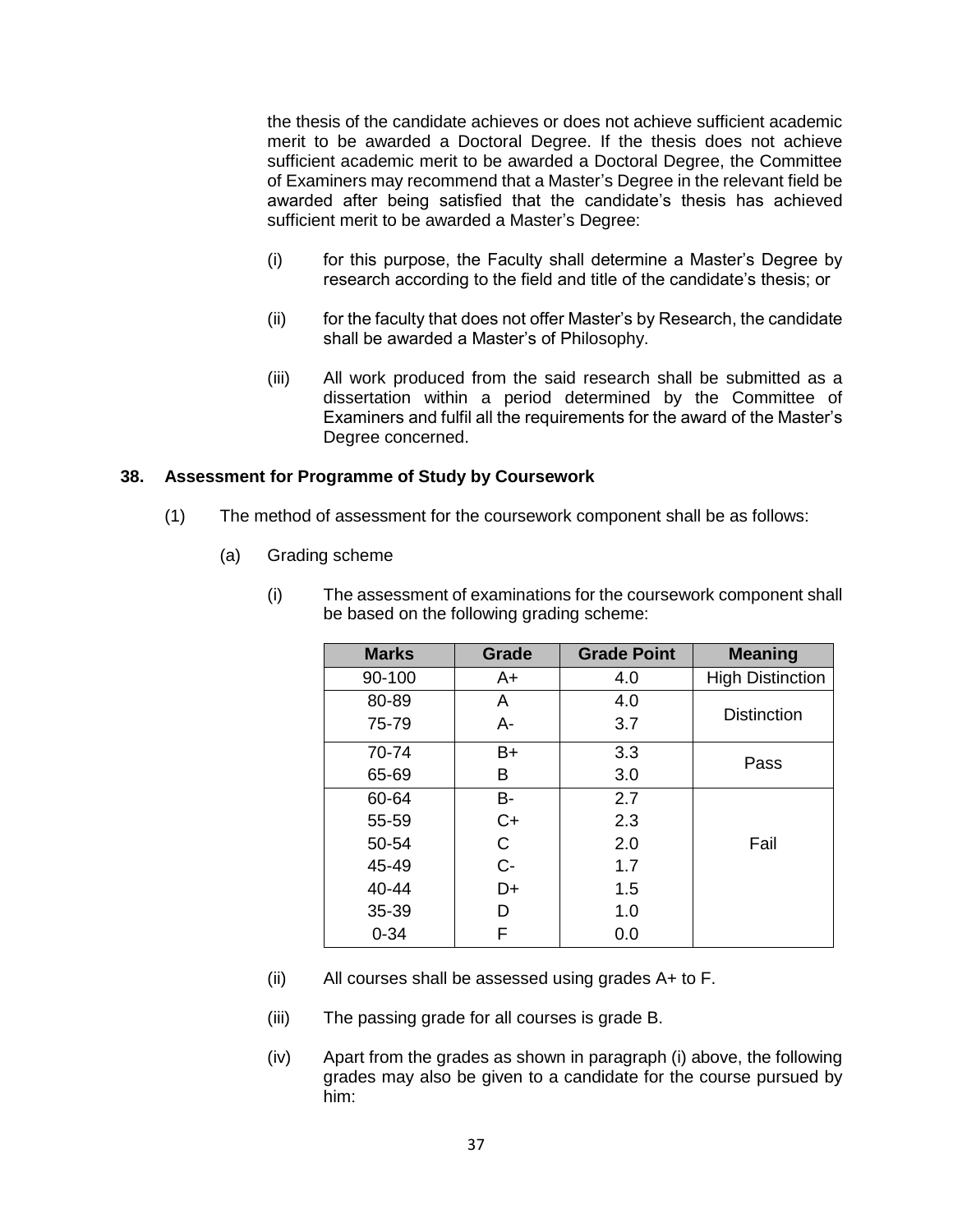- (A) Grade I, may be given when:
	- (aa) a candidate did not take the final examination due to medical or compassionate reasons; and/or
	- (bb) a candidate has not fulfilled a part of the course requirements in a semester due to medical or compassionate reasons or a situation beyond the candidate's control that is accepted by the Committee of Examiners concerned.
	- (cc) Grade I that is given shall be managed in accordance with subregulation (c) below.
- (B) Grade K is given for courses that are approved for transfer of credit without grade.
- (C) Grade K1 is given for courses that are approved for course exemption.
- (D) Grade P is given in the first semester of registration for progressive courses which are conducted in two (2) semesters consecutively except for clinical programme. Other than medical reasons, any candidates who does not complete grade P will be given grade F.
- (E) Grade R is given for courses audited and fulfils the minimum of 80% attendance requirement. Credits are not given for this grade.
- (F) Gred UR is given for courses audited and does not fulfil the minimum of 80% attendance requirement. Credits are not given for this grade.
- (G) Grade W is given for a course where a candidate has withdrawn officially from one or more courses in a semester.
- (H) Grade W1 is given for all courses when a candidate has withdrawn officially from a semester.
- (I) Grade W2 is given for all courses when a candidate has withdrawn officially from the programme of study.
- (J) Grade W3 is given when a candidate has withdrawn officially and is not charged any fees.
- (b) Absent from Examination

Subject to the provisions stated in these regulations, a candidate who does not attend the final examination for any course shall be given a zero (0) mark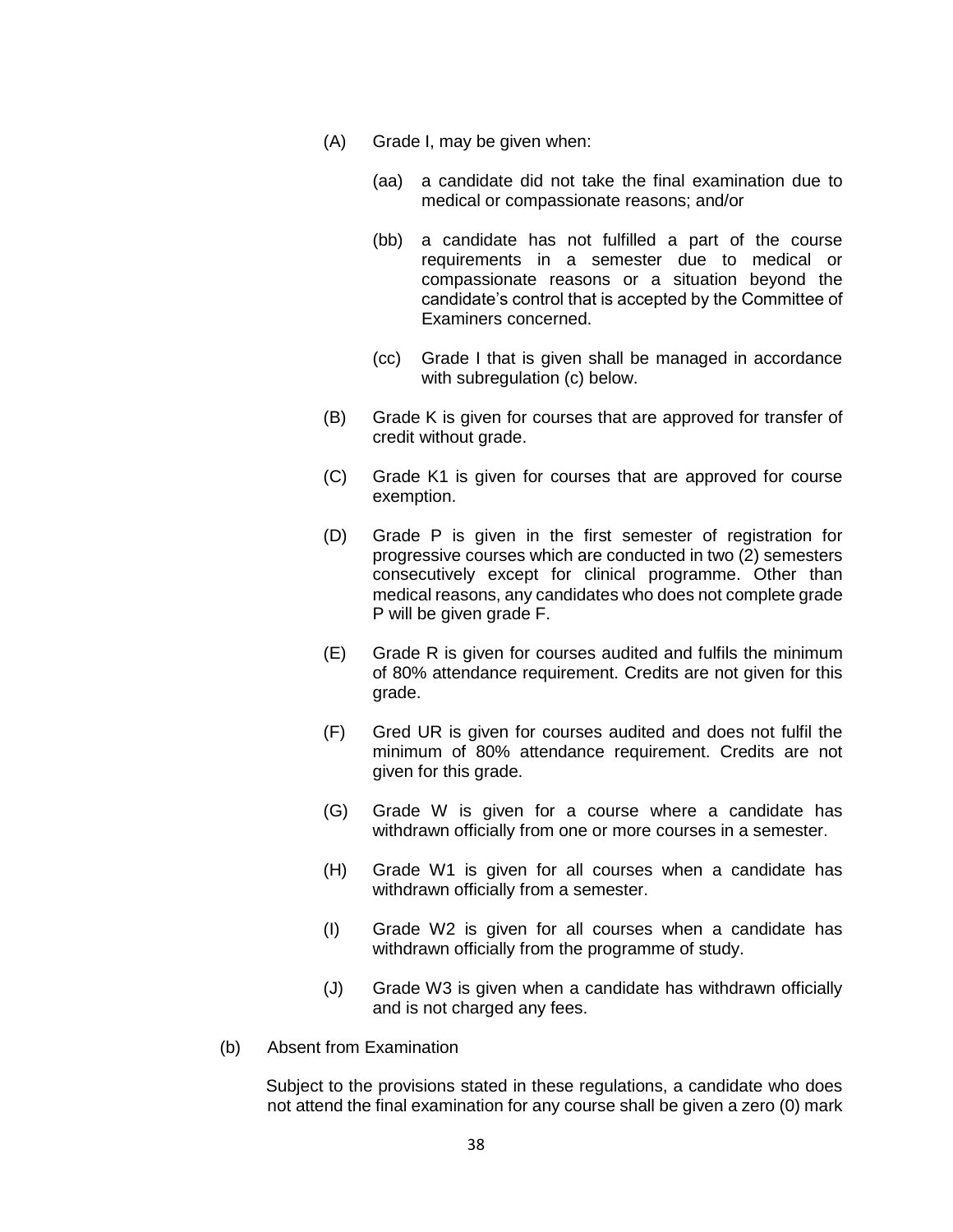for the final examination component of the course.

- (c) Management of Grade I
	- (i) Absent from Final Examination
		- (A) Where a candidate does not attend part or whole of the examination because of medical reasons or on compassionate reasons i.e. misfortune or death of parents/parents in law and nearest kin such as guardians, child, spouse, sibling, grandfather or grandmother shall submit an application in writing to the Dean of the Faculty for his case to be considered by the Committee of Examiners concerned. In this situation, his case shall be managed with in accordance with paragraph (B) below. If no written request is received, the case shall be managed with in accordance with subregulation (b) above.
		- (B) A written request as referred to in paragraph (A) above shall be submitted to the Dean of the Faculty not later than two (2) working days from the last date of the candidate's final examination paper. The written application shall be attached with:
			- (aa) A medical certificate and a doctor's report pertaining to the type of illness and the health condition of the candidate issued by a Registered Medical Practitioner from the University Student Health Clinic/government hospital/teaching hospital/University of Malaya Medical Centre/Private Medical Centre due to medical reasons. Medical certificate and a doctor's report issued by any private clinic shall not be considered; or
			- (bb) A report from the District Officer/police officer who is the head of the district if could not attend part of or the whole of his examination due to compassionate reasons as stated in paragraph (A) above.
		- (C) Upon receipt of a written application as referred to in paragraphs (A) and (B) above, the Dean of the Faculty of the candidate shall report the matter to the Committee of Examiners concerned. The Committee of Examiners after considering the case may decide whether:
			- (aa) the candidate is given zero (0) mark for the final examination component of the course he did not attend; or
			- (bb) the candidate is given grade I and allowed to sit for the special examination for a course which the candidate did not attend. The Special Examination shall be held not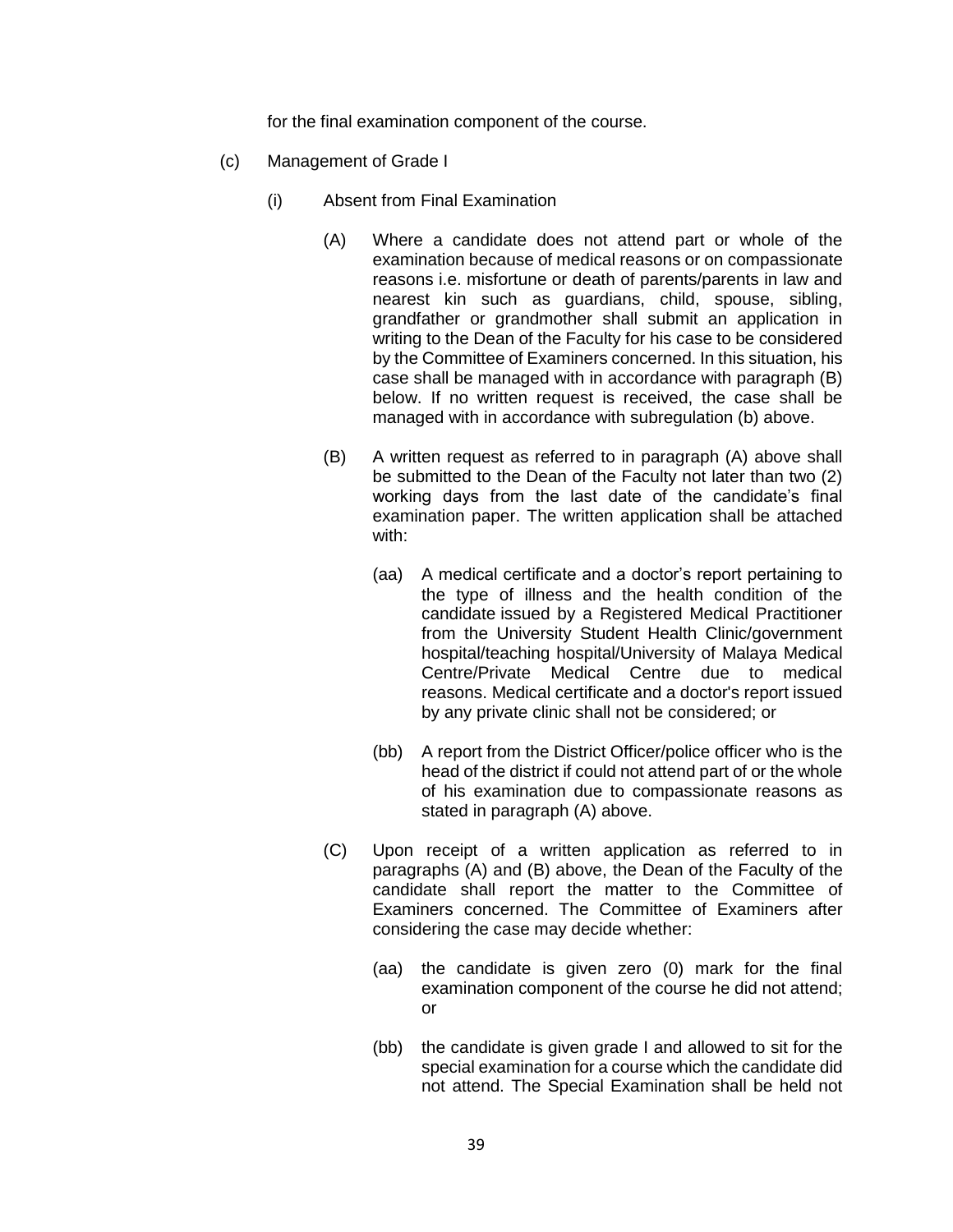later than two (2) weeks after the Committee of Examiners concerned has made its decision.

- (D) Notwithstanding the provisions in paragraph (C)(bb) above, in certain circumstances, the Dean of the Faculty may allow the postponement of the date of the Special Examination until not later than two (2) weeks after the commencement of the following semester. On medical psychological/medical psychiatric/prolonged chronic disease, the postponement in the date of the special examination may be granted until not more than four (4) Normal Semesters and two (2) Special Semesters consecutively.
- (ii) Incompletion of part of the course requirement for courses without final examination:
	- (A) where a candidate has not fulfilled part of the requirements of any course in a semester as set out in Regulation 38(1)(a)(iv)(A)(bb), a written application shall be submitted to the Dean of the Faculty latest before the commencement of the University's final examination and together with documents as stated in paragraph 38(1)(c)(B)(aa) and 38(1)(c)(B)(bb) for medical/ compassionate reasons or submit a letter of endorsement/support for reasons beyond the control of the candidate.
	- (B) For the purposes of paragraph (A) above, a candidate is required to complete part of the said course at the latest within one (1) week after the Committee of Examiners concerned makes a decision. However, in certain circumstances, the candidate's Dean of the Faculty may allow the postponement of completion of the course concerned at the latest before fifteenth lecture week for the following normal semester.
- (iii) In a case where the candidate is given a grade I as specified in the subregulations 38(1)(c)(ii)(A) and (B) above:
	- (A) the candidate will not be charged any fees.
	- (B) When the candidate passes the special examination and/or completes part of the requirement for the course concerned, the grade obtained shall be given to replace the grade I in the semester in which the student obtained the grade I.
	- (C) A candidate who does not take the special examination for the course concerned when it is held and/or completes part of the course requirement within the specified period, grade I for the course will be amended to the actual grade based on the achievement of the candidate for other components of the course concerned.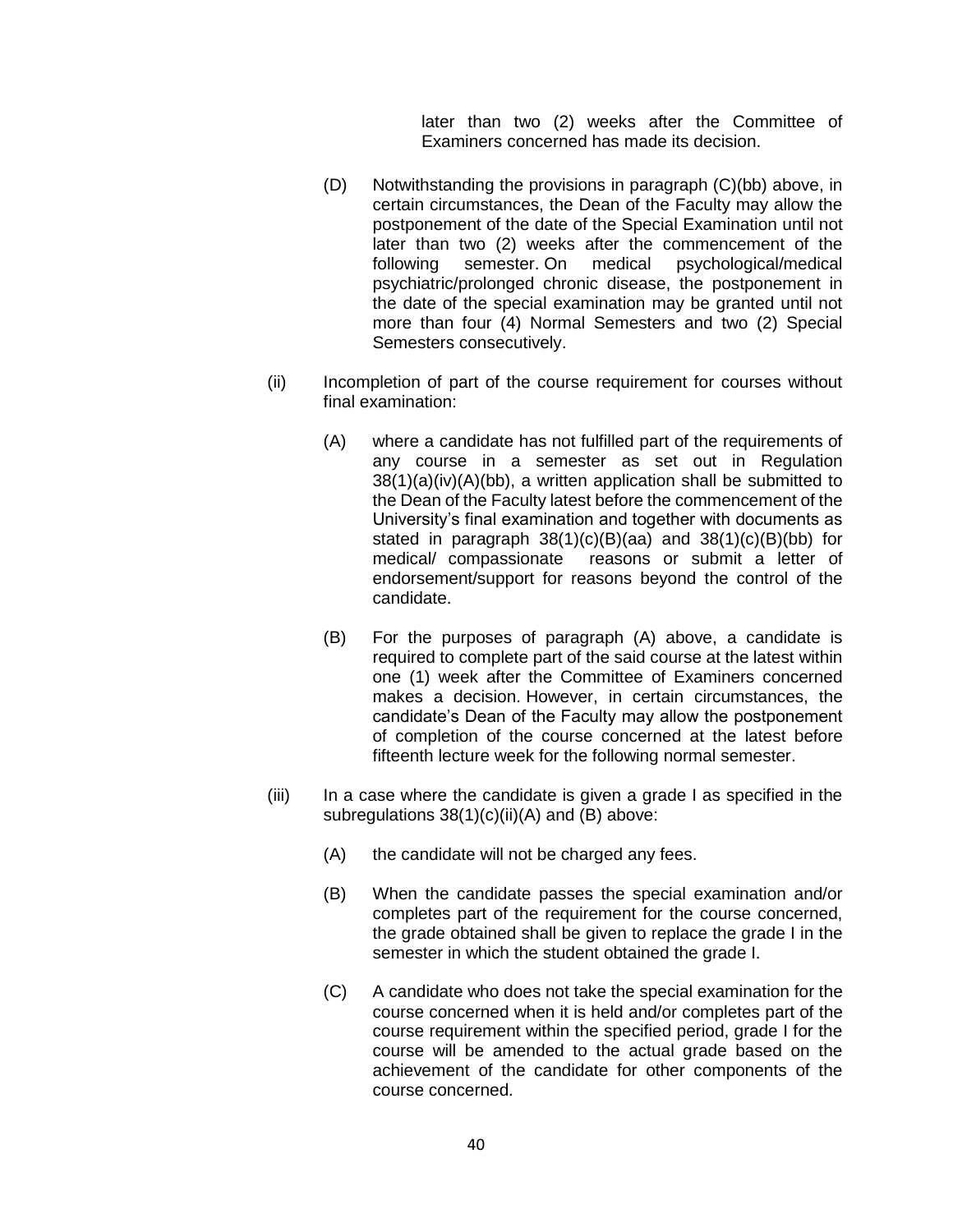- (D) The candidate is not allowed to repeat the course concerned in any circumstances until the grade I is dropped.
- (E) The Committee of Examiners shall not in any circumstances consider any written appeal by the candidate after the Committee of Examiners make their decision.
- (F) Notwithstanding the provisions in paragraph (E) above, any written appeal may only be considered for the purpose of reviewing the Committee of Examiners' decision pertaining to the termination of programme of study or the candidate's graduation.
- (2) The method of assessment for research component of a program of study by Coursework is as follows:
	- (a) through examination of the dissertation and a *viva voce*.
	- (b) the dissertation shall be examined, evaluated and recommended by each examiner as to whether the candidate:
		- (i) is awarded a Doctoral Degree (With Distinction) subject to the requirements stated in Regulation 60;
		- (ii) has attained sufficient academic merit for the award of the degree without any amendments/corrections;
		- (iii) has attained sufficient academic merit for the award of the degree subject to the candidate making minor corrections within a period of not exceeding three (3) months and verified by the Supervisor;
		- (iv) has attained sufficient academic merit for the award of the Degree subject to the candidate making major corrections within a period of not exceeding six (6) months and verified by the Supervisor and Internal Examiner;
		- (v) is required to undertake further work and submit the dissertation for re-examination within the period of six (6) to twelve (12) months;
		- (vi) has not attained the academic merit and may recommend to the Committee of Examiners that the candidate has failed in the dissertation examination and is not allowed to submit the dissertation for re-examination.
	- (c) Mark and grade will not be given in the examination of a dissertation.
	- (d) The candidate shall be required to attend a *viva voce* with respect to his dissertation. The Committee of Examiners has the authority to determine the method of conducting a *viva voce* of the dissertation of a candidate. The Committee of Examiners may, if necessary, invite a teacher of the University who has the experience and expertise related to the field of research of the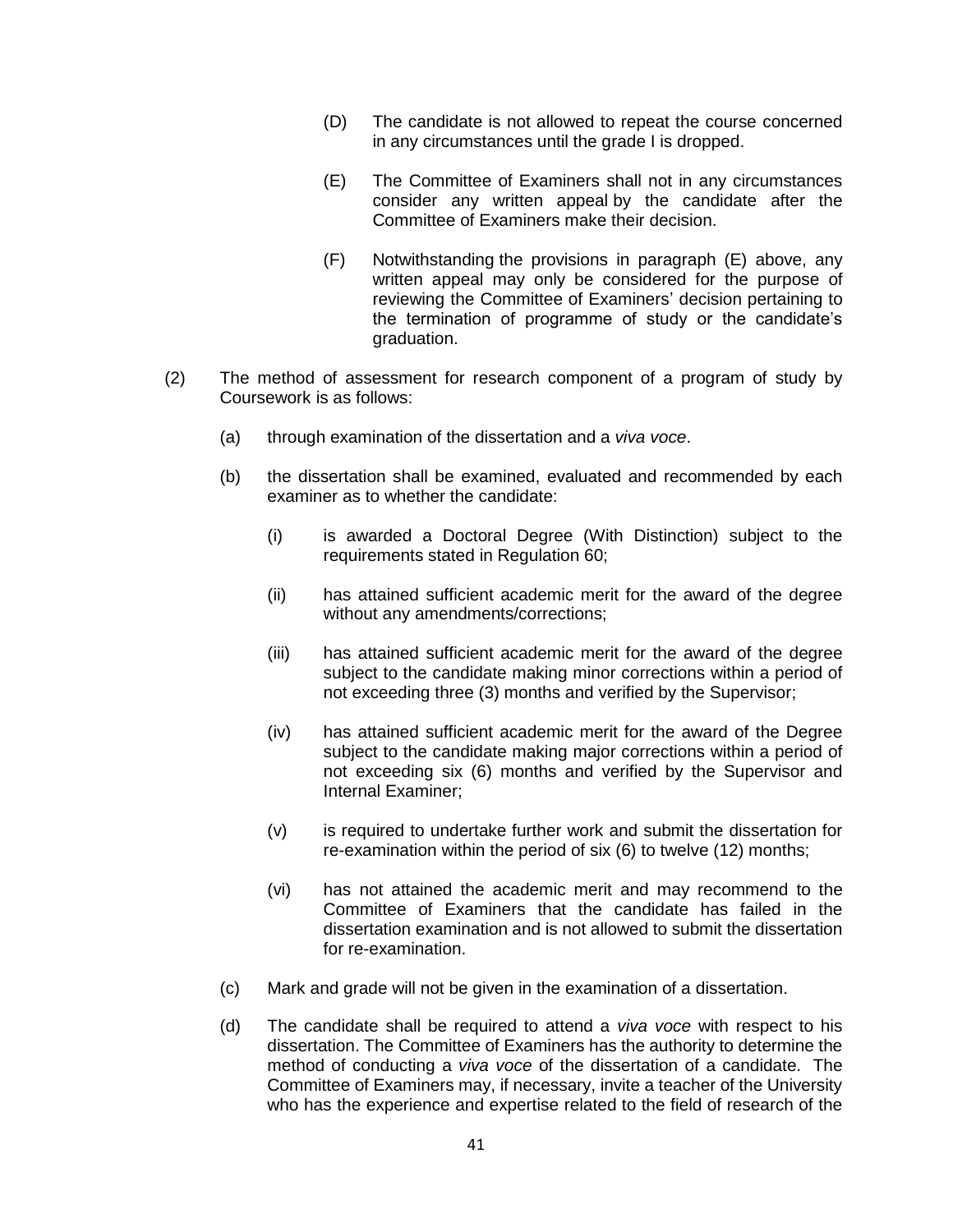candidate to attend the meeting of the Committee of Examiners and the *viva voce* examination of the candidate concerned.

- (e) The Committee of Examiners shall, after considering the reports of the examiners, the candidate's dissertation and *viva voce*, decides and recommends to the Senate whether the candidate concerned:
	- (i) be awarded a Doctoral Degree (With Distinction) subject to the prescribed conditions;
	- (ii) has attained sufficient academic merit for the award of the degree without any amendments/corrections;
	- (iii) has attained sufficient academic merit for the award of the degree subject to the candidate making minor corrections within a period not exceeding three (3) months as recommended and verified by the Supervisor;
	- (iv) has attained sufficient academic merit for the award of the degree subject to the candidate making major corrections within a period not exceeding six (6) months as recommended and verified by the Supervisor and Internal Examiner;
	- (v) is required to undertake further work and submit the dissertation for re-examination within the period of six (6) to twelve (12) months from the date of the Senate;
	- (vi) has not attained the academic merit and it is recommended to Senate that the candidate has failed in the dissertation examination and is not allowed to submit the dissertation for re-examination.
- (f) For the purpose of these regulations, "further work" means revision and rewriting of the dissertation including further research in the topic of the dissertation concerned. "Re-examination" means the re-evaluation of the candidate's dissertation by the Committee of Examiners after conducting further work.
- (g) Subject to the provisions of subregulation  $(2)(e)(v)$  above, a candidate is only allowed to submit his dissertation for re-examination once only.
- (h) A candidate who is referred for further work is compulsory to attend and present a *viva voce* again with regard to his thesis for the second time.
- (i) Decision of the Committee of Examiners' meeting shall be based on the examiner's reports and the performance of the candidate during the *viva voce* and as far as possible to be made unanimously. If a decision cannot be made, an additional examiner may be appointed to assist the Committee of Examiners to make a decision.
- (j) Correction and re-examination of the dissertation shall be as follows: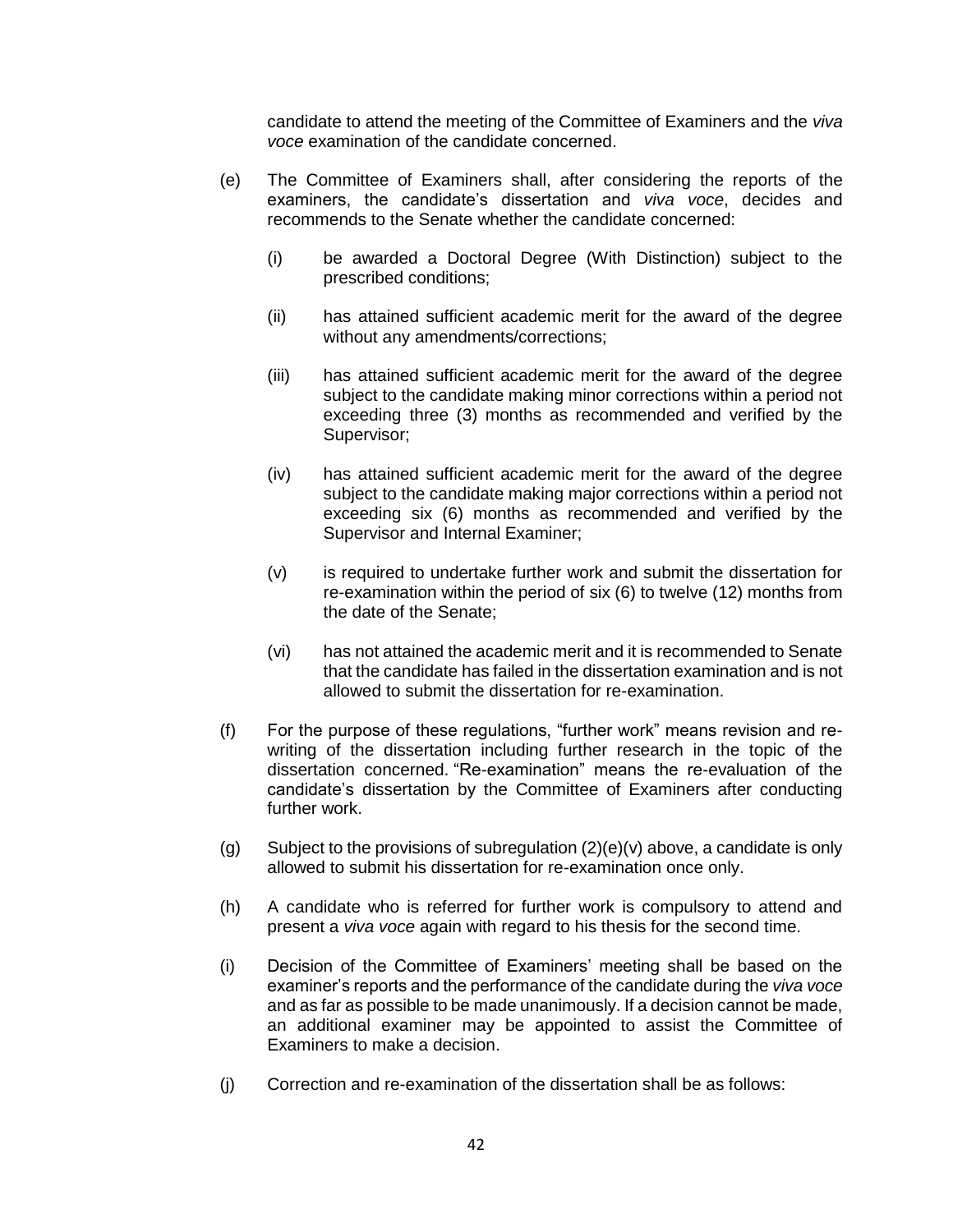- (i) a candidate who has been recomended with a Doctoral Degree (With Distinction) or without any corrections/amendments in accordance with subparagraphs  $(2)(e)(i)$  and  $(2)(e)(ii)$  above shall submit the dissertation within two (2) weeks. If the candidate fails to do so, the candidate shall be deemed to have failed the examination of his dissertation unless in certain circumstances a further extended period of not more than two (2) weeks to the period specified has been approved by the Dean of the Faculty. Any appeal after this extended duration is subject to the approval of the Senate on the recommendation of the Committee of Examiners.
- (ii) A candidate who is required to make corrections as provided under subregulations  $(2)(e)(iii)$  and  $(2)(e)(iv)$  above shall submit his dissertation before the end of the period prescribed for making corrections. If the candidate fails to do so, he shall be deemed to have failed the examination of his dissertation unless in certain circumstances an extension of not more than three (3) months to the specified period has been approved by the Dean of the Faculty. Any appeal after this extended period is subject to the approval of the Senate on the recommendation of the Committee of Examiners.
- (iii) According to paragraphs (i) and (ii) above, if the Dean of the Faculty is the candidate's supervisor, the appeal for extension is subject to the approval of the Deputy Vice-Chancellor concerned.
- (iv) A candidate who is required to do further work in accordance with the provisions of subregulation (2)(e)(v) above shall submit his dissertation before the end of the period specified to conduct further work. If the candidate fails to do so he shall be deemed to have failed the examination of the dissertation unless an extension to the prescribed period has been approved by the Senate on the recommendation of the Committee of Examiners. For the purpose of this paragraph, the period shall begin a day after the expiry of the prescribed period of the further work.
- (k) A dissertation submitted for re-examination shall be sent to all the examiners concerned to be examined again and a new report shall be prepared by each examiner and submitted to the Committee of Examiners for consideration.

## **39. Assessment for Programme of Study by Mixed Mode**

- (1) The assessment method of the research component shall be as prescribed under assessment method for programme of study by Research in Regulation 37.
- (2) The assessment method of the coursework component shall be as prescribed under the assessment method for programme of study by Coursework in Regulation 38.

#### **40. Assessment for Programme of Study by Clinical**

(1) The assessment method of the coursework component is as follows: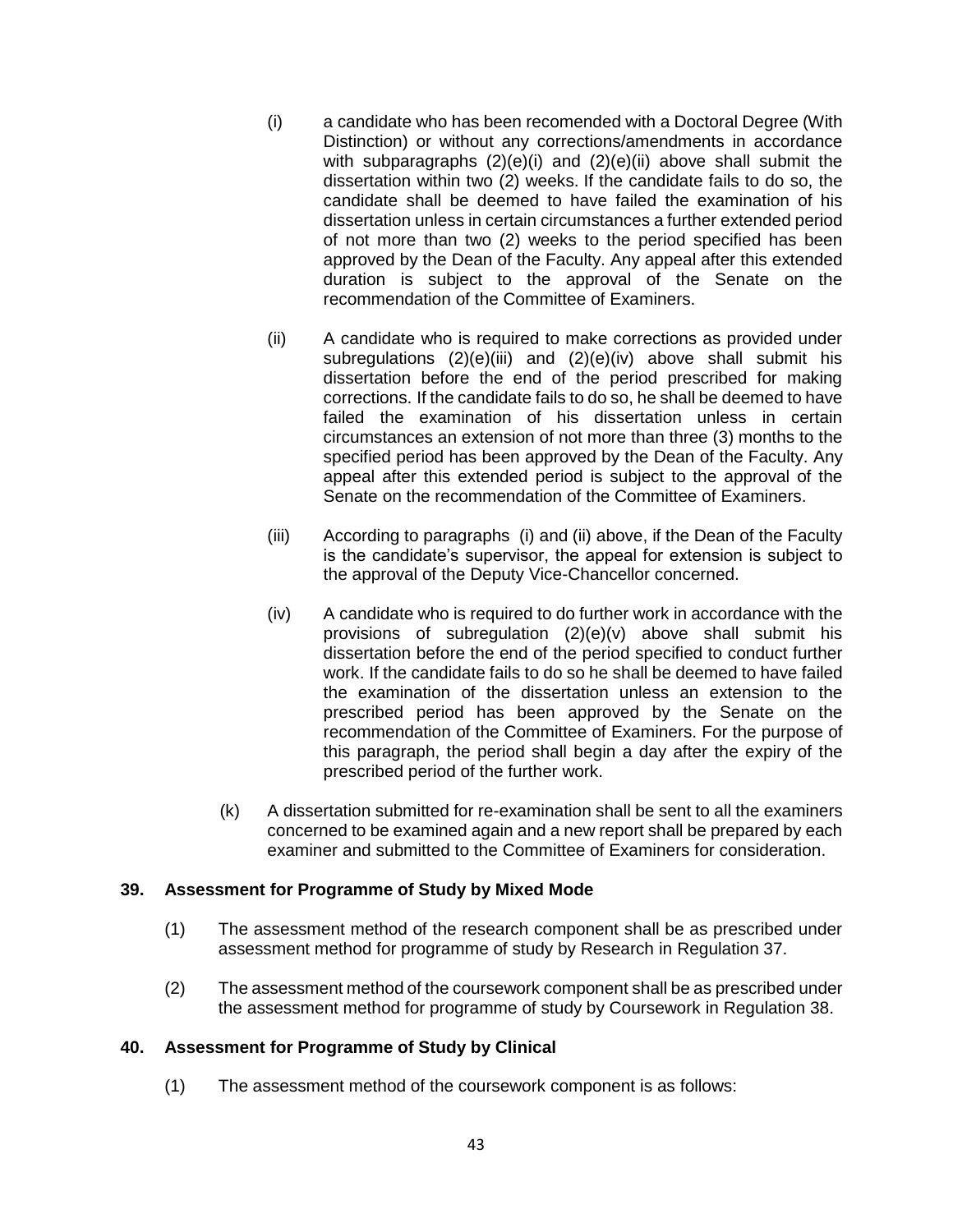(a) Grading Scheme

| <b>Marks</b> | Grade       | <b>Meaning</b>          |  |  |
|--------------|-------------|-------------------------|--|--|
| 90-100       | A+          | <b>High Distinction</b> |  |  |
| 80-89        | A           | <b>Distinction</b>      |  |  |
| 75-79        | A-          |                         |  |  |
| 70-74        | $B+$        | Pass                    |  |  |
| 65-69        | в           |                         |  |  |
| 60-64        | В-          |                         |  |  |
| 55-59        | $C+$        |                         |  |  |
| 50-54        | $\mathsf C$ |                         |  |  |
| 45-49        | $C -$       | Fail                    |  |  |
| 40-44        | D+          |                         |  |  |
| 35-39        | D           |                         |  |  |
| $0 - 34$     | F           |                         |  |  |

(i) The assessment of the coursework component examination shall be based on the following grading scheme:

- (ii) All courses shall be assessed using grade A+ until F.
- (iii) The passing grade for all courses is a grade B.
- (iv) Apart from the grades as stated in paragraph (i) above, the following grades may be given to a candidate of any courses attended by him:
	- (A) Grade I, may be given when:
		- (aa) a candidate did not take the final examination on medical or compassionate reasons; and/or
		- (bb) a candidate did not fulfil a part of the course requirements in a semester due to medical reasons or compassionate reasons or a situation beyond the candidate's control that is accepted by the Committee of Examiners concerned.
		- (cc) Grade I that is given shall be managed in accordance with subregulation (c) below.
	- (B) Grade K is given for courses that are approved for the transfer of credit without grade.
	- (C) Grade K1 is given for courses that are approved for course exemption.
	- (D) Grade P is given for progressive courses commencing from the first registration semester and the subsequent semester which is conducted according to the duration determined by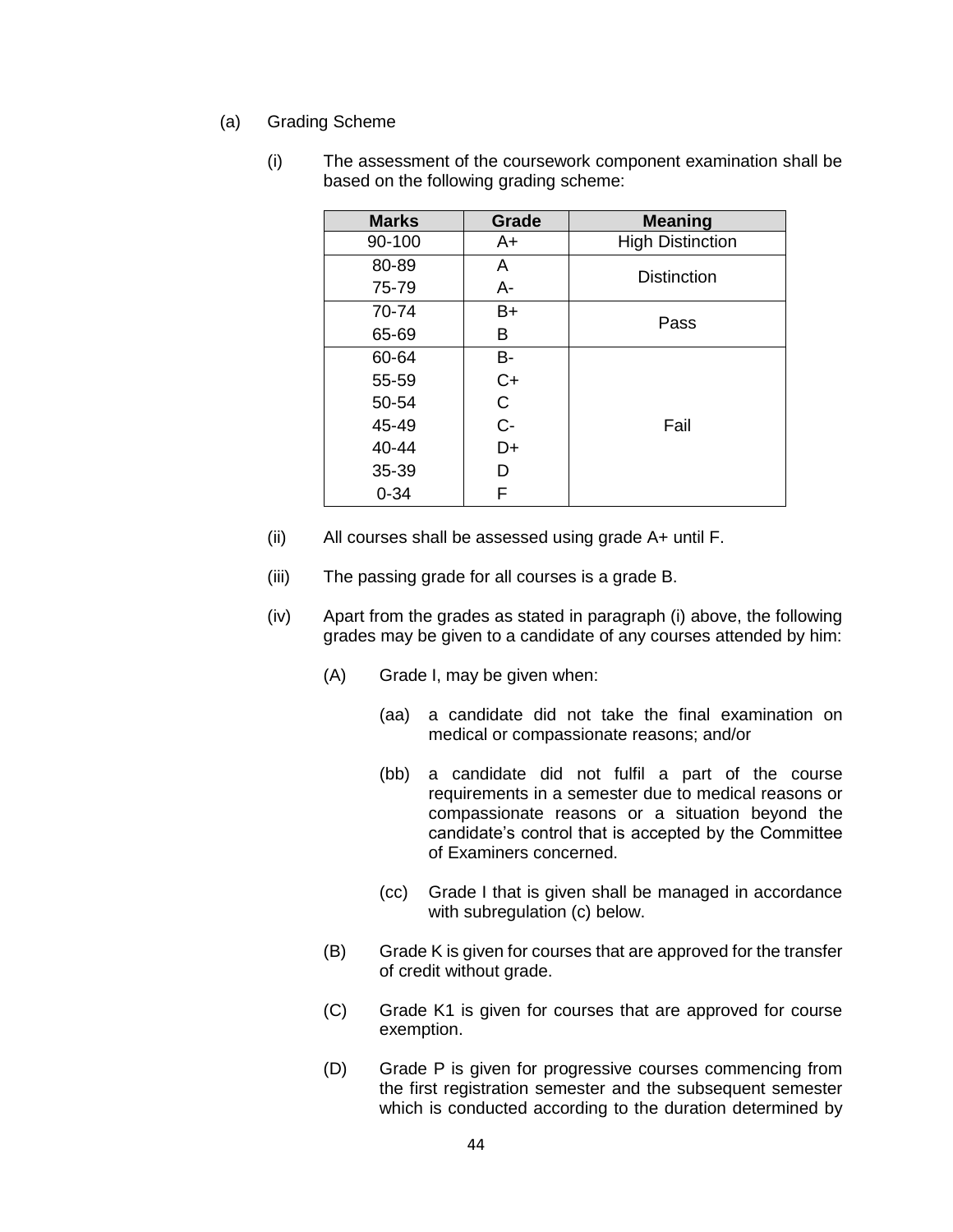the Faculty concerned. Other than medical reason, any candidate who does not complete grade P will be given grade F.

- (E) Grade R is given for courses audited and that fulfils the requirement conditions that has been set by the Faculty.
- (F) Gred UR is given for courses which are audited that do not fulfil the requirement conditions that has been set by the Faculty.
- (G) Grade W is given for a course where a candidate has withdrawn officially from one or more courses in a particular semester.
- (H) Grade W1 is given for all courses when a candidate has withdrawn officially from a semester.
- (I) Grade W2 is given for all courses when a candidate has withdrawn officially from the programme of study.
- (J) Grade W3 is given when a candidate has withdrawn officially and will not be charged with any fees.
- (b) Absent from Examination

Subject to the provisions set out in these regulations, a candidate who does not attend the final examination for any course shall be given a zero (0) mark for the final examination component of the course concerned.

- (c) Management of Grade I
	- (i) Absent from Final Examination
		- (A) Where a candidate does not attend part or the whole examination because of medical or compassionate reasons i.e. misfortune or death of parents/parents in law and nearest kin such as guardians, child, spouse, sibling, grandfather or grandmother shall submit an application in writing to the Dean of the Faculty for his case to be considered by the Committee of Examiners' concerned. In this situation, his case shall be managed in accordance with paragraph (B) below. If no written request is received, the case shall be managed in accordance with subregulation (b) above.
		- (B) A written request as referred to in paragraph (A) above shall be submitted to the Dean of the Faculty not later than two (2) working days from the last date of the candidate's final examination paper. The written application shall be attached with: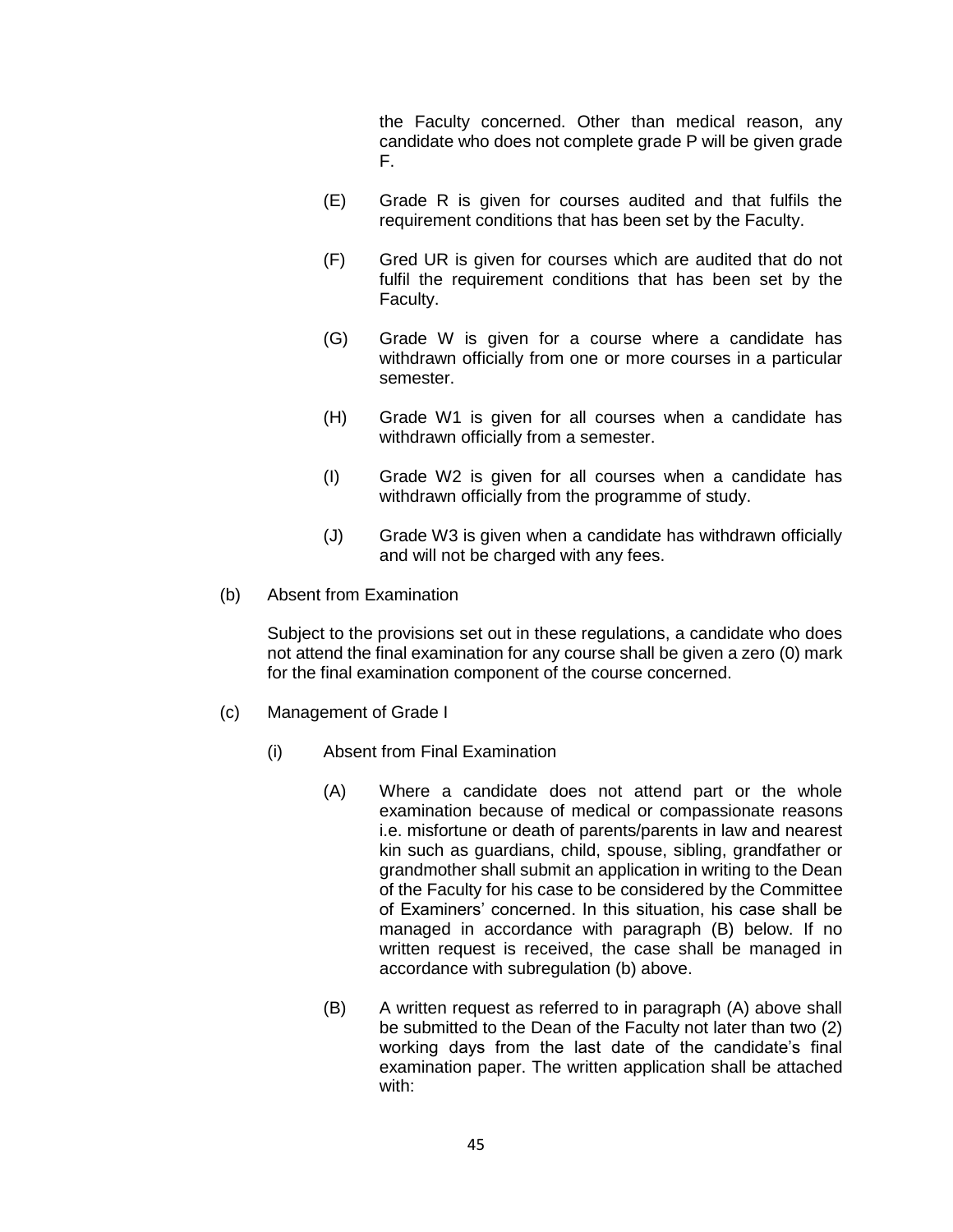- (aa) A medical certificate and a doctor's report about the type of illness and the health condition of the candidate issued by a Registered Medical Practitioner from the University Student Health Clinic/government hospital/teaching hospital/University of Malaya Medical Centre/Private Medical Centre due to medical reasons. A medical certificate and a doctor's report issued by any private clinic shall not be considered; or
- (bb) A report from the district officer/police officer who is the head of the district if a candidate could not attend part of or the whole examination due to compassionate reasons as stated in paragraph (A) above.
- (C) Upon receipt of a written request as referred to in paragraph (A) and (B) above, the Dean of the Faculty of the candidate shall report the matter to the Committee of Examiners concerned. The Committee of Examiners after considering the case may decide whether:
	- (aa) the candidates is given zero (0) mark for the final examination component of the course he did not attend; or
	- (bb) the candidate is given grade I and allowed to re-sit for the examination as determined by the Faculty for a course the candidate did not attend after the Committee of Examiners made its decision.
- (D) Notwithstanding the provisions in paragraph (C)(bb) above, in certain circumstances, the Dean of the Faculty may allow the postponement of the date of the Re-examination. On medical psychological/medical psychiatric/prolonged chronic disease, a delay in the date of the re-examination shall be granted until not more than four (4) Normal Semesters and two (2) Special Semesters consecutively.
- (ii) Incompletion of part of the course requirement for courses without final examination:
	- (A) where a candidate has not completed some of the requirements of any course in a semester as stated in Regulation 38(1)(a)(iv)(A)(bb), a written application shall be submitted to the Dean of the Faculty latest before the commencement of the University's final examination and together with documents as stated in paragraphs 38(1)(c)(B)(aa) and 38(1)(c)(B)(bb) for medical/compassionate reasons or submit a letter of endorsement/support for reasons beyond the control of the candidate.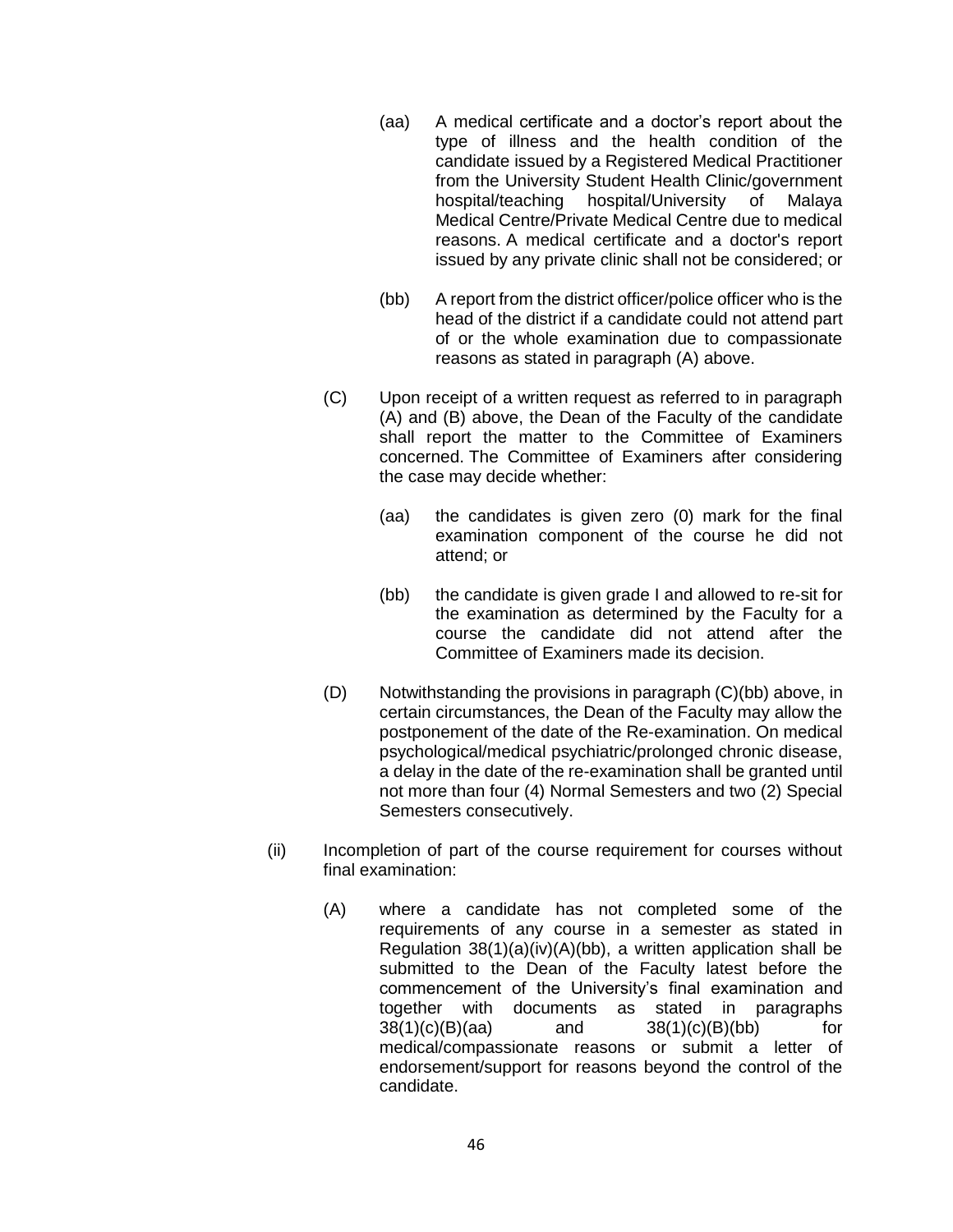- (B) For the purpose of paragraph (A) above, a candidate is required to complete part of the said course as set by the Faculty after the Committee of Examiners concerned makes a decision. However, in certain circumstances, the Dean of the Faculty may allow the postponement of completion of the course concerned within the stipulated time not later the following normal semester.
- (iii) In a case where the candidate is given a grade I as specified in the subregulations 38(1)(c)(ii)(A) and (B) above:
	- (A) the candidate will not be charged any fees.
	- (B) When the candidate passes the re-examination and/or completes part of the concerned course requirements, the grade obtained shall replace the grade I in the semester in which the student obtained the grade I.
	- (C) A candidate who does not take the re-examination for the course concerned when it is held and/or completes part of the concerned course requirements within the specified period, grade I for the course will be amended to the actual grade based on the achievement of the candidate for the other components of the course concerned.
	- (D) The candidate is not allowed to repeat the course in any circumstances until the grade I is dropped.
	- (E) The Committee of Examiners shall not in any circumstances consider any written appeal by the candidate after the Committee of Examiners make their decision.
	- (F) Notwithstanding the provisions in paragraph (E) above, any written appeal may only be considered for the purpose of reviewing the Committee of Examiners' decision pertaining to the termination of the programme of study or the candidate's graduation.
- (2) The method of assessment for research component of a Degree programme of study by Clinical is as follows:
	- (a) through examination of the dissertation and a *viva voce*.
	- (b) The dissertation shall be examined, evaluated and recommended by each examiner whether the candidate:
		- (i) is awarded the Doctoral Degree (With Distinction) subject to the requirements stated in Regulation 60;
		- (ii) has attained sufficient academic merit for the award of the Degree without any amendments/corrections;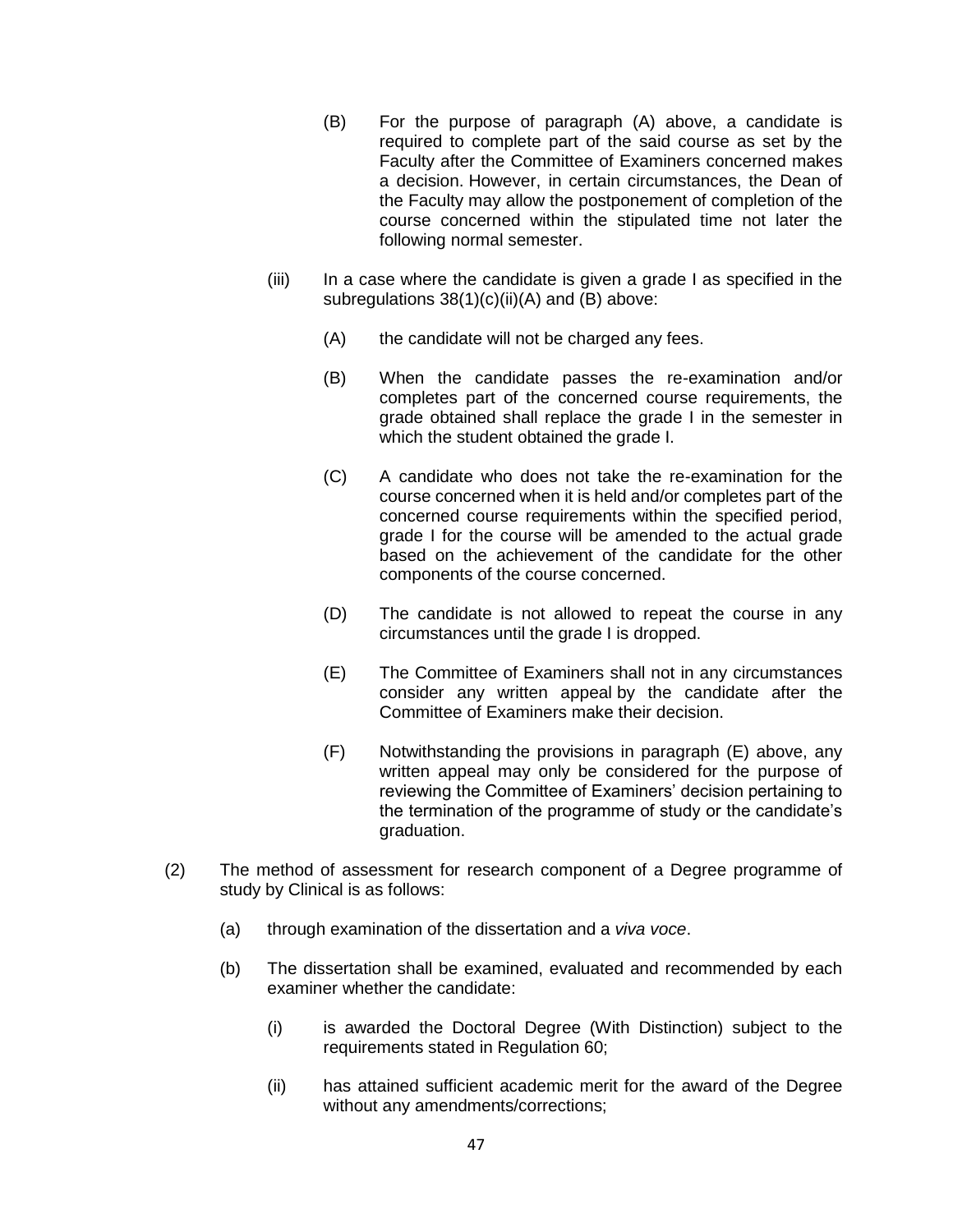- (iii) has attained sufficient academic merit for the award of the degree subject to the candidate making minor corrections within a period of not exceeding three (3) months and verified by the Supervisor;
- (iv) has attained sufficient academic merit for the award of the degree subject to the candidate making major corrections within a period not exceeding six (6) months and verified by the Supervisor and the Internal Examiner;
- (v) is required to undertake further work and submit the dissertation for re-examination within the period of six (6) to twelve (12) months;
- (vi) has not attained the academic merit and may recommend to the Committee of Examiners that the candidate has failed in the dissertation examination and is not allowed to submit the dissertation for re-examination.
- (c) Mark and grade shall not be given in the examination of a dissertation.
- (d) The candidate shall be required to attend a *viva voce* with respect to his dissertation. The Committee of Examiners has the authority to determine the method of conducting a *viva voce* for the dissertation of a candidate. The Committee of Examiners may, if necessary, invite a teacher of the University who has the experience and expertise related to the field of research of the candidate to attend the meeting of the Committee of Examiners and the *viva voce* examination of the candidate concerned.
- (e) The Committee of Examiners shall after considering the reports of the examiners, the candidate's dissertation and *viva voce*, decide and recommend to the Senate whether the candidate concerned:
	- (i) be awarded a Doctoral Degree (With Distinction) subject to the prescribed conditions;
	- (ii) has attained sufficient academic merit for the award of the degree without any amendments/corrections;
	- (iii) has attained sufficient academic merit for the award of the Degree subject to the candidate making minor corrections within a period of not exceeding three (3) months as recommended and verified by the Supervisor;
	- (iv) has attained sufficient academic merit for the award of the Degree subject to the candidate making major corrections within a period of not exceeding six (6) months as recommended and verified by the Supervisor and the Internal Examiner;
	- (v) is required to undertake further work and submit the dissertation for re-examination within the period of six (6) to twelve (12) months from the date of the Senate;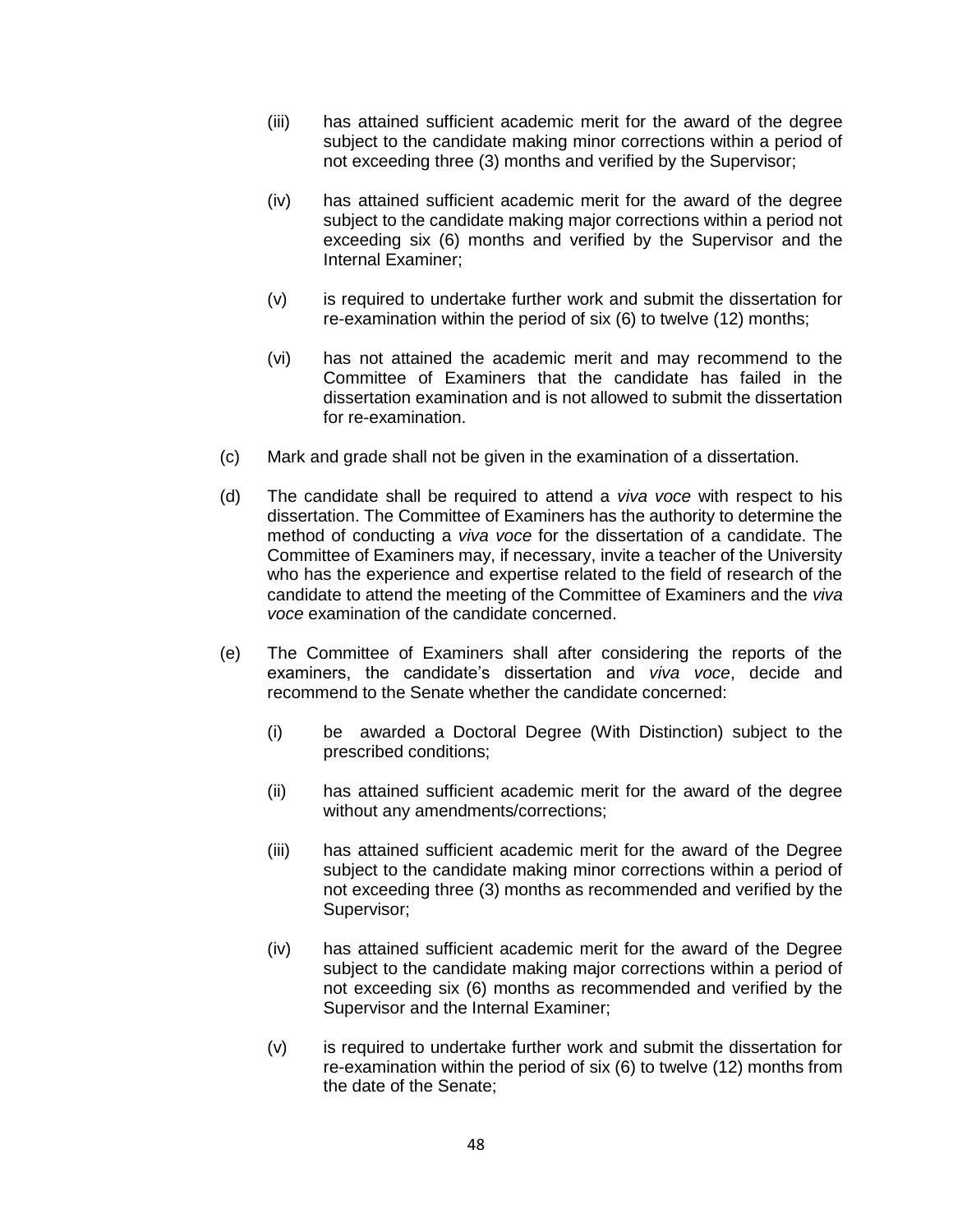- (vi) has not attained the academic merit and it is recommended to Senate that the candidate has failed in the dissertation examination and is not allowed to submit the dissertation for re-examination.
- (f) For the purpose of these regulations, "further work" means revision and rewriting of the dissertation including further research with respect to the topic of the dissertation concerned. "Re-examination" means the re-evaluation of the dissertation of the candidate by the Committee of Examiners after further work.
- (g) Subject to the provisions of subregulation  $(2)(b)(v)$  above, a candidate is only allowed to submit his dissertation for re-examination once only.
- (h) A candidate who is referred for further work is compulsory to attend and present a *viva voce* again with regard to his thesis for the second time.
- (i) Decision of the Committee of Examiner's meeting shall be based on the examiner's reports and the performance of the candidate during the *viva voce* and as far as possible to be made unanimously. If a decision cannot be made, an additional examiner shall be appointed to assist the Committee of Examiners to make a decision.
- (j) Correction and re-examination of the dissertation shall be as follows:
	- (i) A candidate recommended with a Doctoral Degree (With Distinction) or without any corrections/amendments in accordance with subparagraphs (2)(e)(i) and (2)(e)(ii) above shall submit the dissertation within two (2) weeks. If the candidate fails to do so, the candidate shall be deemed to have failed the examination of his dissertation unless in certain circumstances an extension of not more than two (2) weeks to the period specified has been approved by the Dean of the Faculty. Any appeal after this extended duration is subject to the approval of the Senate on the recommendation of the Committee of Examiners.
	- (ii) A candidate who is required to make corrections according to the provisions of subregulations (2)(e)(iii) and (2)(e)(iv) above shall submit his dissertation before the end of the period prescribed for making corrections. If the candidate fails to do so, the candidate shall be deemed to have failed the examination of his dissertation unless in certain circumstances an extension of not more than (3) months to the stipulated period is approved by the Dean of the Faculty. Any appeal after this extended duration is subject to the approval of the Senate on the recommendation of the Committee of Examiners.
	- (iii) In accordance with subregulations  $(2)(k)(i)$  and (ii), if the Dean of the Faculty is the candidate's supervisor, the appeal for extension is subject to the approval of the Deputy Vice-Chancellor concerned.
	- (iv) A candidate who has been required to do further work in accordance with the provisions of subregulation (2)(e)(v) above shall submit his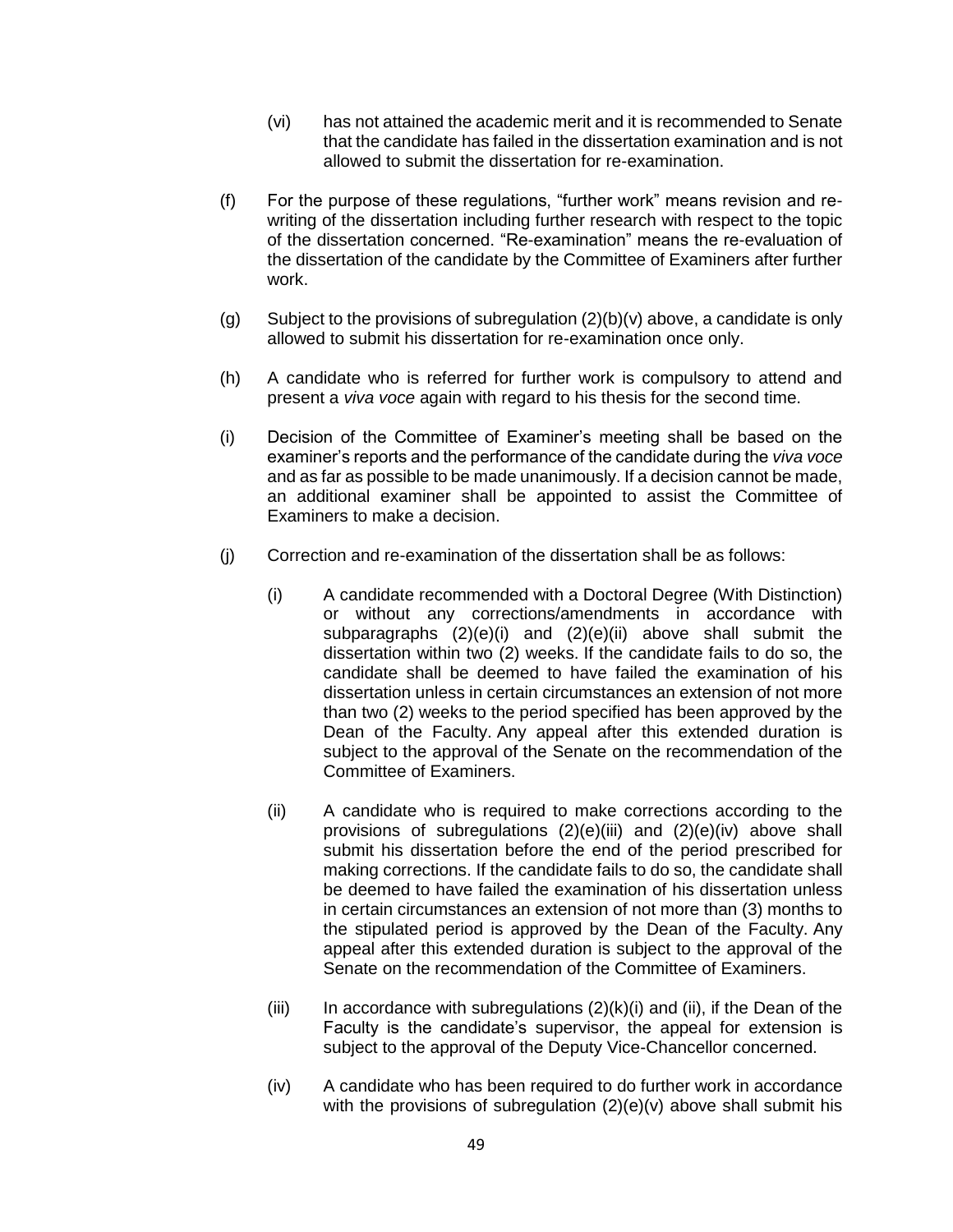dissertation before the end of the period specified for the further work. If the candidate fails to do so, the candidate shall be deemed to have failed the examination of the dissertation unless an extension to the stipulated period is approved by the Senate on the recommendation of the Committee of Examiners. For the purpose of this paragraph, the period shall begin a day after the end of the stipulated period of further work.

(k) A dissertation submitted for re-examination shall be sent to all the examiners concerned to be examined again and a new report shall be prepared by each examiner and submitted to the Committee of Examiners for consideration.

### **41. Management of Marks and Grades**

- (1) Marks and grades for courses shall be presented to the Committee of Examiners within the period prescribed by the University. Final marks and grades for a course for each candidate are as approved by the Committee of Examiners.
- (2) For candidates who pursue the programme by Coursework and Mixed Mode (course component), the final grade for a course after the final examination at the end of each semester shall be communicated to the candidates according to the method prescribed by the University.
- (3) For candidates pursuing the programme by Clinical, the final grade for a course after every professional examination shall be communicated to the candidates according to the method prescribed by the University.
- (4) The Registrar is responsible for keeping the official records of a candidate and to release the following to each candidate:
	- (a) the results of the examination for his programme of study; and
	- (b) the academic record of the candidate after the completion of his programme of study.

### **42. Determination of Academic Performance (except for Programme of Study by Clinical)**

- (1) The academic performance of a candidate in a semester is determined by the GPA and CGPA. GPA is calculated by dividing the total grade points obtained by the total credit taken in a semester.
- (2) The CGPA is calculated by dividing the total grade points obtained by the total credit for all courses taken beginning from the first semester to the current semester. An example of GPA and CGPA calculation: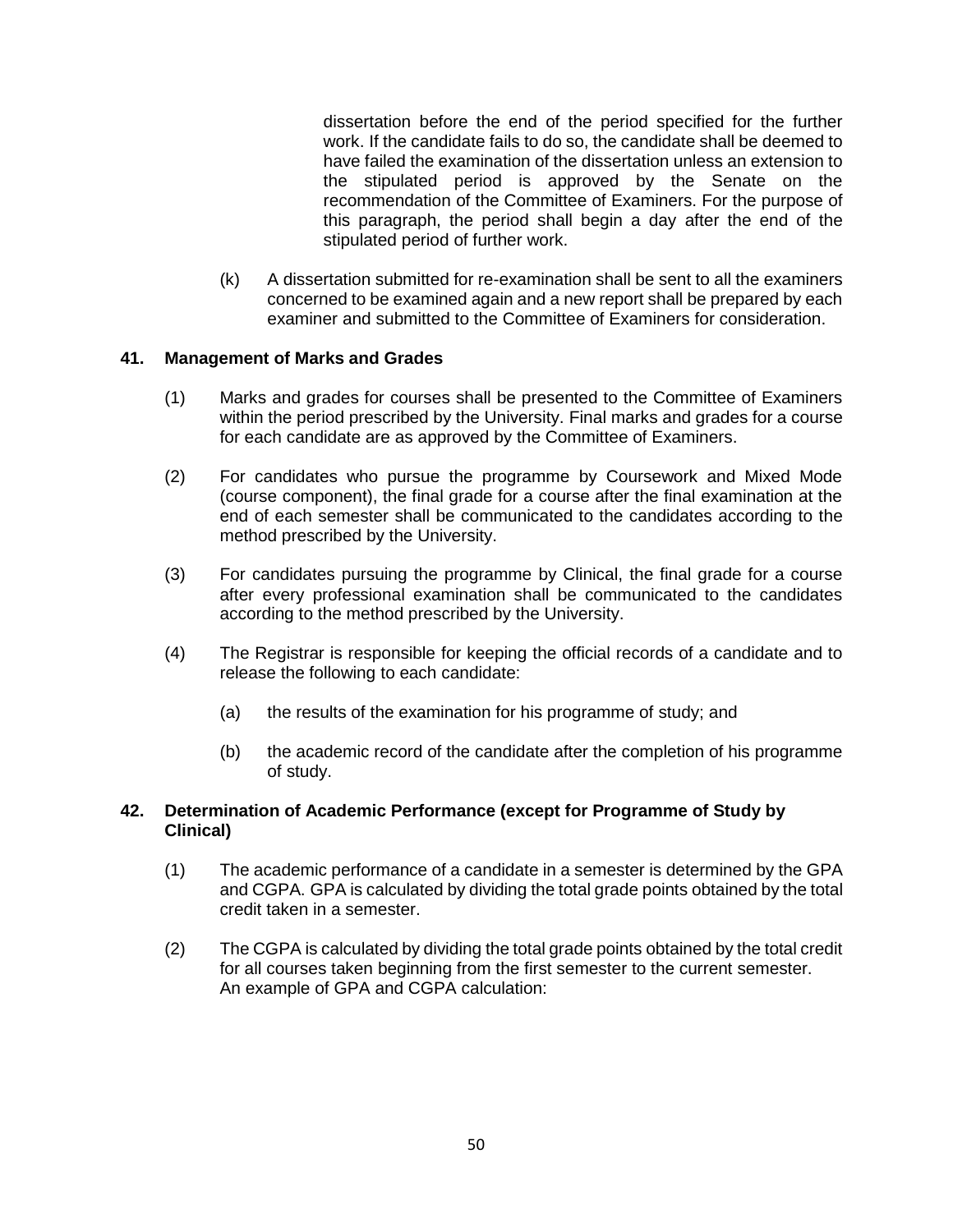| <b>Course</b>                                         | Grade               | Grade<br>Point                                          | <b>Credit</b>                                         | <b>Credit</b><br><b>X Grade Point</b>                                           |  |  |
|-------------------------------------------------------|---------------------|---------------------------------------------------------|-------------------------------------------------------|---------------------------------------------------------------------------------|--|--|
| Semester I                                            |                     |                                                         |                                                       |                                                                                 |  |  |
| Course 1<br>Course 2<br>Course 3<br>Course 4<br>Total | A+<br>B+<br>B-<br>B | 4.0<br>3.3<br>2.7<br>3.0                                | 3<br>$\begin{array}{c} 3 \\ 3 \\ 3 \end{array}$<br>12 | $3 X 4.0 = 12.0$<br>$3 X 3.3 = 9.9$<br>$3 X 2.7 = 8.1$<br>$3 X 3.0 = 9.0$<br>39 |  |  |
| Credit counted: 12<br>Total credits accumulated: 12   |                     | Total grade point: 39<br>Total grade point obtained: 39 |                                                       |                                                                                 |  |  |
| $GPA = 39/12$<br>$= 3.25$                             |                     |                                                         |                                                       |                                                                                 |  |  |
| Semester II                                           |                     |                                                         |                                                       |                                                                                 |  |  |
| Course 5<br>Course 6<br>Course 7<br>Total             | B+<br>B.<br>В-      | 3.3<br>3.0<br>2.7                                       | 3<br>3<br>3<br>9                                      | $3 X 3.3 = 9.9$<br>$3 X 3.0 = 9.0$<br>$3 X 2.7 = 8.1$<br>27                     |  |  |
| Credit counted: 9<br>Total credits accumulated: 21    |                     | Total grade point: 27<br>Total grade point obtained: 66 |                                                       |                                                                                 |  |  |
| GPA<br>$= 27/9$<br>$= 3.00$                           |                     | $CGPA = 66/21$<br>$= 3.14$                              |                                                       |                                                                                 |  |  |

- (3) For the purpose of paragraphs (1) and (2) above, the value of GPA and CGPA in a semester cannot be rounded up without any amendment to the marks of any course registered in the semester concerned.
- (4) Grade points and credit for a course that are obtained in a semester shall be included in the calculation of the GPA and CGPA for that semester.
- (5) Determination of GPA and CGPA based on Credit Counted and completion of his degree based on Credit Obtained are as stated in the following table:

|                                | <b>Determination of GPA</b><br>and CGPA | <b>Completion</b>               |           |
|--------------------------------|-----------------------------------------|---------------------------------|-----------|
| Grade                          | <b>Credit</b><br><b>Obtained</b>        | <b>Credit</b><br><b>Counted</b> | of Degree |
| $A+$ to $B$                    | Yes                                     | Yes                             | Yes       |
| $B$ - to $F$                   | <b>No</b>                               | Yes                             | No        |
| Κ                              | Yes                                     | No                              | Yes       |
| I, P, W, W1, W2, W3, R, UR, K1 | <b>No</b>                               | No                              | No        |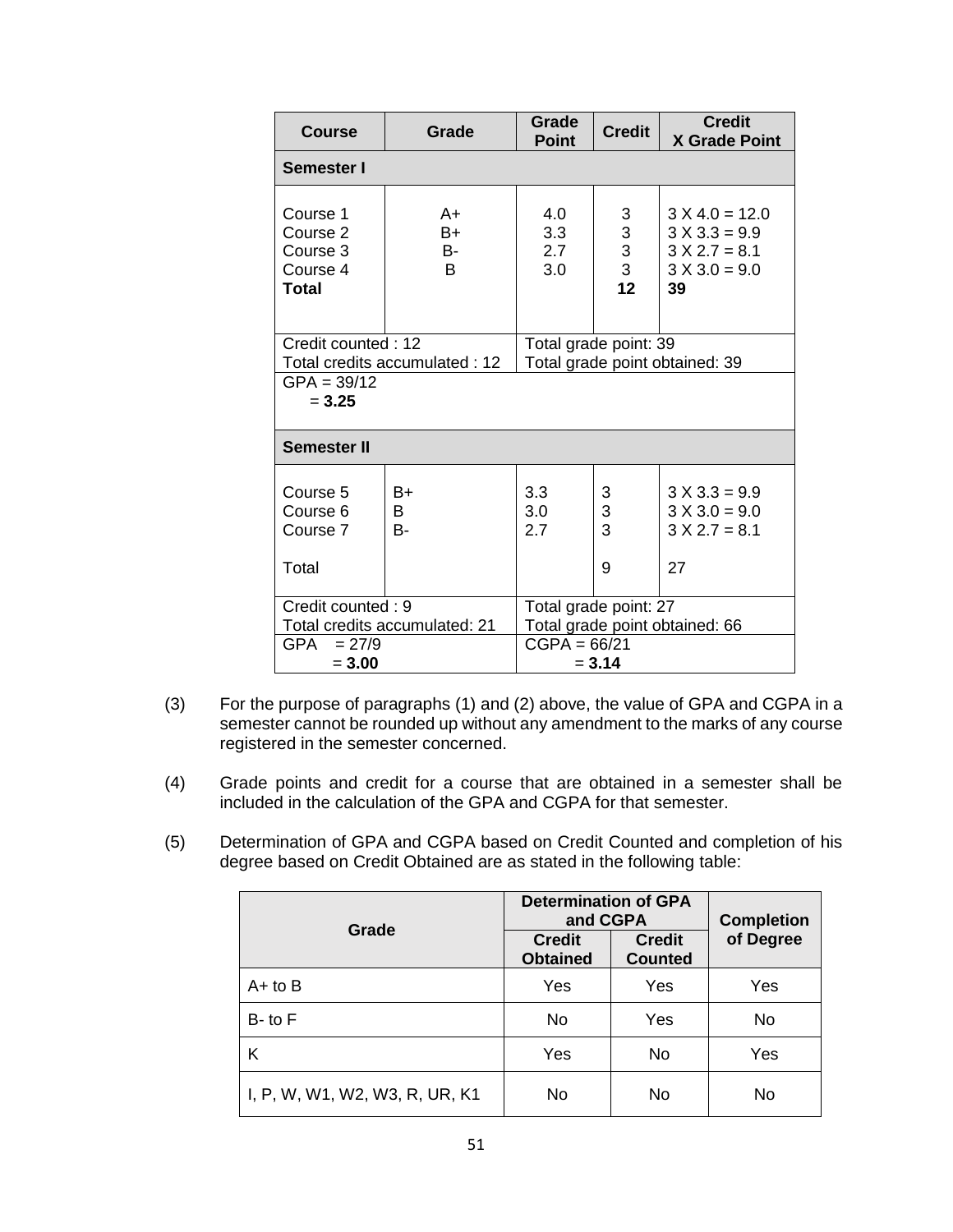- (6) Courses given grades I and P will not be given credit until the actual grade of that course is obtained in the semester concerned.
- (7) Notwithstanding anything mentioned in paragraphs (1) to (6) above, the calculation of CGPA for a candidate repeating the failed course, the best grade point will be taken into account.
- (8) In the circumstances where any candidate who has been found guilty and punished under Rules 6 and 8(a) to (d) of the University of Malaya (Discipline of Students) Rules 1999, a zero (0) mark with grade F will be given for the course concerned as determined by the Senate.

## **43. Academic Probation Period**

- (1) Any candidate with a GPA of below 3.00 in a semester will be given the result Probation for that semester concerned and be placed in an Academic Probationary Period in the next following semester where the candidate registers. This period will remain until the candidate's GPA achieves 3.00.
- (2) When a candidate is placed in an Academic Probationary Period in a semester, the Dean of the Faculty or the Deputy Dean of Postgraduate shall caution the candidate concerned about his academic observation status.

### **44. Failed and Terminated from Programme of Study**

- (1) A candidate is termed as failed and terminated from the programme of study if:
	- (a) he does not achieve at least a minimum passing grade for the core course including compulsory courses by the Faculty after three attempts;
	- (b) obtains a GPA of less than 3.00 for three (3) consecutive semesters including Special Semester (if any);
	- (c) a candidate who is re-admitted after being terminated from his programme of study and obtains a CGPA of less than 3.00 for the examinations in the semester in which he has registered immediately upon re-admission will be terminated from his study.
	- (d) the candidate's progress report is unsatisfactory for two (2) consecutive semesters;
	- (e) fails in his Candidature Defense presentation twice (2);
	- (f) fails in the thesis or dissertation's examination and *viva voce*; or
	- (g) fails to fulfil the conditions and graduation requirements of the programme of study within the specified maximum duration.
- (2) Any candidate may also be terminated from the programme of study if:
	- (a) the candidate was found to plagiarise his thesis or dissertation as stipulated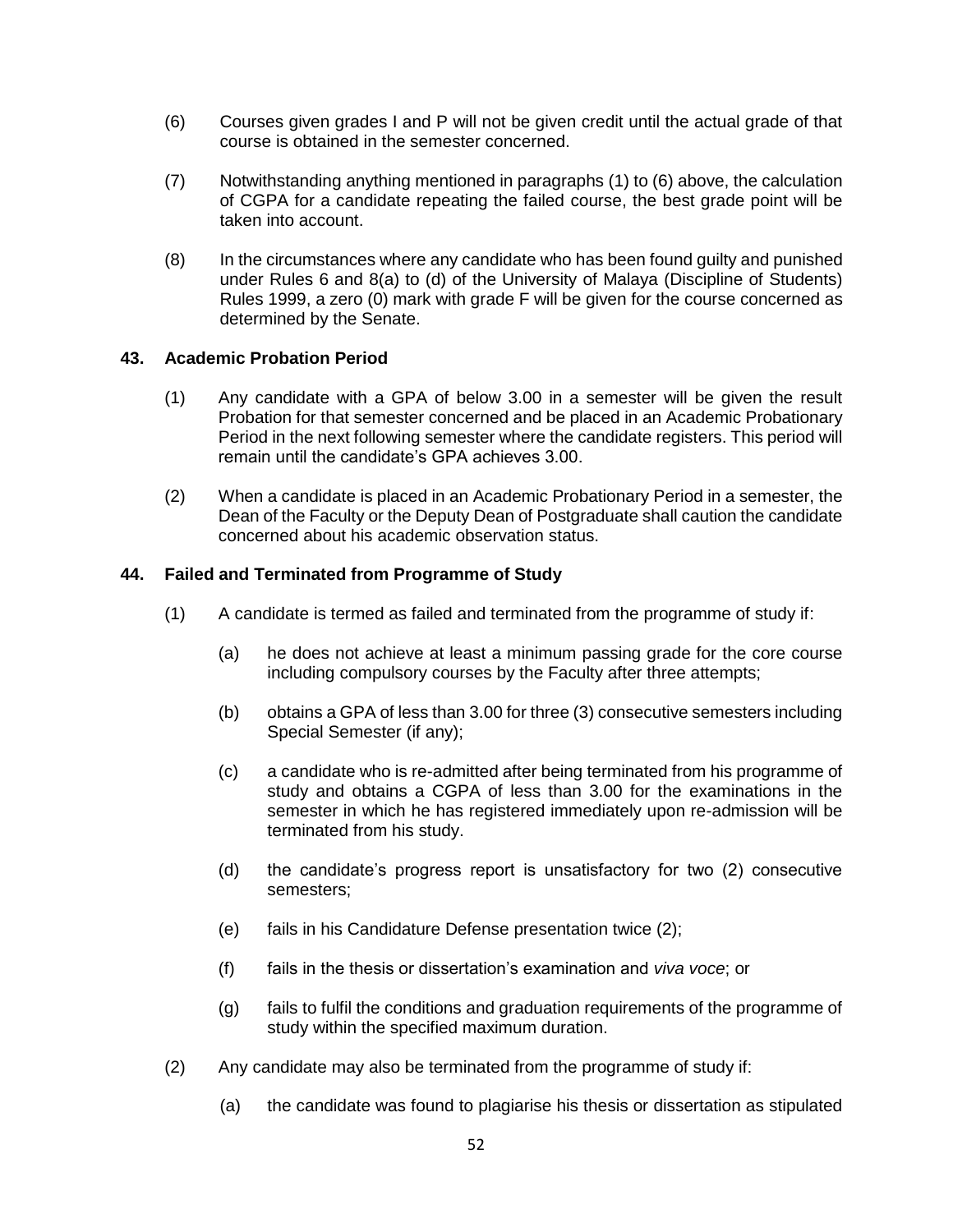under the University Malaya (Discipline of Students) Rules 1999;

- (b) the candidate was found to have given false information pertaining to his admission to the University or committed any academic dishonesty other than that stipulated in the University of Malaya (Discipline of Students) Rules 1999; or
- (c) failure to renew his candidature for two (2) consecutive semesters.
- (3) "Consecutive semester'" means the calculation of the semester shall not break and includes all category of leave.
- (4) Senate may use its discretion to terminate the registration of any candidate at any time if the Senate is of the opinion that the candidate is incapable to continue with his programme of study. The candidate's name will be removed from the list of student register of the University and the candidate shall cease being a student of the University. The decision made by the Senate according to subrule 6(5) shall be final.
- (5) The failure of any candidate to pay all fees and other payments within the stipulated time by the University may cause the candidate to be barred from registering in the following semester and his status as a student of the University may be terminated.
- (6) A candidate is not permitted to register concurrently for any other programme of study that will lead to the award of any degree in this University or any other university or institution. Any candidate found to be in breach of this regulation may have his candidature terminated by the University without refund of any fees and other payments that have been paid.
- (7) When a candidate has been terminated from his programme of study, the termination notice shall be sent to the candidate by the Director of Academic Administration and Services Centre.

## **45. Minimum Requirement for Academic Performance for Coursework Component (except for Programme of Study by Clinical)**

To fulfil the minimum requirements for academic performance at the University, a candidate shall obtain a GPA and CGPA of not less than 3.00 for each semester until the completion of his studies.

## **46. Repeating a Failed Course**

- (1) A candidate who fails any Core courses is required to repeat the same course until he achieves at least a passing grade subject to the maximum duration of his candidature. The best grade point will be taken into account for the calculation of the CGPA.
- (2) A candidate who fails any Elective course, may repeat the same course or take another course in the same category as replacement to the failed course. Calculation of CGPA is as follows: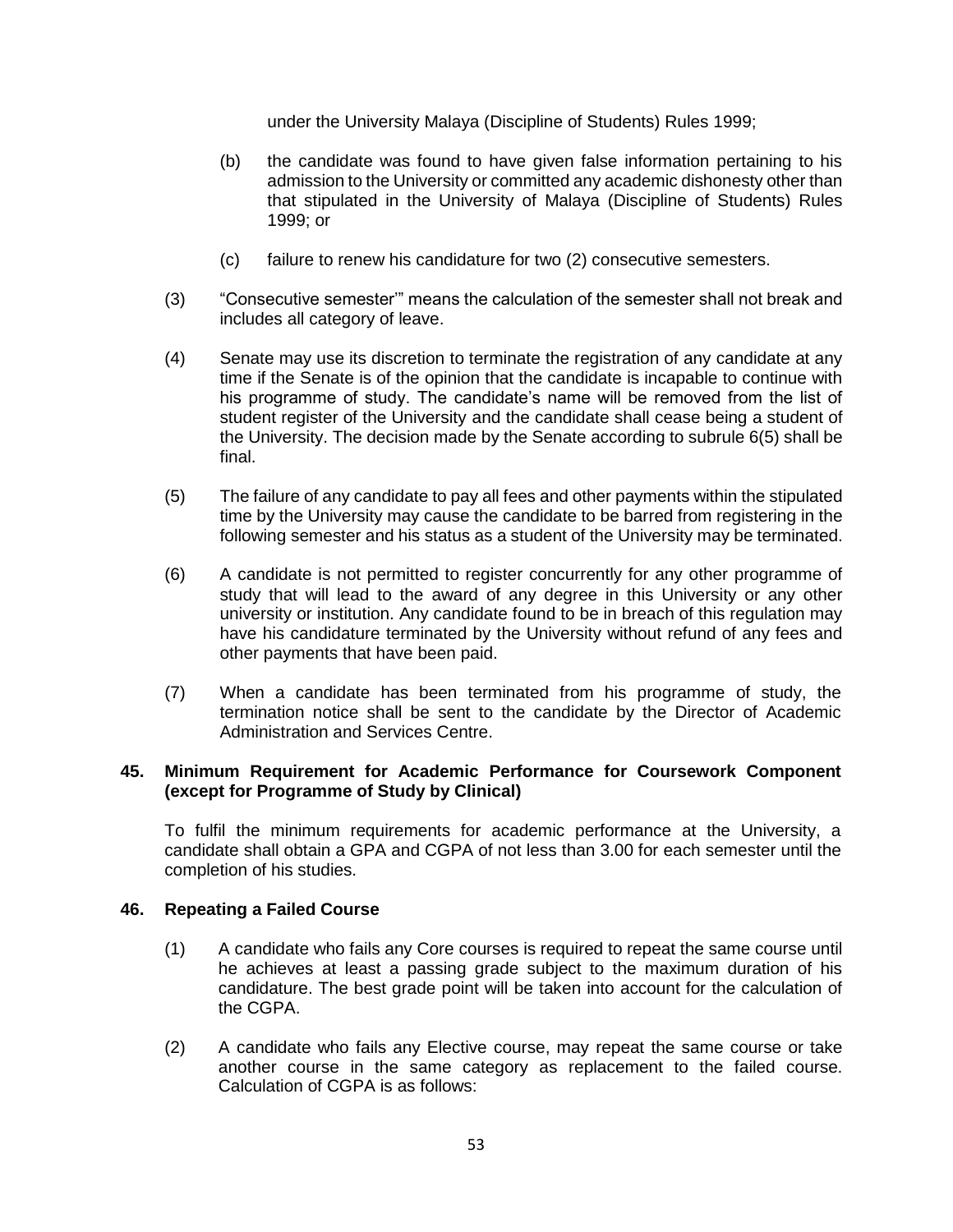- (a) for a candidate repeating the same course, the best grade point will be taken into account; and
- (b) for a candidate taking a different course as replacement, the grade point of that course will be taken into account cumulatively.
- (3) Notwithstanding anything stated in paragraphs (1) and (2) above, if a candidate obtained a fail grade for three (3) times for the same course, the candidate shall be terminated from his programme of study.

## **47. Special Examination**

- (1) Apart from the Special Examination for the purpose of replacing a Grade I approved by the Committee of Examiners, a Special Examination for other purposes or for exceptional circumstances will only be given to candidates subject to the Senate's approval.
- (2) For the purpose of subregulation (1) above, Special Examination refers to:
	- (a) any final examination held after the original date of examination as stipulated in the Examination Schedule; and/or
	- (b) any other suitable form of assessment which is given to candidate with physical disability who are unable to take the examination on the recommendation of the Faculty concerned in order to replace the examination that has been determined.
- (3) In the event of emergency, the Vice-Chancellor may, after considering the recommendation from the Dean of the Faculty concerned, give permission for the Special Examination to be held and it shall be reported to the Senate as soon as possible.
- (4) A candidate who does not take the whole or part of the special examination of a course registered without reasons that are acceptable by the Committee of Examiners will be given zero (0) mark for the whole or part of the course.

## **48. Other Matters Related to Examination**

(1) Examination Invigilators

Examination invigilators shall be appointed for each examination and is responsible to the Vice-Chancellor.

(2) General instructions for Examination

General instructions for Examination is issued from time to time by the University. Each examination conducted by the University is subject to the General instructions for Examination as specified in Schedule 2 of this Regulations.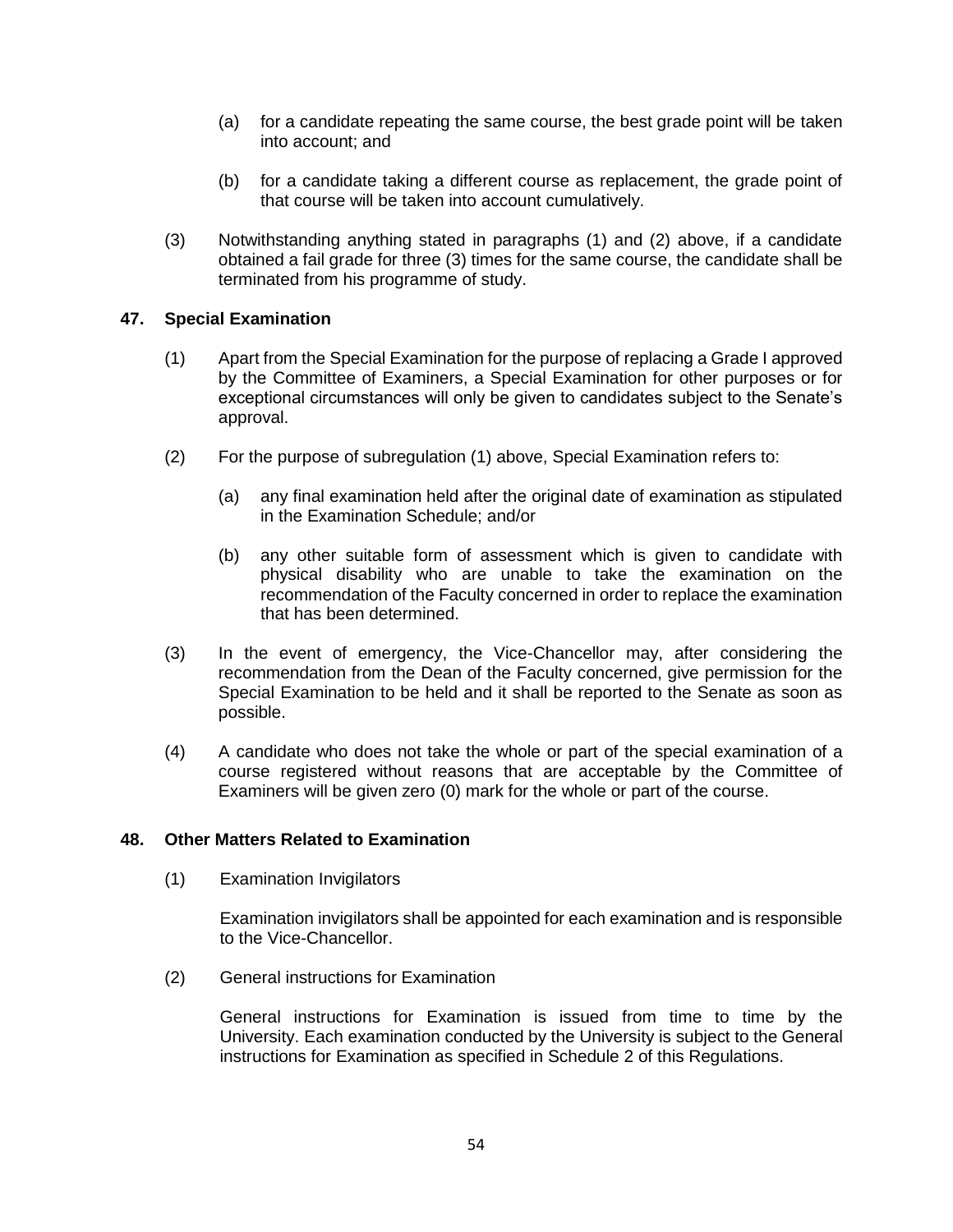(3) Illness during examination

A candidate who falls ill at the time of the examination shall report to the chief invigilator or any invigilator who is on duty. He shall then arrange for the candidate to be examined immediately by the Registered Medical Practitioner of the University Student Health Clinic or University of Malaya Medical Centre or Government Hospital. The Doctor's report and the report of the chief invigilator or the invigilator regarding the incident shall be forwarded to the Dean of the Faculty as soon as possible but not later than two (2) days from the date of the candidate's last examination paper.

- (4) Examination Results
	- (a) Results of all University examinations shall be submitted for the approval of the Senate or to any other party duly authorized by the Senate.
	- (b) The date of the official notification is the date when the results of the examination are notified to the candidate by the Examination and Graduation Section through any methods and/or any channels as may be prescribed by the University.
- (5) Confidentiality in Examination Matters

All matters relating to the examination, including the appointment of examiners, examiners' reports and exam scores are confidential and will not be disclosed to any party except with the permission of the University.

### **PART IX APPEAL**

#### **49. Appeal Against Examination Results**

- (1) A candidate who is not satisfied with his examination results including the continuous assessment component and/or final examination of the course may appeal for a review of his examination results. The appeal shall be made within two (2) weeks from the official date of announcement of his examination results.
- (2) A payment based on the prescribed rate shall be made to process the application for the final examination results to be reviewed. The payment made is non refundable regardless whether the appeal is successful or otherwise.
- (3) The appeal shall be made in a prescribed form by the University. The completed form shall be submitted to the Dean of the Faculty together with a copy of the receipt of the payment for the appeal made.
- (4) The form for an appeal will not be accepted if it is:
	- (a) submitted after the period stipulated in subregulation (1);
	- (b) incomplete; or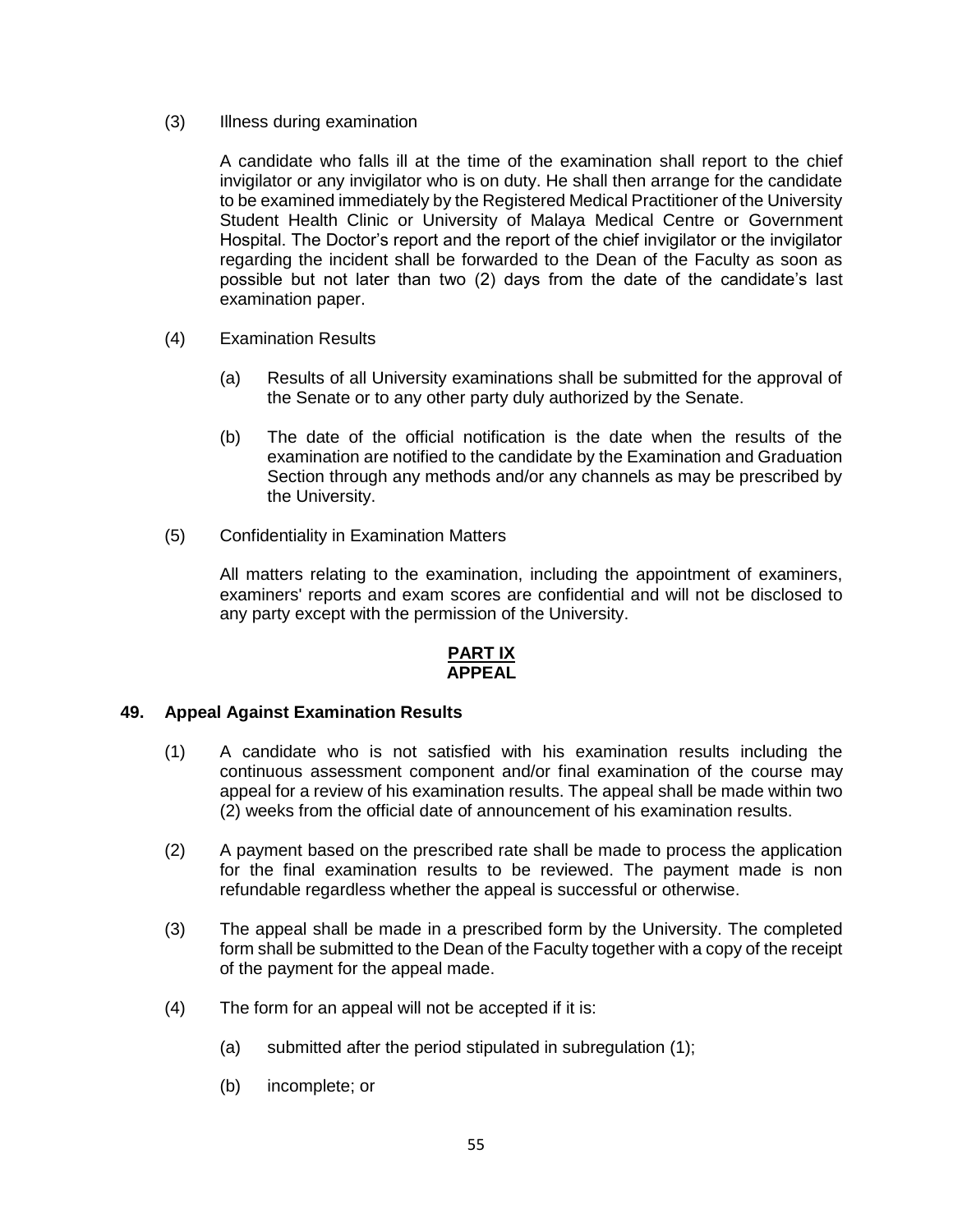- (c) submitted without the payment receipt.
- (5) When an appeal is received, the Dean of the Faculty shall appoint a second examiner for the course concerned. The original examiner and the appointed second examiner shall review the answer script and/or any assessment component for the said course and report the results of the review to the Faculty Appeals Committee.
- (6) The Faculty Appeals Committee will decide whether the mark and/or grade of the said candidate is retained or amended. The original examiner and the second examiner concerned may attend the Faculty Appeals Committee's meeting if needed.
- (7) The Faculty Appeals Committee shall make recommendations of any amendments of marks and/or grades of the candidate to the Committee of Examiners for their approval.

## **50. Appeal to Review Examination Results of Thesis or Dissertation**

- (1) A candidate who is not satisfied with the examination results of the thesis or dissertation may appeal in writing to Director of Academic Administration and Services Centre within one (1) month from the date of notification of examination results.
- (2) The candidate's appeal will be considered by the Deputy Vice-Chancellor concerned. If the candidate's appeal does not merit consideration, the candidate will be informed that his appeal was rejected. If the candidate's appeal merits consideration, the appeal will be brought to the Special Senate Committee to review the examination results of the thesis or dissertation and submit its recommendation to the Senate.
- (3) The Special Senate Committee shall comprise of the Deputy Vice-Chancellor concerned as Chairman and two (2) members of the Senate from the Science and Arts field.
- (4) A candidate of the Doctoral Degree by Mixed Mode who has failed the examination for the coursework component may appeal for review of examination results as provided in Regulation 49.

#### **51. Appeal to Continue with Studies**

- (1) A candidate who has failed and exited from a course examination may appeal in writing to continue his studies to the Dean of the Faculty concerned within one (1) semester from the date of notification of his examination results. The candidate's appeal will not be considered if the candidate exceeds the specified period.
- (2) The candidate's appeal will be reviewed and considered by the Faculty Appeals Committee before recommended to the University Appeals Committee.
- (3) Subject to subregulation (1) above, the following appeals will not be reconsidered: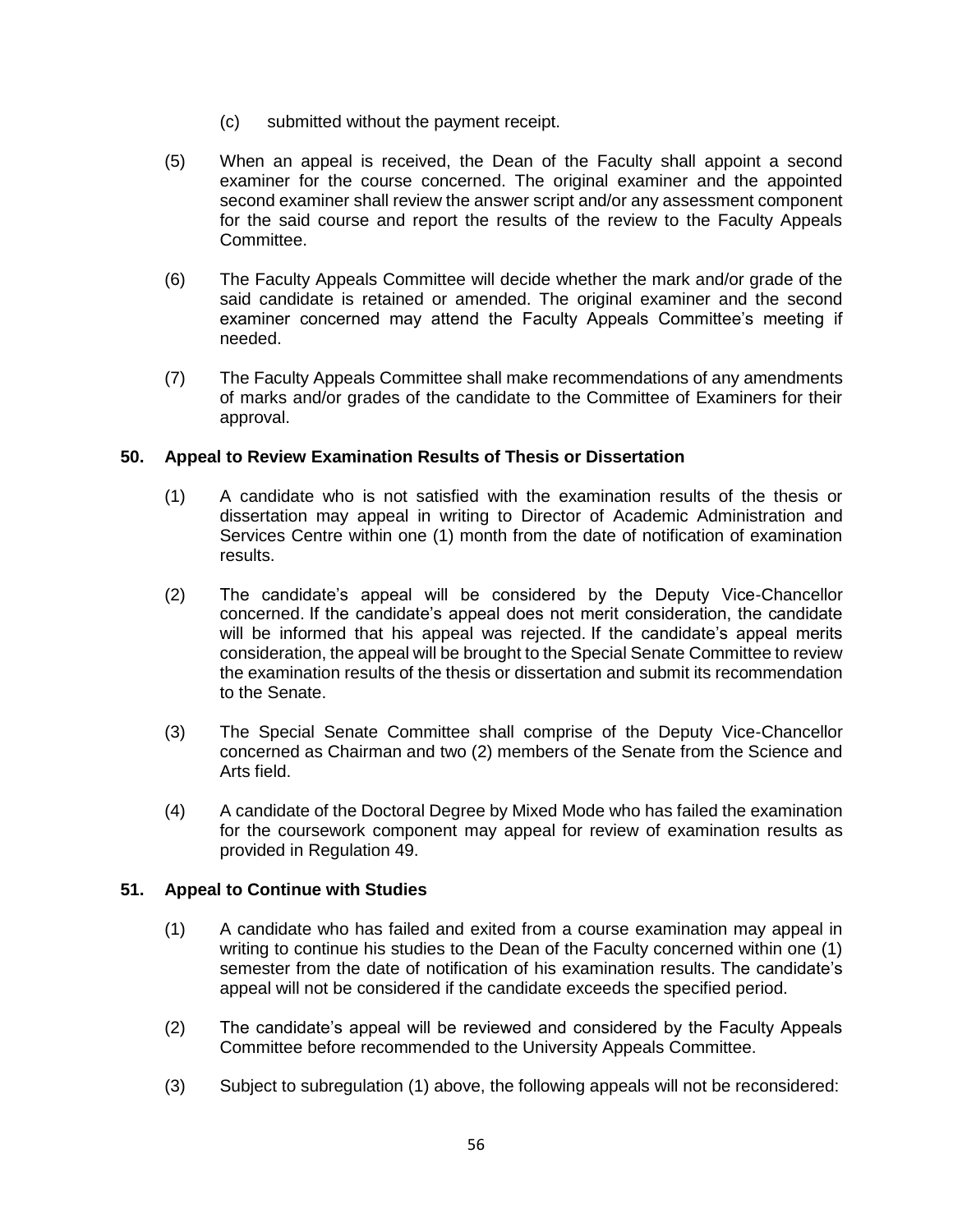- (a) a candidate whose appeal has been approved, and failed and exited in the semester in which the candidate was re-admitted; or
- (b) the candidate's appeal was rejected by the University Appeals Committee.

## **52. Appeal to Activate Candidature**

- (1) A candidate whose candidature has lapsed due to failure to renew his candidature, may submit an appeal to the Dean of the Faculty to continue his studies. The appeal shall be made in accordance with the procedure as prescribed by the University.
- (2) Approval to activate the candidature may only be given if the lapsed candidature does not exceed two (2) semesters at any one time, subject to the remaining duration of candidature. A candidate whose appeal is approved has to pay a fine at the rate prescribed by the University.

## **53. Appeal to Extend Maximum Duration of Candidature**

- (1) A candidate whose maximum candidature period is about to expire but still requires time to complete the thesis or dissertation, may submit an appeal to extend the maximum period of his candidature to the Dean of the Faculty. The appeal shall be made in the last semester before his candidature lapses and shall be made in accordance with the procedure as prescribed by the University.
- (2) Extension of the maximum duration of candidature may be given for one (1) semester only at a time. Notwithstanding the provisions of this subregulation, the maximum extension period that may be approved for a candidate shall not exceed three (3) semesters. The candidate's status after the expiry of maximum extension period is "Failed and Exit".

# **54. Membership of the Faculty Appeals Committee**

- (1) The Faculty level Appeals Committee comprises of:
	- (a) Dean of the Faculty as Chairman;
	- (b) Faculty's Deputy Dean of Postgraduate;
	- (c) Head of Department concerned;
	- (d) Programme Coordinator concerned; and
	- (e) Full-time University teacher appointed by the Faculty.
- (2) If the Dean of the Faculty for any reason is unable to perform his duties as the Chairman of the Faculty Appeals Committee, the Faculty's Deputy Dean of Postgraduate may perform the duties of the Dean as Chairman of the Appeals Committee at the Faculty.
- (3) The quorum of the Faculty Appeals Committee shall comprise of Chairman and two (2) members.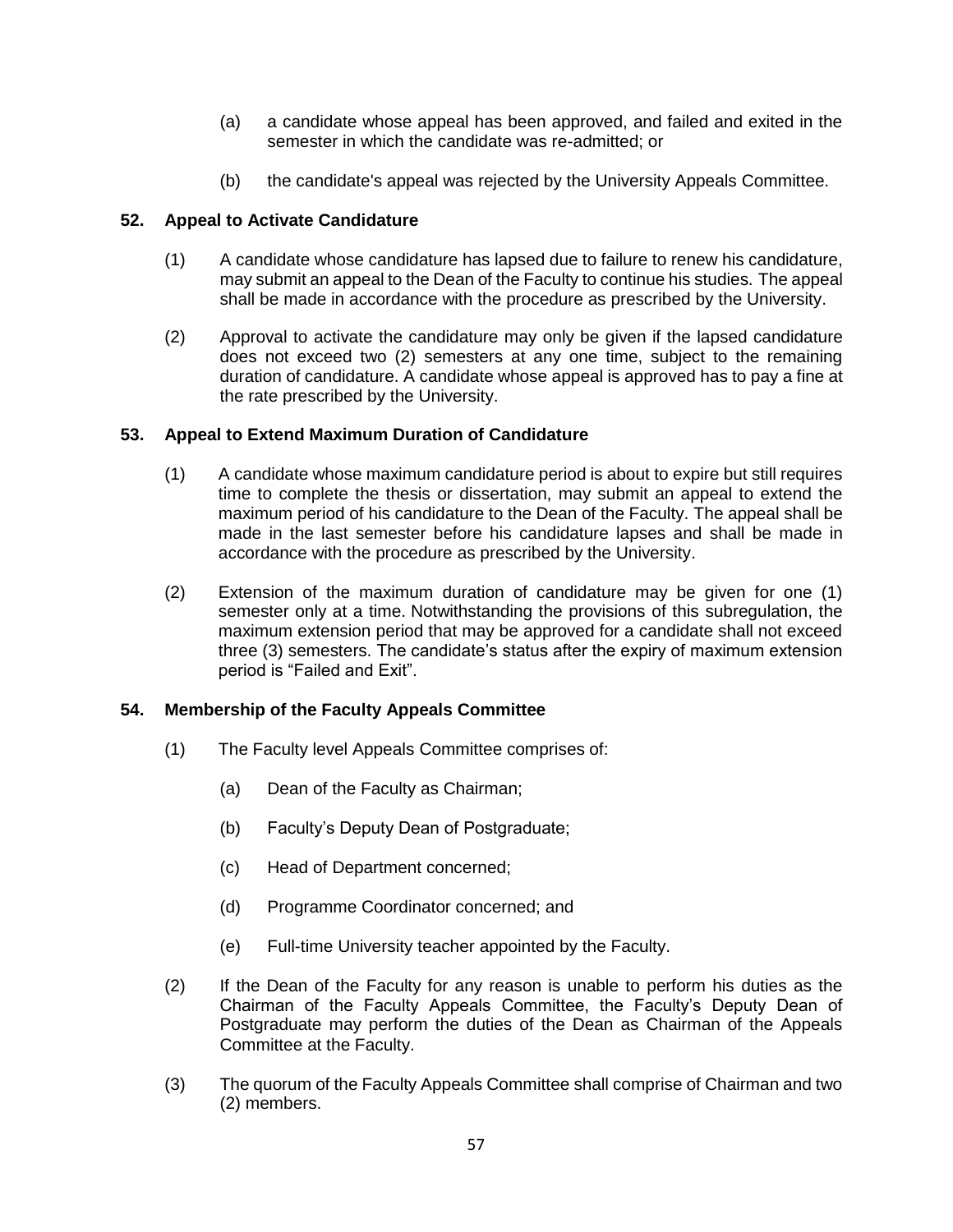### **55. Powers of the Faculty Appeals Committee**

- (1) The Faculty Appeals Committee shall consider and approve the matters below:
	- (a) appeal from a candidate who obtained unsatisfactory status in his Progress Report for two (2) consecutive semesters; and
	- (b) appeal from a candidate who has failed twice (2) in his Candidature Defence presentation.
- (2) The Faculty Appeals Committee shall consider and recommend to the Committee of Examiners of any ammendments on marks and/or course grade for approval.
- (3) The Faculty Appeals Committee shall consider and recommend to the University Appeal Committee as below:
	- (a) appeal from a candidate that has failed and exited studies according to regulation  $44(1)(a)$  until (c) and  $44(1)(g)$  based on academic achievement except for subregulation 44(1)(f) which is directed to the Special Senate Committee;
	- (b) a candidate whose extension period has lapsed after his maximum candidature duration ended, and
	- (c) a candidate whose candidature has lapsed due to failure to renew his candidature for two (2) consecutive semesters.

### **PART X READMISSION TO THE DEGREE PROGRAMME OF STUDY**

#### **56. Readmission to the Degree Programme of Study**

- (1) A candidate who has withdrawn from his programme of study may apply for consideration for readmission to the previous degree programme of study or any other higher degree programme of study in the University.
- (2) A candidate who pursued the Doctoral Degree programme of study by Research and Mixed Mode whose candidature was terminated for the following reasons, may apply to be considered for readmission for his programme of study subject to the condition that the candidate enrols to different research topic and supervised by a different supervisor and does not use any data from the previous research:
	- (a) has failed in all forms of assessment including the examination;
	- (b) his candidature lapsed due to failure to renew the candidature; or
	- (c) has exceeded the maximum duration of candidature.
- (3) A candidate who pursued a Doctoral Degree programme of study by Coursework or by Clinical that was terminated for the following reasons may apply to be considered for readmission to a different degree programme of study: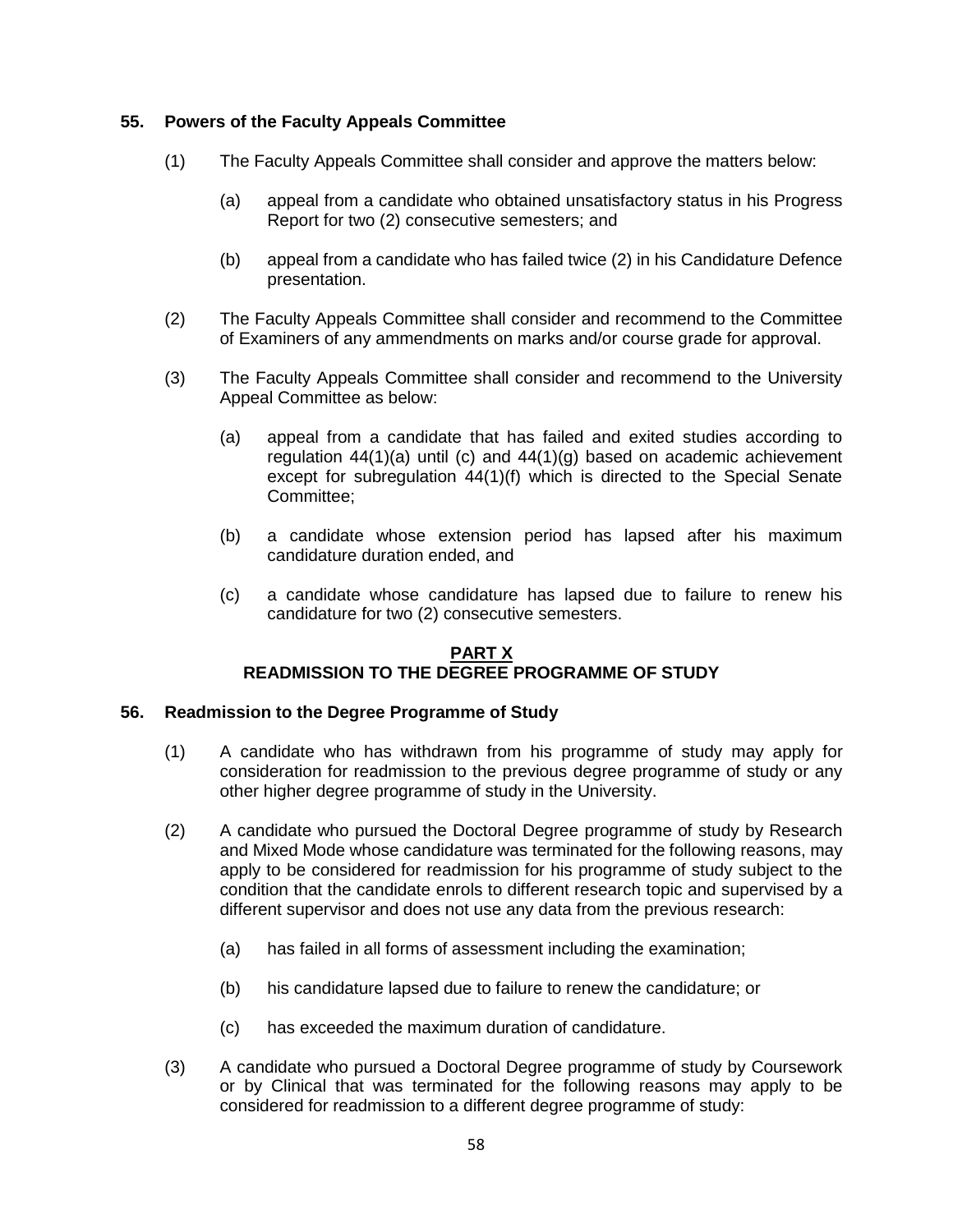- (a) studies was terminated due to failure in the examination;
- (b) his candidature has lapsed due to failure to renew the candidature; or
- (c) has exceeded the maximum duration of candidature.

#### **PART XI GRADUATION**

### **57. Programme of Study by Research**

A candidate shall fulfil the following requirements for the purpose of graduation for a programme of study by Research:

- (1) has achieved sufficient academic merit and has passed in the examination of his thesis or dissertation and *viva voce*;
- (2) has fulfilled other requirements determined by the Faculty where the candidate is pursuing his programme of study;
- (3) has fulfilled the language requirements as prescribed; and
- (4) has fulfilled the other requirements approved by the Senate from time to time.

#### **58. Programme of Study by Coursework and Mixed Mode**

A candidate shall fulfil the following requirements that has been stipulated for a programme of study by Coursework and Mixed Mode:

- (1) Fulfil the requirements of the coursework component, that is:
	- (a) achieves a final CGPA of 3.00 and above;
	- (b) completes the number of credits as prescribed for his Doctoral programme;
	- (c) fulfils the Faculty requirements, if any, where he is registered for his Doctoral programme;
	- (d) fulfils the language requirements as prescribed for his Doctoral programme; and
	- (e) fulfils the other requirements approved by the Senate from time to time.
- (2) For a programme of study by coursework, the number of credits required for the purpose of graduation is at least 2/3 from the total number of credits for his programme of study and shall be obtained from courses carried out by this University except for University collaborative programmes and professional programmes governed by the respective professional body concerned.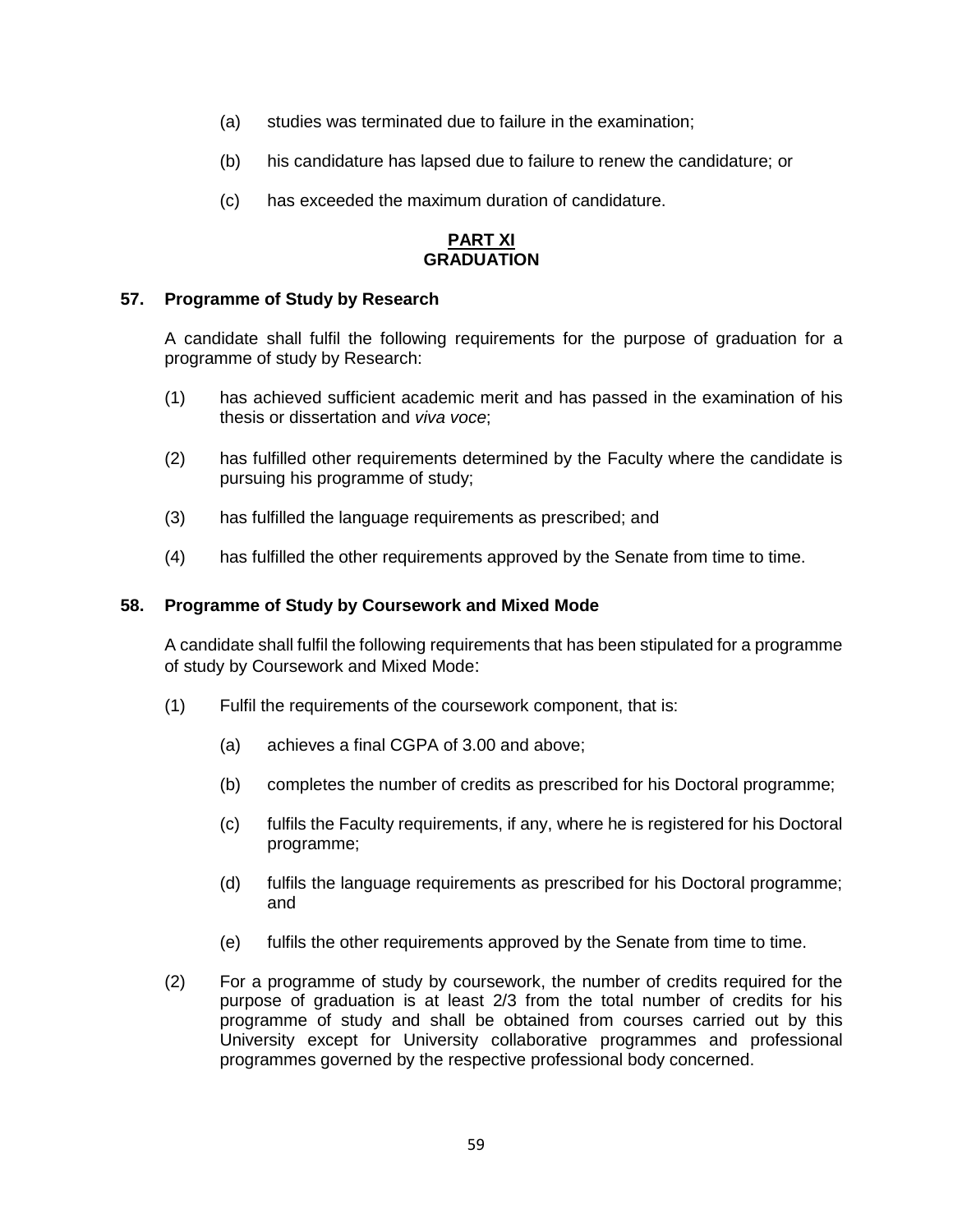(3) For programme of study by mixed mode, shall fulfill the requirements of the research component, as prescribed in Regulation 57.

### **59. Programme of Study by Clinical**

A candidate shall met the following requirements for the purpose of graduation for a programme of study by Clinical:

- (1) passes the prescribed examination for the Doctoral Degree programme by Clinical concerned;
- (2) fulfils other requirements set by the Faculty, if any, for the Doctoral Degree programme by Clinical concerned;
- (3) fulfils the language requirements, if any, prescribed for the Doctoral Degree programme by Clinical concerned; and
- (4) fulfils other requirements approved by Senate from time to time.

### **60. Conferment of Doctoral Degree (With Distinction)**

(1) Programme of Study by Research and by Mixed Mode

A candidate who has met the requirements for graduation as provided in Regulations 57 and 58 may be awarded a Doctoral Degree (With Distinction) if he:

- (a) has achieved a final CGPA of 3.70 and above;
- (b) has never failed any courses;
- (c) has never repeated any courses throughout his programme of study;
- (d) the thesis is recommended as Excellent by the Committee of Examiners based on the examiners report;
- (e) the thesis and coursework component has been completed and submitted by the candidate for examination not exceeding six (6) semesters from the date of the candidate's initial registration;
- (f) the thesis is his first submission for examination; and
- (g) fulfils all other requirements determined by the Faculty from time to time.
- (2) Programme of Study by Coursework

A candidate who has met the requirements for graduation as provided in Regulation 58 may be awarded the Doctoral Degree (With Distinction) if he:

(a) has achieved a final CGPA of 3.70 and above;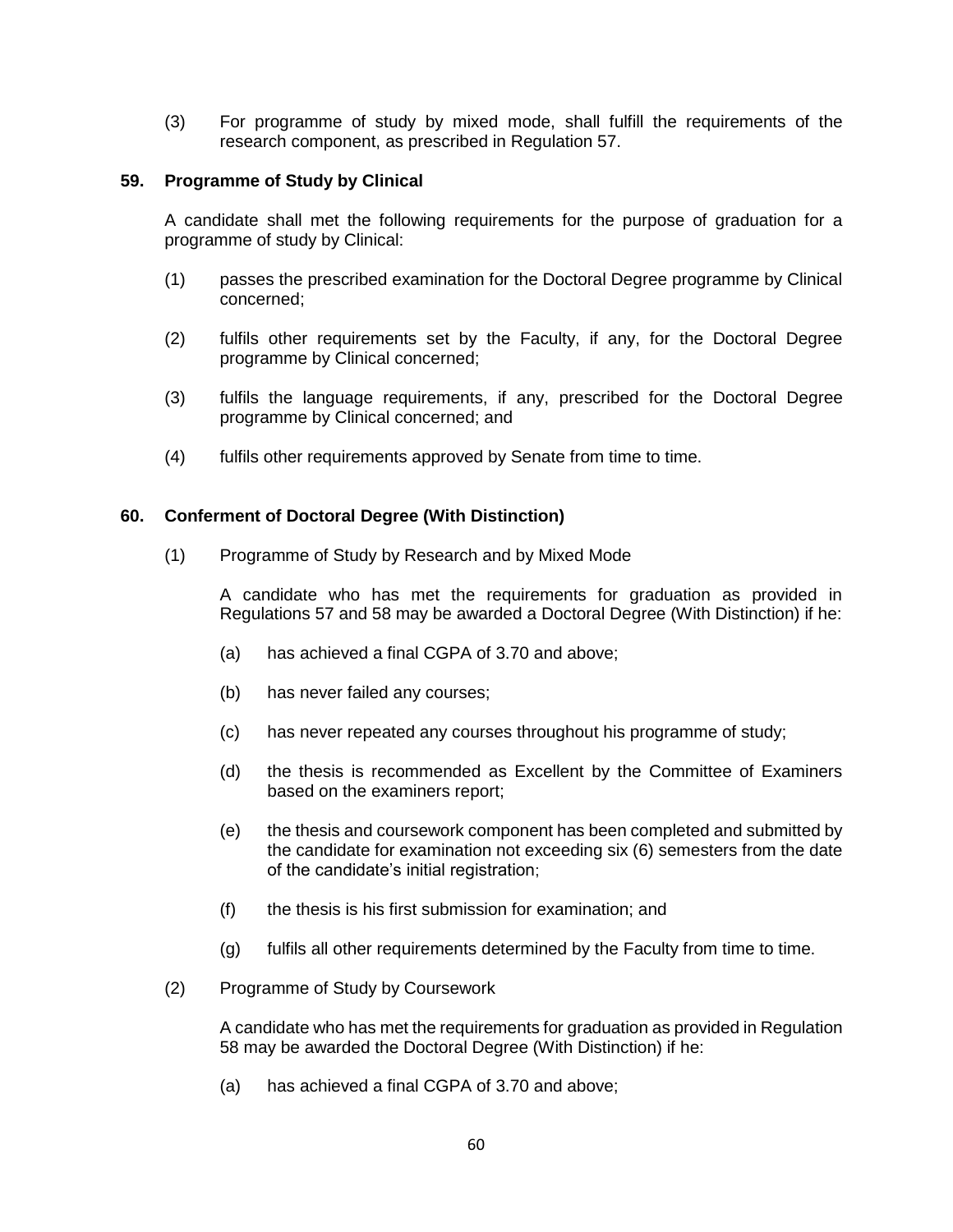- (b) has never failed any courses;
- (c) has never repeated any courses throughout his programme of study;
- (d) has completed the programme of study for the coursework component within a period not exceeding four (4) Normal Semesters from the first semester of registration of the candidate;
- (e) the dissertation is recommended as Excellent by the Committee of Examiners based on the examiner's report;
- (f) a dissertation is completed and submitted by the candidate for the examination of a period not exceeding two (2) Normal Semesters from the first semester of registration of the candidate for the research component; and
- (g) has never been submitted for re-examination pursuant to regulation  $38(2)(e)(v)$ .
- (3) Programme of Study by Clinical

A candidate who has met the requirements for graduation as provided in Regulation 59 may be awarded a Doctoral Degree (With Distinction) if:

- (a) has achieved grade A+ for all the Core Courses in the professional examination;
- (b) has never failed any courses;
- (c) has never repeated any courses throughout his programme of study;
- (d) has completed the programme of study within a period not exceeding six (6) Normal Semesters from the first semester of registration of the candidate;
- (e) the dissertation is recommended as Excellent by the Committee of Examiners based on the examiner's report; and
- (f) the dissertation has never been submitted for re-examination.

#### **61. Aegrotat Award**

Notwithstanding Regulations 57, 58 and 59 above, in a situation where a candidate is unable to complete his programme of study due to medical reasons or have passed away may be considered to be given an Aegrotat Award. The award shall be managed as set out in Schedule 3 to this Regulation.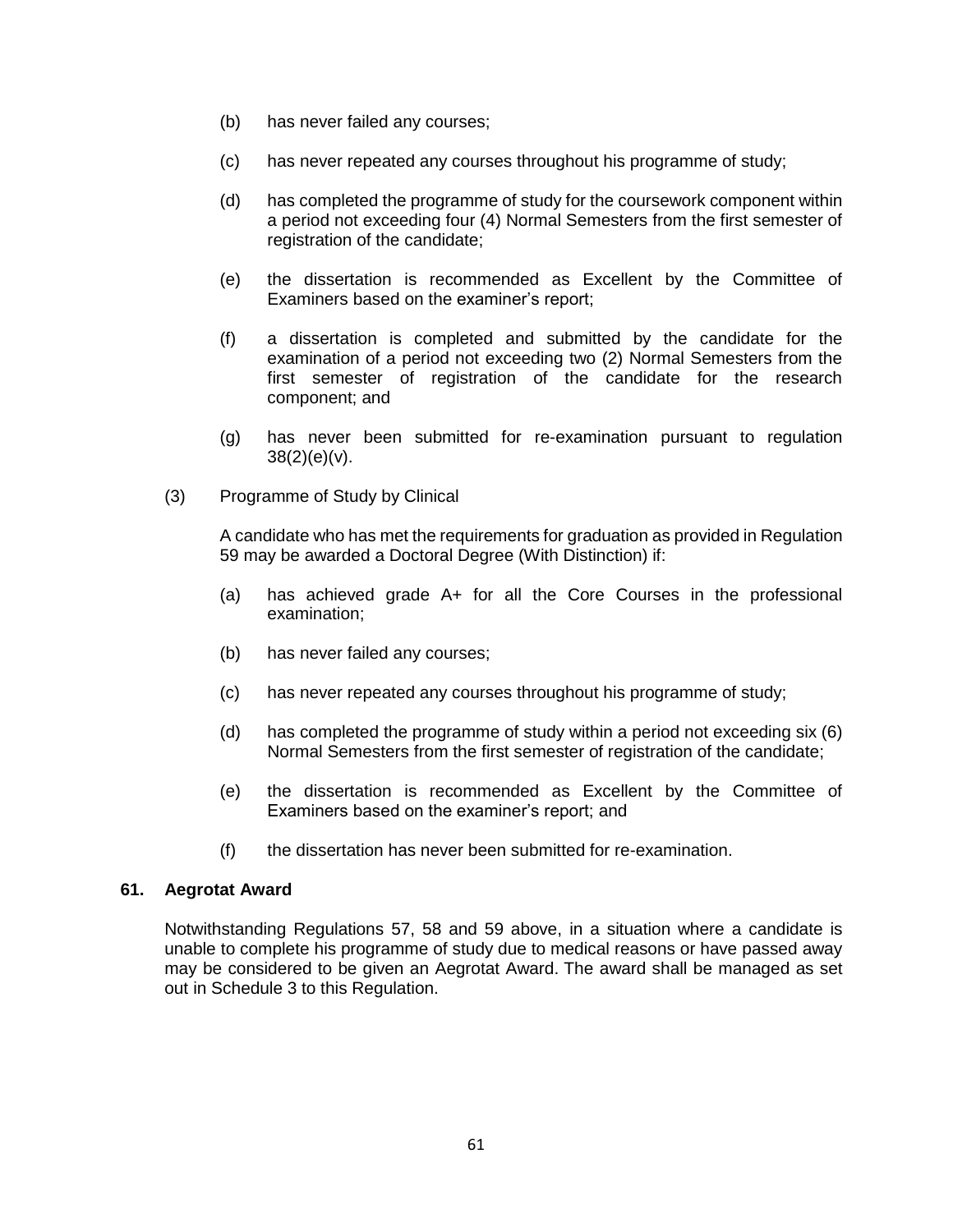## **PART XII GENERAL**

### **62. Non-graduating Candidate**

The Dean of the Faculty is given the authority to enrol any person as a non-graduating candidate subject to the following requirements:

- (1) not more than one calendar year if the candidate is conducting a research or not more than one academic session if the candidate is taking a course; and
- (2) the total number of courses that may be taken by the non-graduating candidate cannot be more than two-thirds of the total maximum number of credit assigned to a candidate pursuing a Degree programme of study in any one semester.

### **63. Mobility Programme Candidate**

The Dean of the Faculty is given the authority to accept any person as a mobility programme candidate subject to the following requirement:

- (1) not more than one calendar year if he conducts research, or not more than one academic session if he taking a course.
- (2) May register any course and may sit for the University final examination. The examination results will be given to the candidate or may be sent directly to his university or institution.

#### **64. Auditing Courses**

- (1) The Dean of the Faculty is given the authority to allow a candidate to audit courses subject to the following requirements:
	- (a) obtaining the approval of the teacher in charge of the course; and
	- (b) not more than one academic session
- (2) The lecturer will verify that the candidate has fulfiled the criteria determined by the Faculty for a programme of study by Clinical or the minimum requirement of eighty percent (80%) attendance for a programme of study by reseach, by mixed mode and by coursework for the candidate to be eligible to be awarded a grade R for the audited course and recorded in the academic transcript.
- (3) It is not compulsory for the candidate to sit for the examination of the course.

#### **65. Authority of the Senate**

The Senate has the authority to make, repeal or amend any regulations governing the Degree programme of study as provided under these Regulations. Any new regulations, repeal or amendment to the said regulations shall be announced to the candidate before the commencement of the candidate's academic session.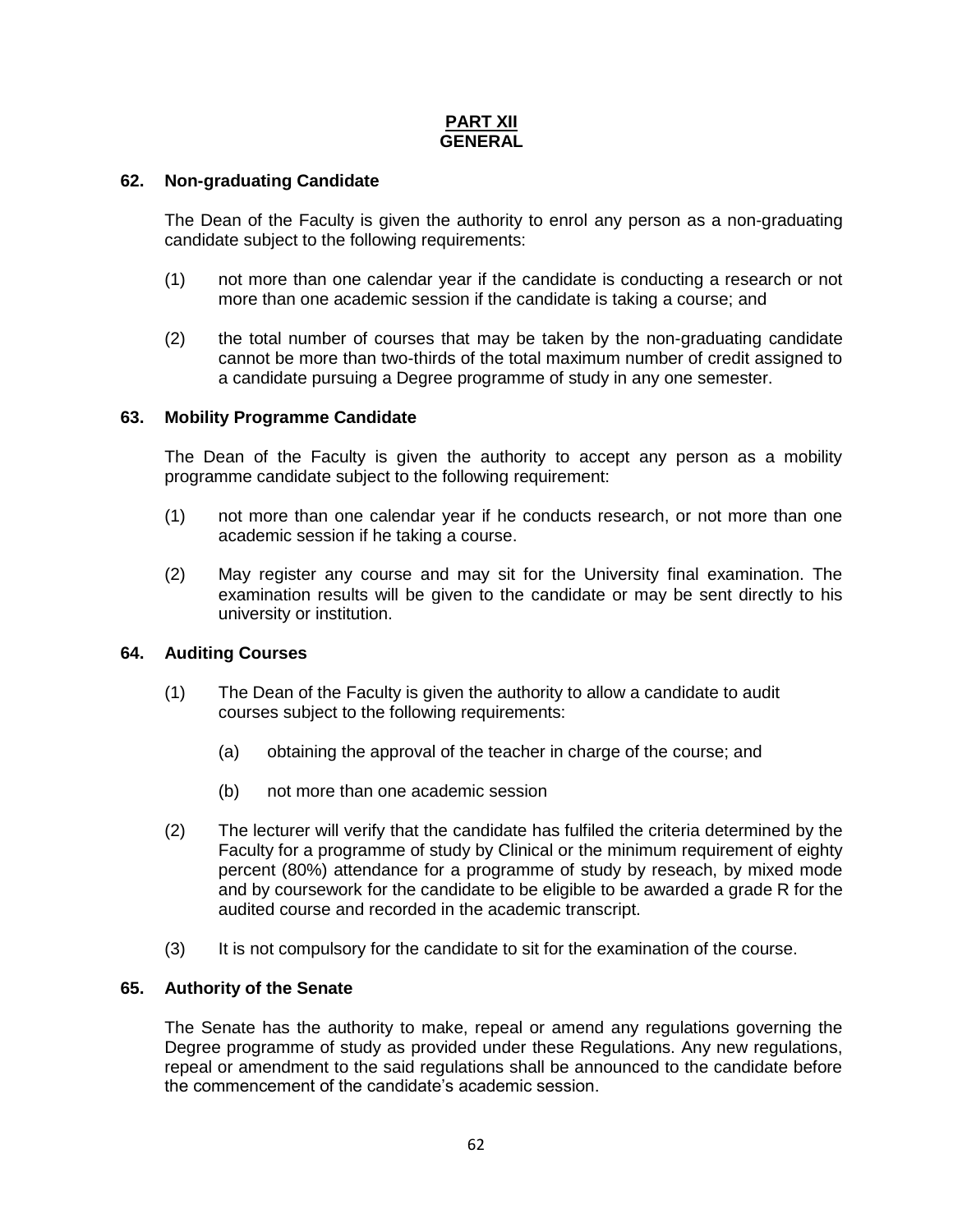### **66. Exemption from Application**

Notwithstanding anything that is stated in these Regulations, the Senate has the right to exempt the application of these Regulations or any provisions of these Regulations to any Degree programme of study of the University.

### **67. Compliance to the Universities and University Colleges Act 1971, the Constitution of University of Malaya, Statute, Rules and Regulations of the University**

Every candidate is subject to all the provisions under the Universities and University Colleges Act 1971, the Constitution of the University of Malaya, Statute, other rules and regulations currently applicable in the University including the University of Malaya (Discipline of Students) Rules 1999.

### **68. Repeal**

The University of Malaya (Doctoral Degree) Regulations 2017 are hereby repealed.

Made on 25th April 2019 by the Senate of the University of Malaya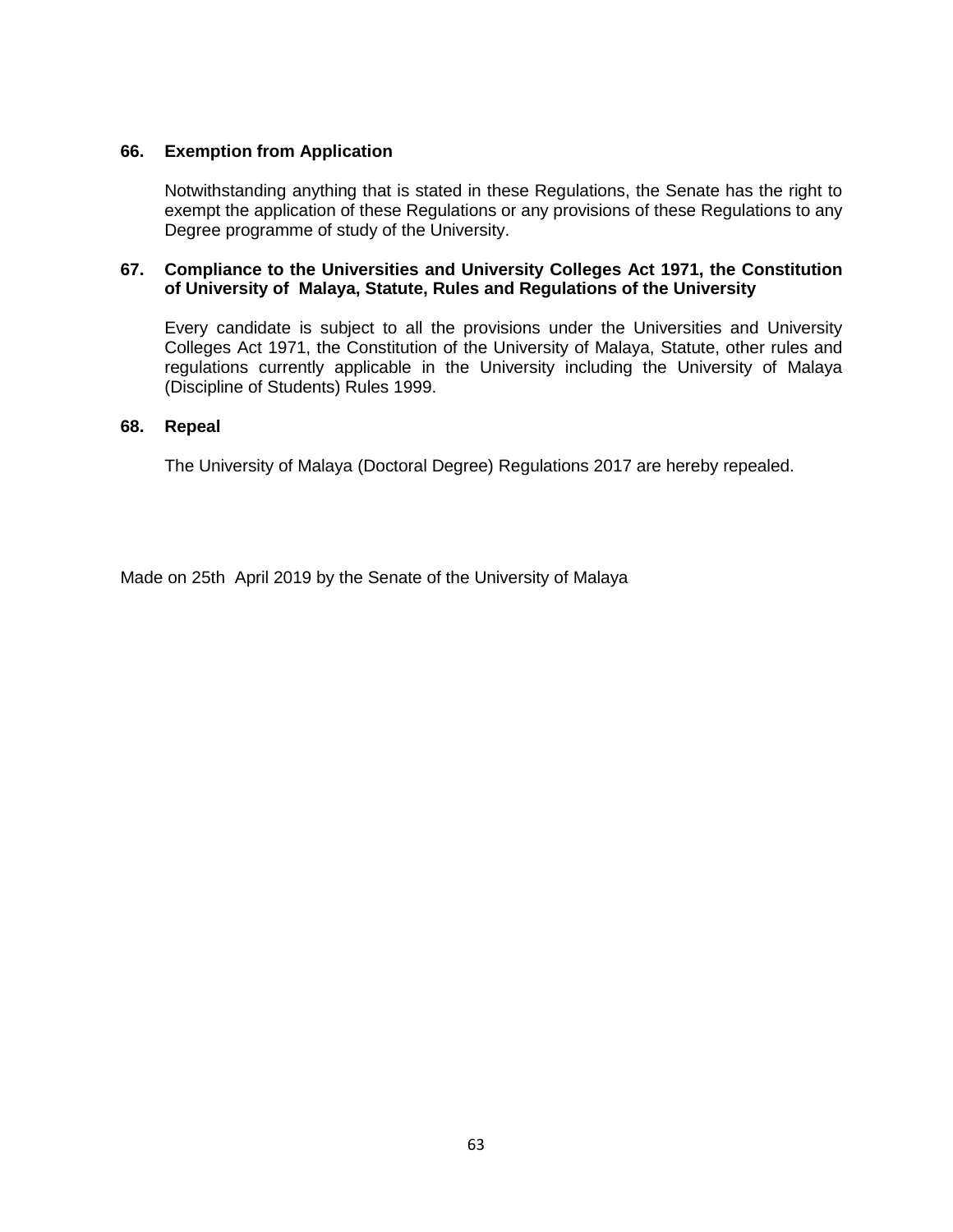## **SCHEDULE 1 (Regulation 3)**

## **ACADEMIC PROGRAMME AND SPECIAL ADMISSION REQUIREMENTS**

- 1. Academic programme and special conditions for admission to the **Doctor of Philosophy** programme are as follows:
	- (1) Academic Programme

The Doctor of Philosophy programme is done through courses and production of a thesis.

- (2) Admission Requirements
	- (a) Admission requirements for the programme of Doctor of Philosophy by Research - [Rule 3(1)] are as follows:
		- (i) Master's Degree by Research;
		- (ii) Clinical Master's Degree;
		- (iii) Master's Degree by Coursework or Mixed Mode with a CGPA of not less than 3.7;
		- (iv) Master's Degree by Coursework or Mixed Mode with a CGPA of 2.00 to 3.69 AND qualification of a Bachelor's degree with a CGPA of not less than 3.00;
		- (v) Master's Degree by Coursework or Mixed Mode with a CGPA of not less than 3.00 to 3.69 and APEL (A) qualification or other qualification approved by the Senate; or
		- (vi) Master's Degree by Coursework or Mixed Mode with a CGPA of 2.00 to 3.69 AND qualification of a Bachelor's degree with a CGPA of 2.50 to 2.99 may be considered if meets at least one (1) of the following criteria:
			- (A) has relevant work experience;
			- (B) has produced publications in the relevant fields;
			- (C) is a scholarship recipient;
			- (D) is a graduate of the University of Malaya;
			- (E) is a government agency staff;
			- (F) Passed the interview conducted by the Faculty; or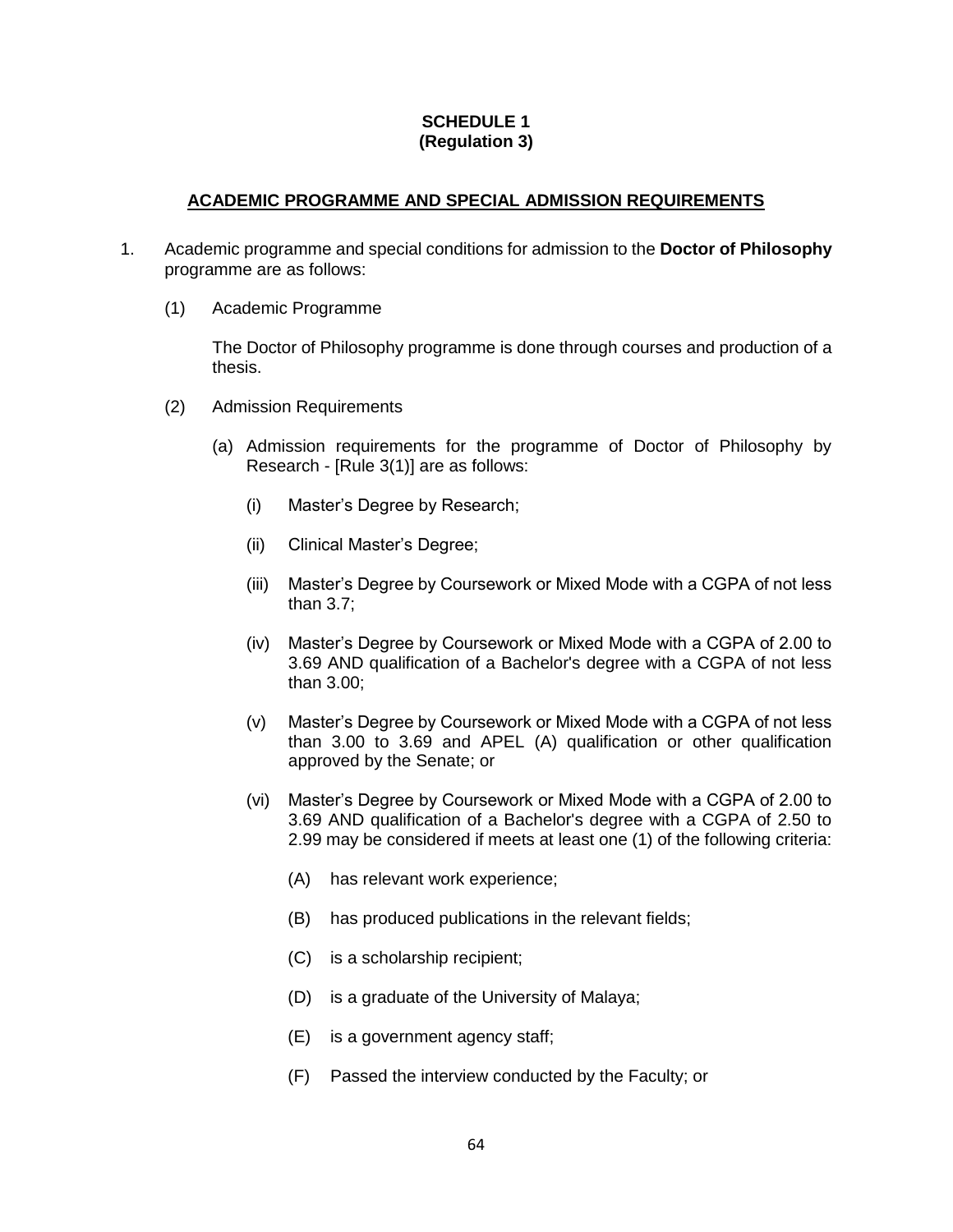(G) Passed the Faculty's special assessment.

#### **or**

- (vii) Master's Degree by Coursework or Mixed Mode with a CGPA of 2.00 to 3.69 and qualification of a Bachelor's degree with a CGPA of 2.00 to 2.49 may be considered if meets at least one (1) of the following criteria if he is a UM graduate or two (2) criteria if he is not a UM graduate listed below:
	- (A) posseses related working experience not less than five (5) years;
	- (B) published at least one (1) publication in a refereed journal in the related field;
	- (C) Passed the interview conducted by the Faculty; or
	- (D) Passed the Faculty's special assessment.
- (b) English Langugage Requirement is as follows:
	- (i) Entry Requirements
		- (A) A non-citizen applicant who wishes to follow a degree programme of study shall fulfil the English Languange competency requirement determined by the University if he obtained his degree from a university or institution of higher learning which does not use English Language as the medium of instruction for the relevant degree.
		- (B) English Language competency requirement for non-citizen applicants are as follows:
			- (aa) to obtain a minimum score of 550 on the paper-based total (PBT), a score of 213 for the computer-based total (CBT) or a score of 80 for the internet-based total (IBT) for the Test of English as a Foreign Language (TOEFL); or
			- (bb) to obtain a minimum score of band 5.5 and above on the International English Language Testing System (IELTS) (Academic)
			- (cc) score according to the respective programmes standard if it is higher than (aa) and (bb); or
			- (dd) If programme standard states that the TOEFL or IELTS (Academic) score is lower than the minimum score of the University, these programmes should follow the minimum score set by the University as stated in (aa) or (bb).
			- (ee) Pearson Test of Academic English (PTE Academic) with a minimum score of 42;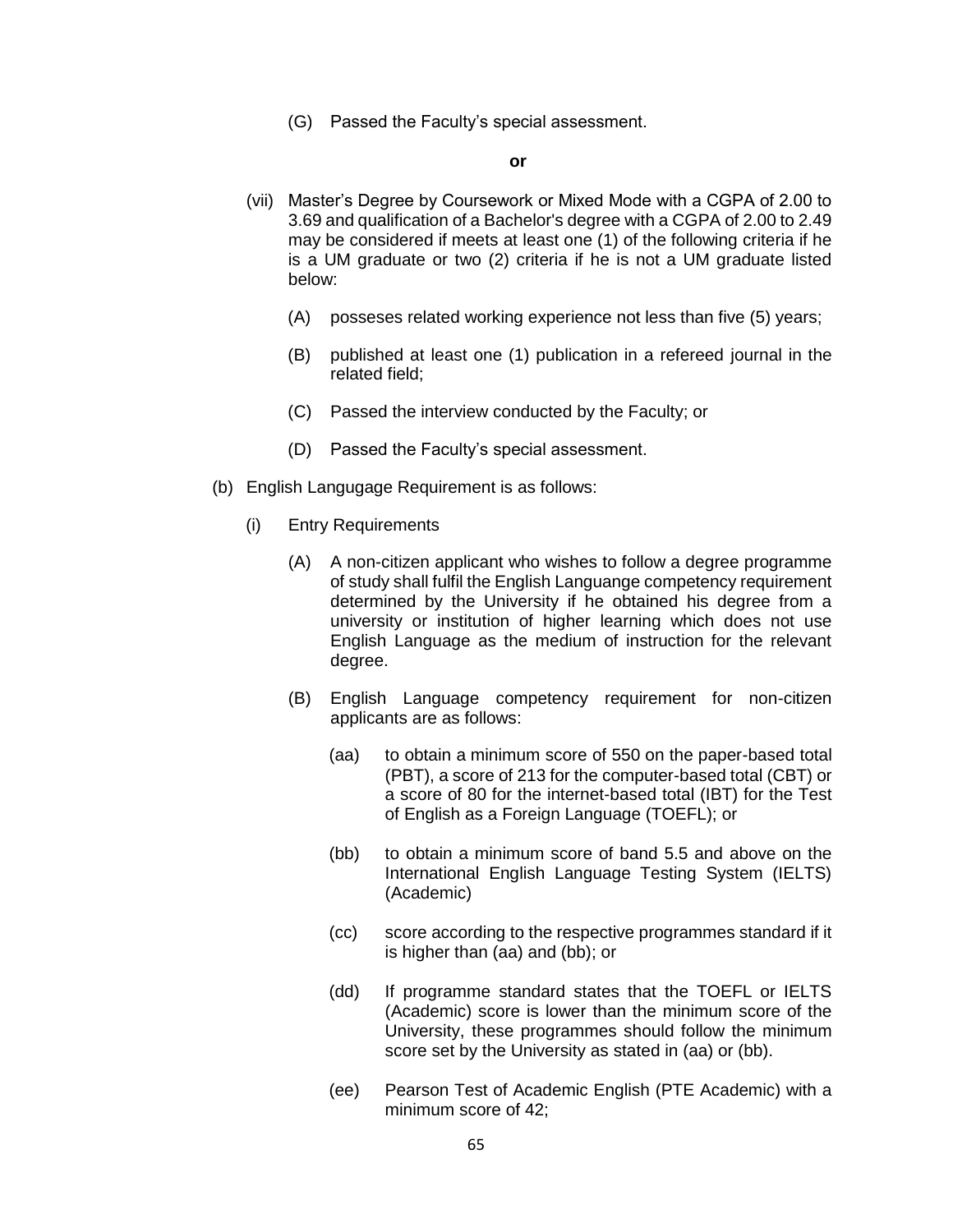- (ff) A-Levels English Language subject with Grade C and above;
- (gg) Cambridge English: First (FCE) with Grade C and above;
- (hh) Cambridge English: Advance (CAE) with Grade C and above;
- (ii) Cambridge English: Proficiency (CPE) with Grade C and above; or
- (jj) Malaysian University English Test (MUET) with a minimum Band 4
- (C) Notwithstanding anything in paragraph (B), subject to Senate's approval and based on the requirements of the Doctoral Degree programme, the Faculty may consider other qualification/competency in English Language apart from that stated in paragraph (B) above.
- (D) A non-citizen applicant with the background as stated below is exemped from the English Language requirement:
	- (aa) from a Country where the National Language is the English Language;
	- (bb) to use the academic qualification from an institution which uses English Language fully as their medium of instruction; or
	- (cc) has studied in Malaysia and plans to further his studies at a higher level subject to the requirement in (bb).
- (ii) Graduating Requirement
	- (A) A non-citizen applicant pursuing a programme of study and/or writing a thesis or dissertation in a language other than English, that is, Bahasa Malaysia and Arabic, which is related to his field of research prior to graduation is required to:
		- (aa) obtain a minimum score of 500 or a score according to the respective programme standard for TOEFL; or
		- (bb) get at least a band 5.0 or a band according to the band set by each programme standard for IELTS (Academic).
		- (cc) A candidate who wishes to change his thesis writing from Bahasa Malaysia or Arabic Language to English Language shall fulfil requirement 1(2)(b)(i)(B) before he is conferred a degree.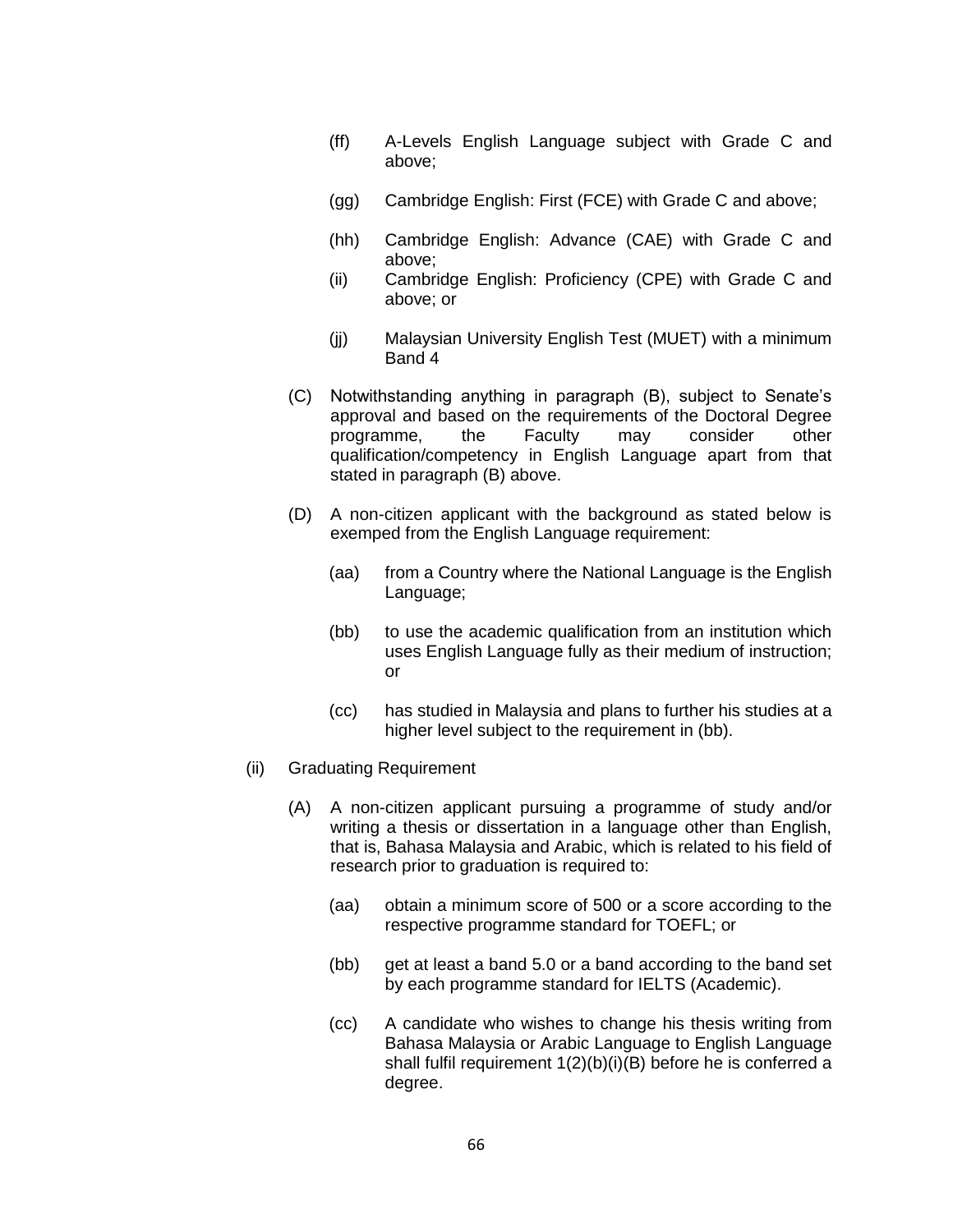- (c) Admission of any candidate shall be at the discretion of the Faculty. However, in certain circumstances the Dean of the Faculty may, on the recommendation of the Deputy Dean responsible for Postgraduate programme and Head of Department, admit a candidate who meets the qualifications as in item 1(2).
- 2. Academic Programme and special conditions for admission to the **Doctor of Medicine** programme are as follows:
	- (1) Academic Programme

This Doctoral programme is done through courses, research and production of a thesis.

- (2) Admission Requirements
	- (a) Admission requirements to pursue a Doctor of Medicine by Research [Rule 3 (1)] are as follows:
		- (i) Master's Degree or other equivalent qualifications in the relevant field;
		- (ii) Clinical Master's Degree; or
		- (iii) specialist qualification in clinical field; and
		- (iv) has a Bachelor of Medicine and Bachelor of Surgery (MBBS) degree or other equivalent qualification and has at least two (2) years of experience as a medical practitioner.
	- (b) English Language requirement are as follows:
		- (i) Entry Requirements
			- (A) A non-citizen applicant who wishes to follow a degree programme of study shall fulfil the English Language competency requirement determined by the University if he obtained his degree from a university or institution of higher learning which does not use English Language as the medium of instruction for the relevant degree.
			- (B) English Language competency requirement for non-citizen applicants are as follows:
				- (aa) to obtain a minimum score of 600 on the paper-based total (PBT), a score of 250 for the computer-based total (CBT) or a score of 100 for the internet-based total (IBT) for the Test of English as a Foreign Language (TOEFL).
				- (bb) to obtain a minimum score of Band 6.0 and above on the International English Language Testing System (IELTS) (Academic)
				- (cc) score according to the programme standard if it is higher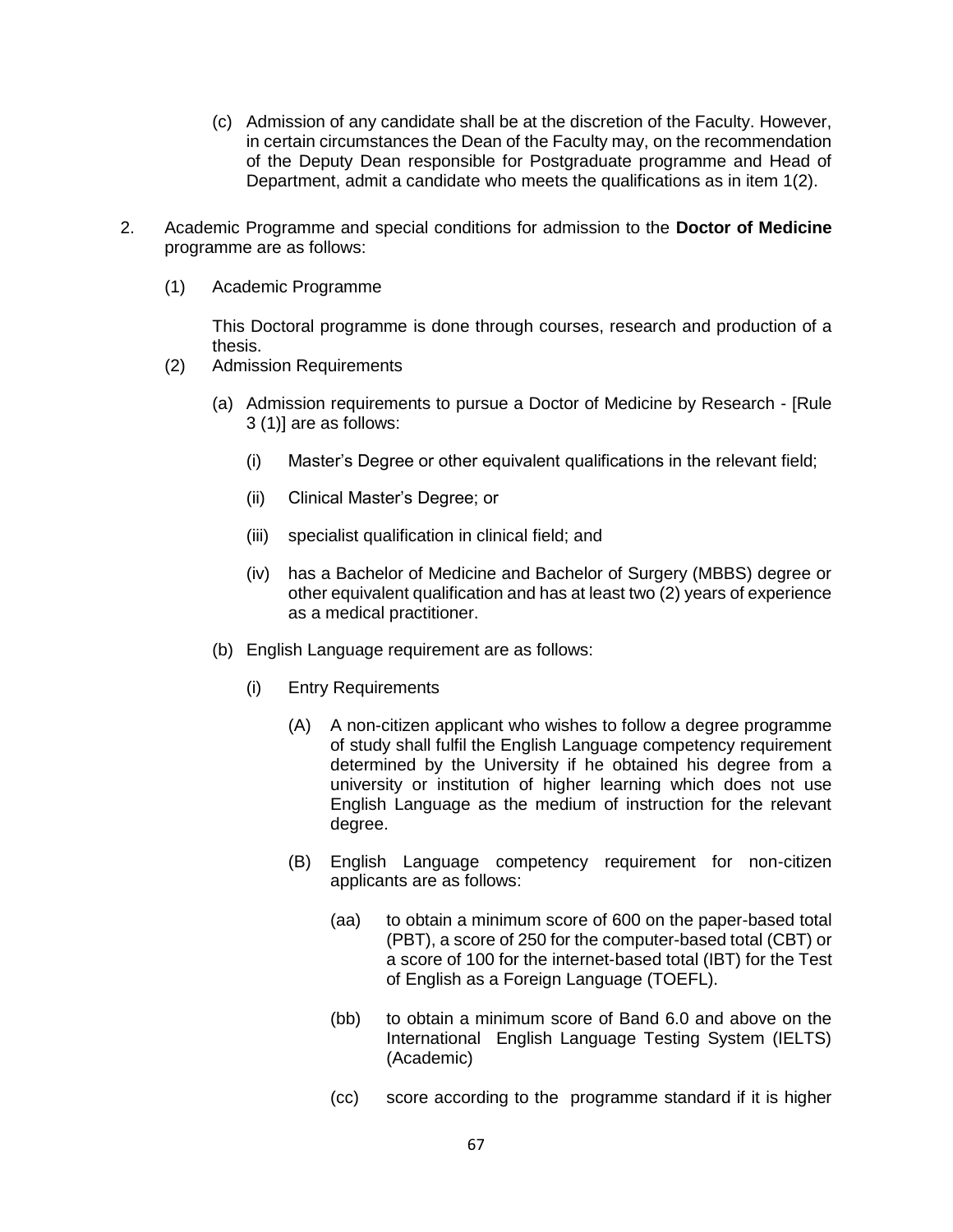than (aa) and (bb);

- (dd) If the programme standard states that the TOEFL or IELTS (Academic) score is lower than the minimum score of the University, these programmes should follow the minimum score set by the University as stated in (aa) or (bb).
- (ee) Pearson Test of Academic English (PTE Academic) with minimum score of 42;
- (ff) A-Levels English Language subject with Grade C and above;
- (gg) Cambridge English: First (FCE) with Grade C and above;
- (hh) Cambridge English: Advance (CAE) with Grade C and above;
- (ii) Cambridge English: Proficiency (CPE) with Grade C and above; or
- (jj) Malaysian University English Test (MUET) with a minimum Band 5
- (C) Notwithstanding anything in paragraph (B), subject to Senate's approval and based on the requirements of the programme of Doctoral Degree, the Faculty may consider other qualification/competency in English language apart from that stated in paragraph (B) above.
- (D) A non-citizen applicant with the background as stated below is exempted from the English Language requirement:
	- (aa) from a Country where the National Language is English Language;
	- (bb) to use the academic qualification from an institution which uses English Language fully as their medium of instruction; or
	- (cc) has studied in Malaysia and plans to further his study at a higher level subject to the requirement in (bb).
- (c) Admission of a candidate shall be at the discretion of the Faculty. However, in certain circumstances the Dean of the Faculty may, on the recommendation of the Deputy Dean responsible for Postgraduate Degree affairs and Head of Department, admit a person who meets the qualifications as in item 2(2).
- 3. Academic Programme and entry requirements for admission to the **Doctor of Public Health** programme are as follows: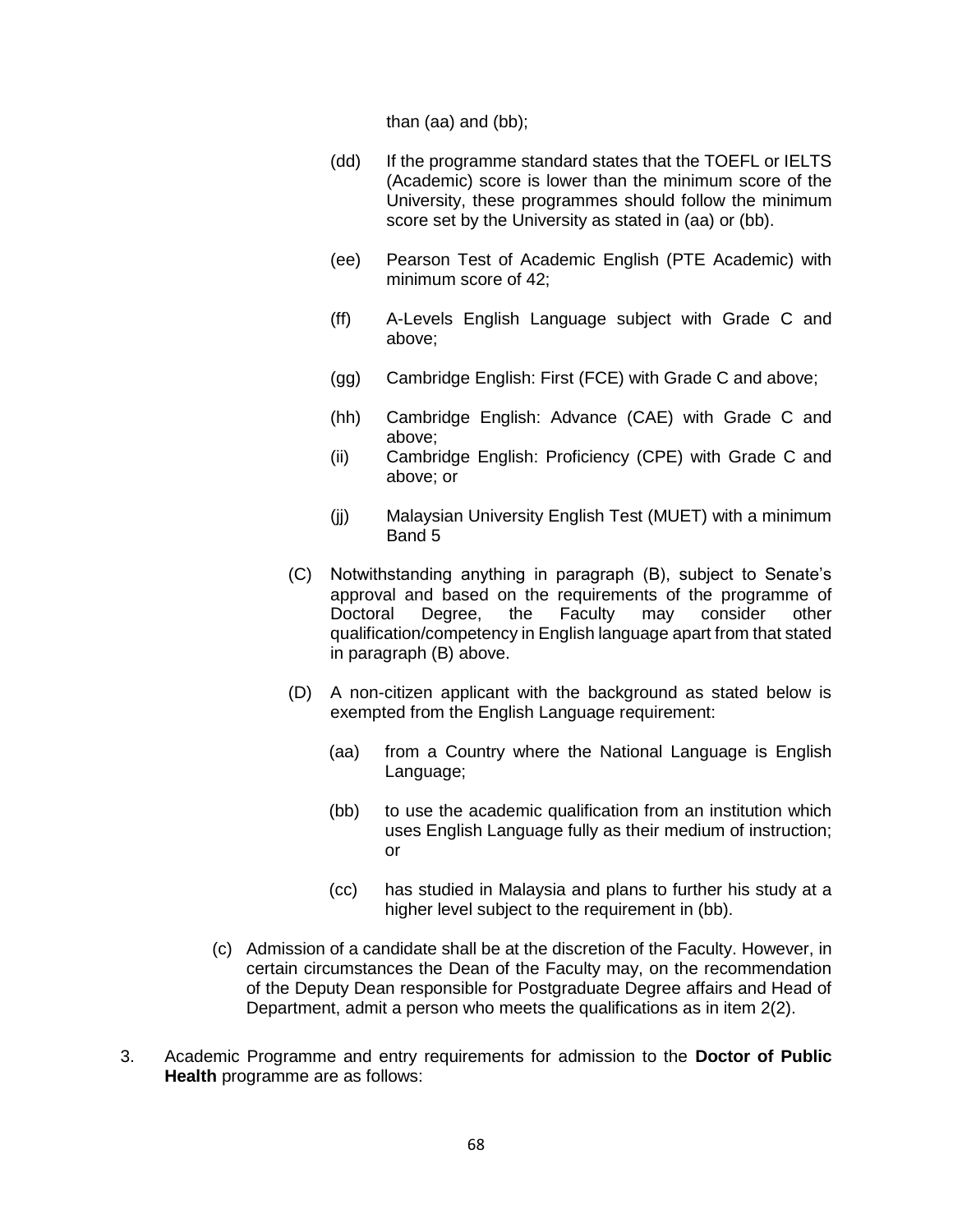(1) Academic Programme

This Doctoral programme is done through courses, research and production of a thesis.

- (2) Admission Requirements
	- (a) Admission requirements to pursue a Doctor of Public Health programme by Mixed Mode - [Rule 3 (1)] are as follows:
		- (A) Master's in Public Health with a CGPA of not less than 3.00 or its equivalent; or
		- (B) Master's in a field related to Public Health with a CGPA of not less than 3.00 or its equivalent; and
		- (C) Has relevant work experience of at least one year or for a period as stipulated by the Department from time to time.
	- (b) English Language requirement is as follows:
		- (i) Entry Requirements
			- (A) A non-citizen applicant who wishes to follow a degree programme of study shall fulfil the English Language competency requirement determined by the University if he obtained his degree from a university or institution of higher learning which does not use English as the medium of instruction for the relevant degree.
			- (B) English Language competency requirement for non-citizen applicants are as follows:
				- (aa) to obtain a minimum score of 600 on the paper-based total (PBT), a score of 250 for the computer-based total (CBT) or a score of 100 for the internet-based total (IBT) for the Test of English as a Foreign Language (TOEFL); or
				- (bb) to obtain a minimum score of band 6.0 on the International English Language Testing System (IELTS) (Academic).
				- (cc) score according to the programme standard if it is higher than (aa) and (bb);
				- (dd) If the programme standard states that the TOEFL or IELTS (Academic) score is lower than the minimum score of the University, these programmes should follow the minimum score set by the University as stated in (aa) and (bb);
				- (ee) Pearson Test of Academic English (PTE Academic) with a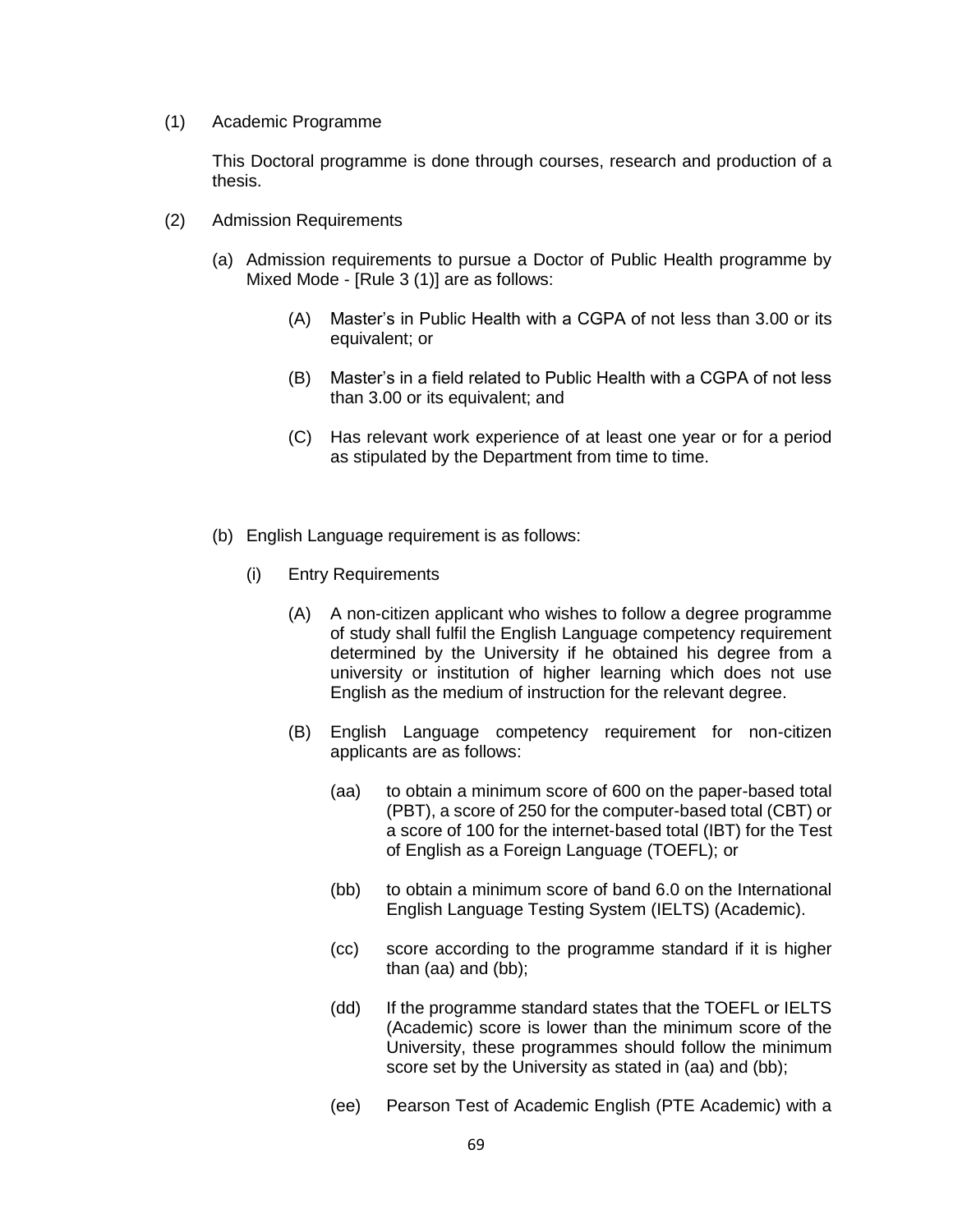minimum score of 42;

- (ff) A Levels English Language subject with Grade C and above;
- (gg) Cambridge English: First (FCE) with Grade C and above;
- (hh) Cambridge English: Advance (CAE) with Grade C and above;
- (ii) Cambridge English: Proficiency (CPE) with Grade C and above; or
- (jj) MUET with minimum band 5.
- (C) Notwithstanding anything in paragraph (B), subject to Senate's approval and based on the requirements of the programme of Doctoral Degree, the Faculty may consider other qualification/competency in English Language apart from that stated in paragraph (B) above,
- (D) A non-citizen applicant with the background as stated below is exempted from the English Language requirement:
	- (aa) from a Country where the National Language is the English Language;
	- (bb) to use the academic qualifications from an institution which uses English Language fully as their medium of instruction; or
	- (cc) has studied in Malaysia and plans to further his studies at a higher level subject to the requirement in (bb).
- (c) Admission of a candidate shall be at the discretion of the Faculty. However, in certain circumstances the Dean of the Faculty may, on the recommendation of the Deputy Dean responsible for Postgraduate Degree affairs and Head of Department, admit a person who meets the qualifications as in item 3(2).
- 4. Academic Programme and entry requirements for admission to the **Doctor of Dental Public Health** programme are as follows:
	- (1) Academic Programme

This Doctoral programme is done through courses, research and production of a thesis.

(2) Admission Requirements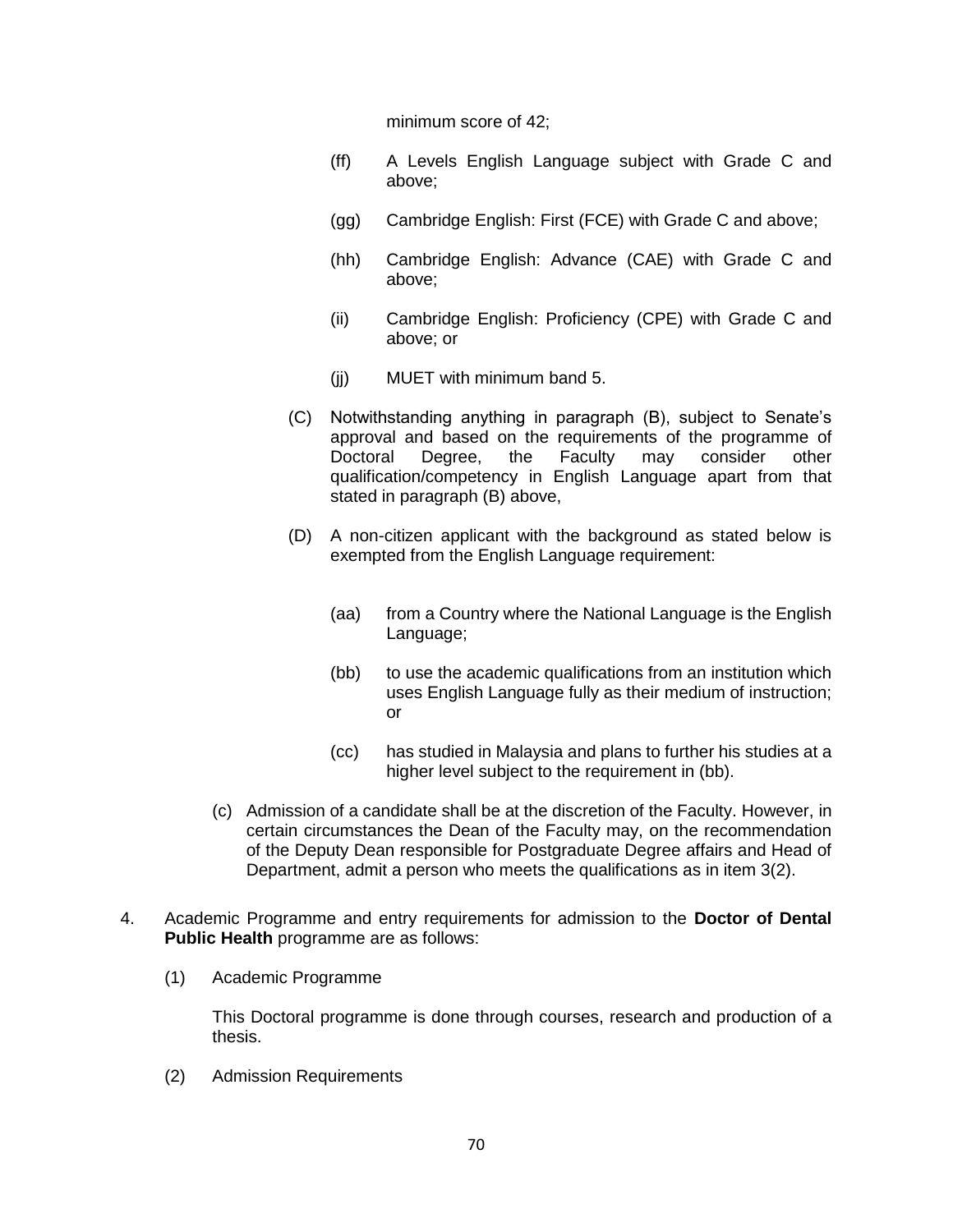- (a) Admission requirements to pursue a Doctor of Dental Public Health by Mixed Mode - [Rule 3 (1)] are as follows:
	- (i) Master's in Community Oral Health degree from UM with a minimum CGPA of 3.00 or other equivalent qualification recognized; or
	- (ii) Master's of Dental Public Health apart from than Master's in Community Oral Health from UM, shall possess a Bachelor of Dental Surgery degree or other equivalent qualification; and
	- (iii) Candidate with qualification apart from a Master's of Community Oral Health from UM shall pass any other requirements determined by the Faculty from time to time.
- (b) English language requirement are as follows:
	- (i) Entry Requirements
		- (A) A non-citizen applicant who wishes to follow degree a programme of study at the University shall fulfil the English Language competency requirement determined by the University if he obtained his degree from a university or institution of higher learning which does not use English as the medium of instruction for the relevant degree.
		- (B) The English Language competency requirement for non-citizen applicants are as follows:
			- (aa) to obtain a minimum score of 600 on the paper-based total (PBT) or a score according to the programme standard for the paper-based total, a score of 250 for the computerbased total (CBT) or a score of 100 for the internet-based total (IBT) for the Test of English as a Foreign Language (TOEFL); or
			- (bb) to obtain a minimum score of band 6.0 or according to the standard programme for the International English Language Testing System (IELTS) (Academic).
			- (cc) score according to the programme standard if it is higher than (aa) and (bb).
			- (dd) If the programme standard states that TOEFL or IELTS (Academic) score is lower than the minimum score set by the University as stated in (aa) and (bb).
			- (ee) Pearson Test of Academic Englist (PTE Academic) with a minimum score of 42;
			- (ff) A-Levels English Language subject with Grade C and above;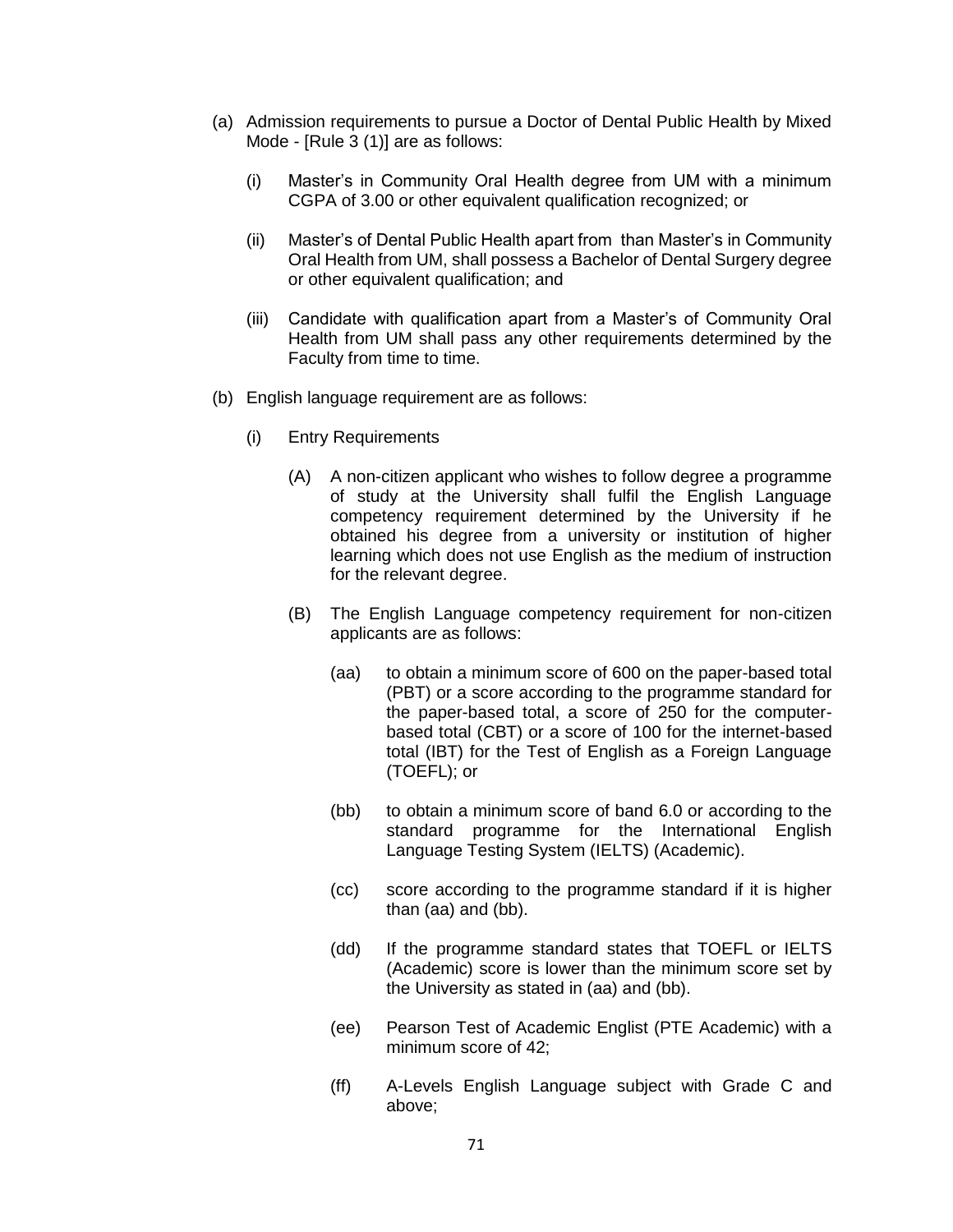- (gg) Cambridge English: First (FCE) with Grade C and above for;
- (hh) Cambridge English: Advance (CAE) with Grade C and above for;
- (ii) Cambridge English: Proficiency (CPE) with Grade C and above; or
- $(ii)$  MUET with a minimum band 5.
- (C) Notwithstanding paragraph (B) above, subject to Senate's approval and based on the requirements of the Doctoral Degree programme, the Faculty may consider other qualification/competency in English Language apart from that is stated in paragraph (B) above.
- (D) A non-citizen applicant with the background as stated below is exempted from the English Language requirement:
	- (aa) from a Country where the National Language is the English Language;
	- (bb) to use the academic qualification from an institution which uses English Language fully as their medium of instruction; or
	- (cc) has studied in Malaysia and plans to further his study at a higher level subject to the requirement in (bb).
- (c) Admission of a candidate shall be at the discretion of the Faculty. However, in certain circumstances the Dean of the Faculty may, on the recommendation of the Deputy Dean responsible for Postgraduate Degree affairs and Head of Department, admit a person who meets the qualifications as in item 4(2).
- 5. Academic programme and entry requirements for the **Doctor of Management**  programme are as follows:
	- (1) Academic Programme

This Doctoral Programme programme is done through courses, research and production of a dissertation.

- (2) Admission Requirements
	- (a) Admission requirements to pursue a Doctorate of Management programme by Coursework - [Rule 3 (1)] are as follows:
		- (i) Master's Degree by Research; or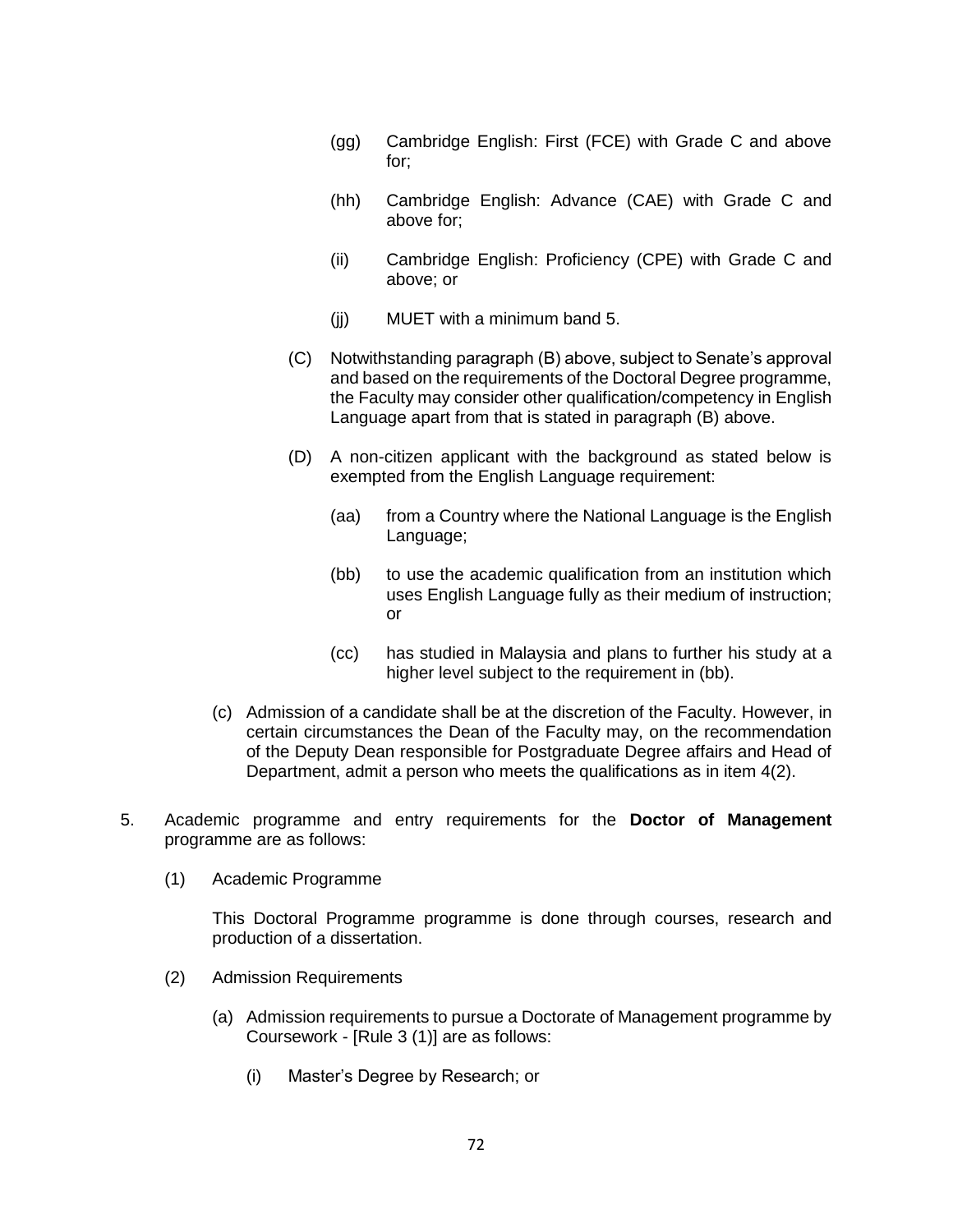- (ii) Master's Degree by Coursework or Mixed Mode with a CGPA of not less than 3.70; or
- (iii) Master's Degree by Coursework or Mixed Mode with a CGPA of not less than 3.00 to 3.69 AND qualification of a Bachelor's degree with a CGPA of not less than 3.00; or
- (iv) Master's Degree by Coursework or Mixed Mode with a CGPA of not less than 3.00 to 3.69 AND APEL (A) qualification or other qualifications approved by the Senate; or
- (v) Master's Degree by Coursework or Mixed Mode with a CGPA of 2.00 to 3.69 AND qualification of a Bachelor's degree with a CGPA of 2.50 to 2.99 may be considered if meets at least one (1) of the following criteria:
	- (A) has produced publications in the related fields;
	- (B) is a scholarship recipient;
	- (C) is a graduate of the University of Malaya;
	- (D) a government agency staff;
	- (E) Passed the interview conducted by the Faculty; or
	- (F) Passed the special assessment by the Faculty.

#### AND

- (vi) Working experience in the management field for not less than five (5) years.
- (b) English Language requirements are as follows:
	- (i) Entry Requirements
		- (A) A non-citizen applicant who wishes to follow a degree programme of study shall fulfil the English competency requirement determined by the University if he obtained his degree from a university or institution of higher learning which does not use English as the medium of instruction for the relevant degree.
		- (B) English language competency requirements for non-citizen applicants are as follows:
			- (aa) to obtain a minimum score of 600 (PBT) or a score according to the programme standard on the paper-based total, a score of 250 for the computer-based total (CBT) or a score of 100 for the internet-based total (IBT) for the Test of English as a Foreign Language (TOEFL);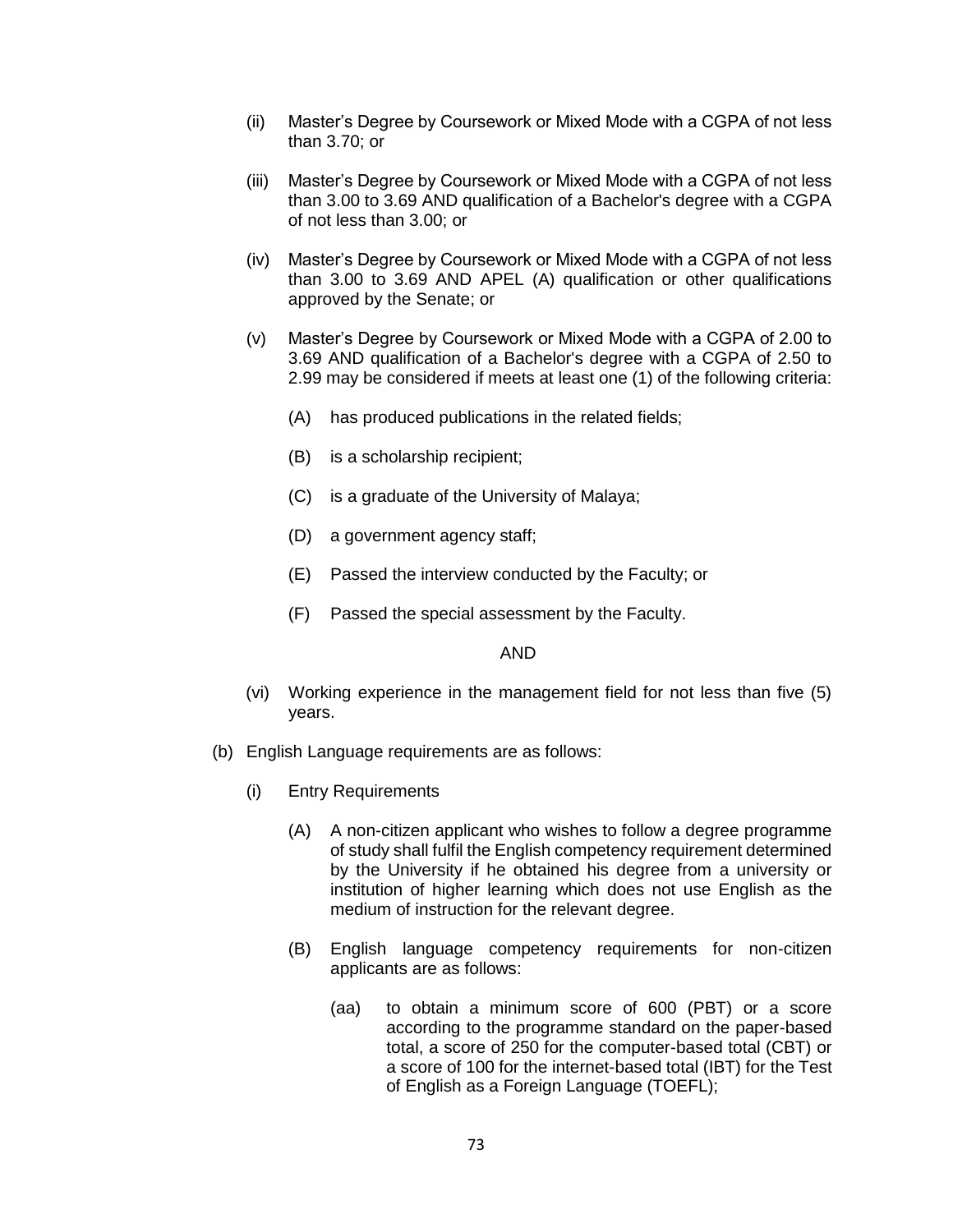- (bb) to obtain a minimum score of band 6.0 or according to the programme standard for the International English Language Testing System (IELTS) (Academic).
- (cc) score according to the programme standard if it is higher than (aa) and (bb);
- (dd) If the programme standard states that the TOEFL or IELTS (Academic) score is lower than the minimum score of the University, these programmes should follow the minimum score set by the University as stated in (aa) and (bb);
- (ee) Pearson Test of Academic English (PTE Academic) with a minimum score of 42;
- (ff) A-Levels English Language subject with Grade C and above;
- (gg) Cambridge English: First (FCE) with Grade C and above;
- (hh) Cambridge English: Advance (CAE) with Grade C and above;
- (ii) Cambridge English: Proficiency (CPE) with Grade C and above; or
- (jj) MUET with a minimum band 5
- (C) Notwithstanding paragraph (B) above, subject to Senate's approval and based on the requirements of the Doctoral Degree programme, the Faculty may consider other qualification/competency in English Language apart from that stated in paragraph (B) above.
- (D) A non-citizen applicant with the background as stated below is exempted from the English Language requirement:
	- (aa) from a Country where the National Language is the English Language;
	- (bb) to use academic qualifications from an institution which uses the English Language fully as their medium of instruction; or
	- (cc) has studied in Malaysia and plans to further his studies at a higher level subject to the requirement in (bb).
- (c) Admission of a candidate shall be at the discretion of the Faculty. However, in certain circumstances the Dean of the Faculty may, on the recommendation of the Deputy Dean responsible for Postgraduate Degree affairs and Head of Department, admit a person who meets the qualifications as in item 5(2).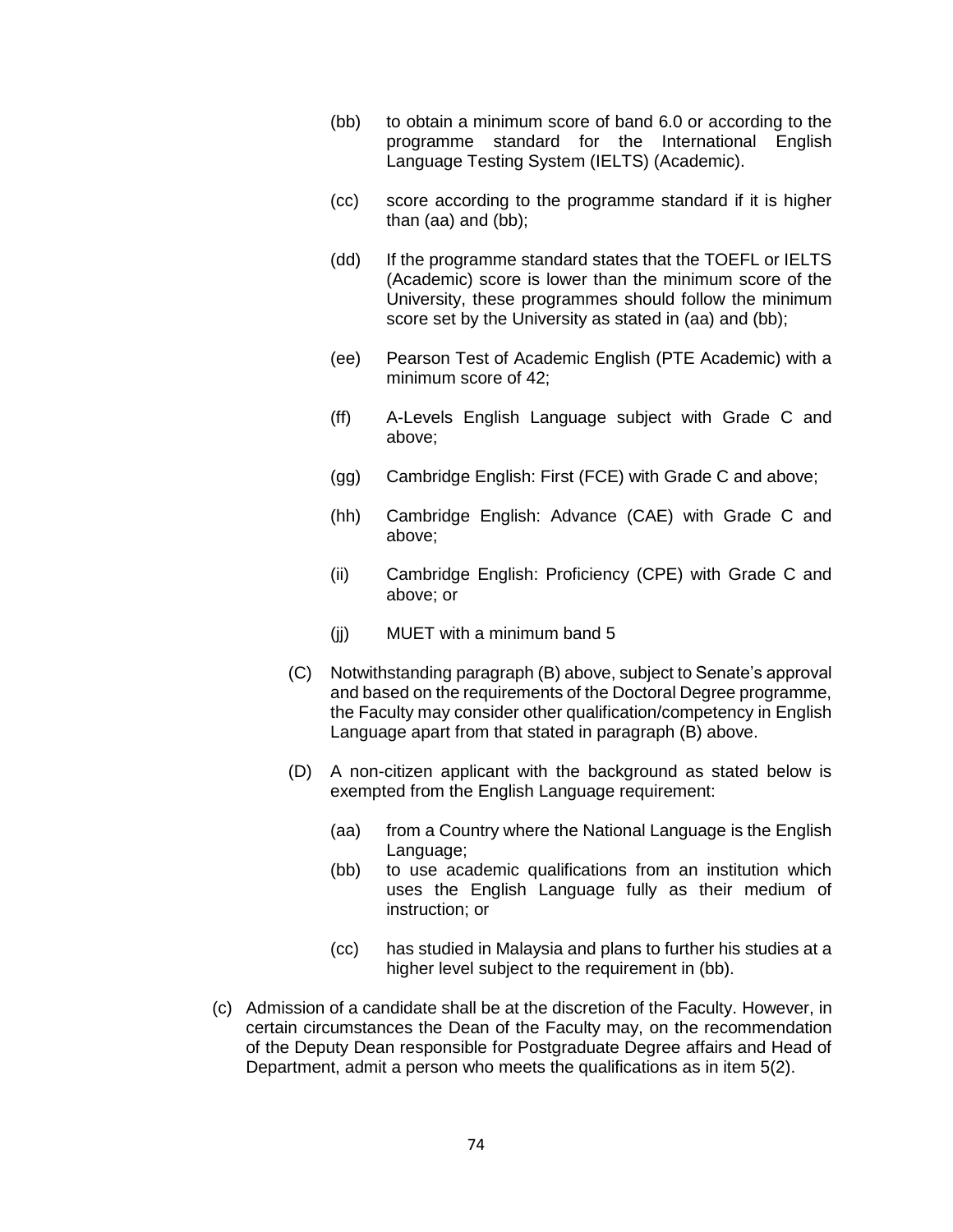- 6. Academic programme and admission requirements for the **Doctoral Program by Clinical at the Faculty of Dentistry** are as follows:
	- (1) Academic Programme

This Doctoral Programme is done through courses, reseach and production of a dissertation.

- (2) Admission Requirements
	- (a) Admission requirements for the Doctoral programme by Clinical at the Faculty of Dentistry - [Rule 3 (1)] are as follows:
		- (i) The minimum qualifications for admission to the Doctoral Degree programme of study by Clinical are:
			- (A) Master's of Oral Science from UM or other equivalent qualifications in the related field; and
			- (B) Bachelor of Dental Surgery which is accredited and recognized or an equivalent degree; and
		- (ii) have at least two (2) years of working experience in the field of clinical dentistry after being awarded with a Bachelor's Degree; and
		- (iii) An applicant who has a qualification other than the Master's of Oral Siences from UM shall pass an interview and other requirements set by the Faculty from time to time.
	- (b) English Language Requirement is as follows:
		- (i) Entry Requirements
			- (A) A non-citizen applicant who wishes to follow a degree programme of study at the University shall fulfil the English Language competency requirement determined by the University if he obtained his degree from a university or institution of higher learning which does not use English as the medium of instruction for the relevant degree.
			- (B) English Language competency requirement for non-citizen applicants are as follows:
				- (aa) to obtain a minimum score of 600 (PBT) or a score according to the respective programme standard on the paper-based total, a score of 250 for the computer-based total (CBT) or a score of 100 for the internet-based total (IBT) on the Test of English as a Foreign Language (TOEFL);
				- (bb) to obtain a minimum score of band 6.0 or according to the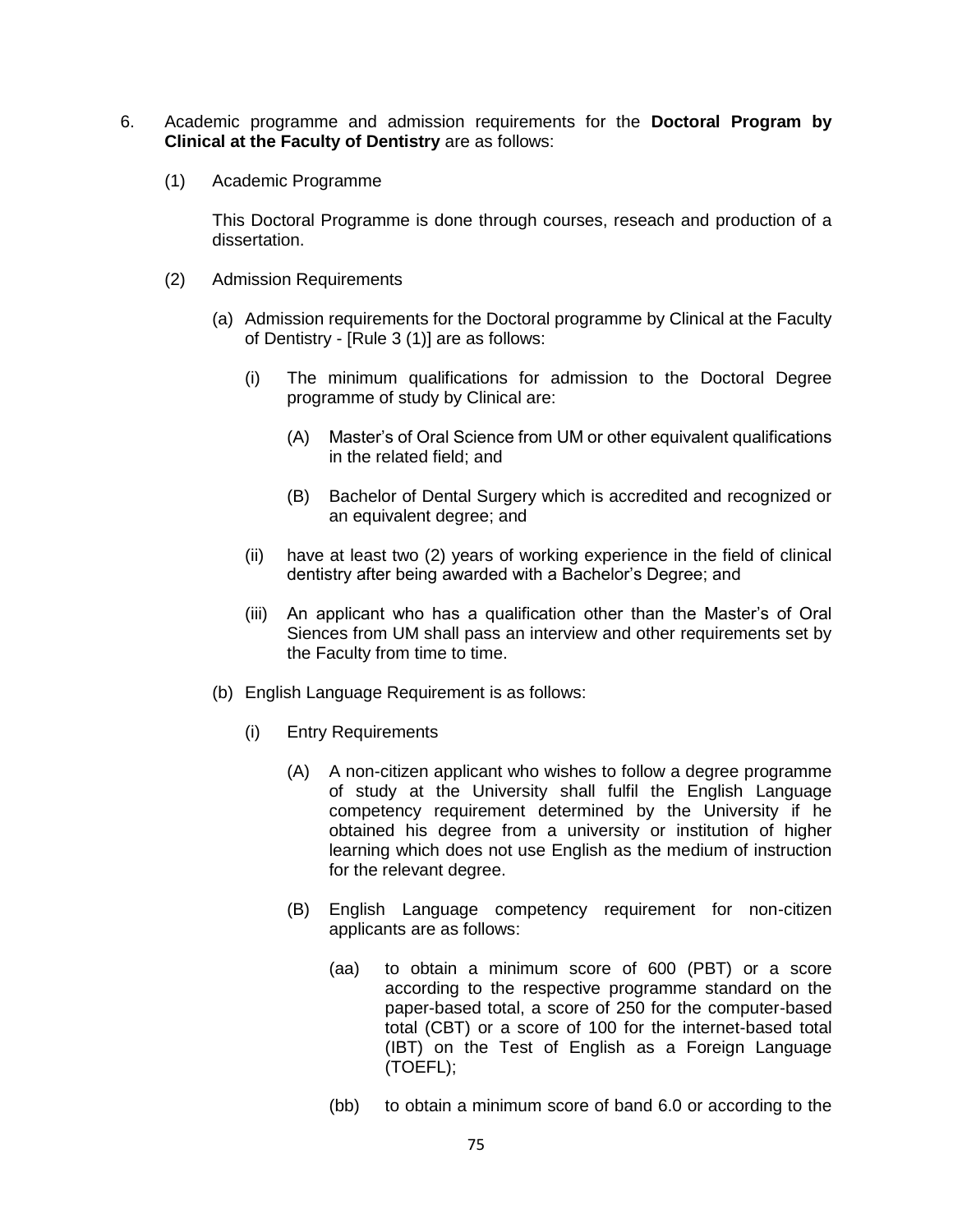respective programme standard on the International English Language Testing System (IELTS) (Academic).

- (cc) score according to the respective programme standard if it is higher than (aa) and (bb).
- (dd) If the programme standard states that the TOEFL or IELTS (Academic) score is lower than the minimum score of the University, these programmes should follow the minimum score set by the University as stated in (aa) and (bb);
- (ee) Pearson Test of Academic English (PTE Academic) with a minimum score of 42;
- (ff) A-Levels English Language with Grade C and above;
- (gg) Cambridge English: First (FCE) with Grade C and above;
- (hh) Cambridge English: Advance (CAE) with Grade C and above;
- (ii) Cambridge English: Proficiency (CPE) with Grade C and above; or
- (jj) MUET with a minimum band 5.
- (C) Notwithstanding paragraph (B) above, subject to Senate's approval and based on the requirements of the Doctoral Degree programme, the Faculty may consider other qualification/competency in English Language apart from that stated in paragraph (B) above.
- (D) A non-citizen applicant with the background as stated below is exempted from the English Language requirement:
	- (aa) from a Country where the National Language is the English Language;
	- (bb) uses an academic qualification from an institution which uses English Language fully as their medium of instruction; or
	- (cc) has studied in Malaysia and plans to further his studies at a higher level subject to the requirement in (bb).
- (c) Admission of a candidate shall be at the discretion of the Faculty. However, in certain circumstances the Dean of the Faculty may, on the recommendation of the Deputy Dean responsible for Postgraduate Degree affairs and Head of Department, admit a person who meets the qualifications as in item 6(2).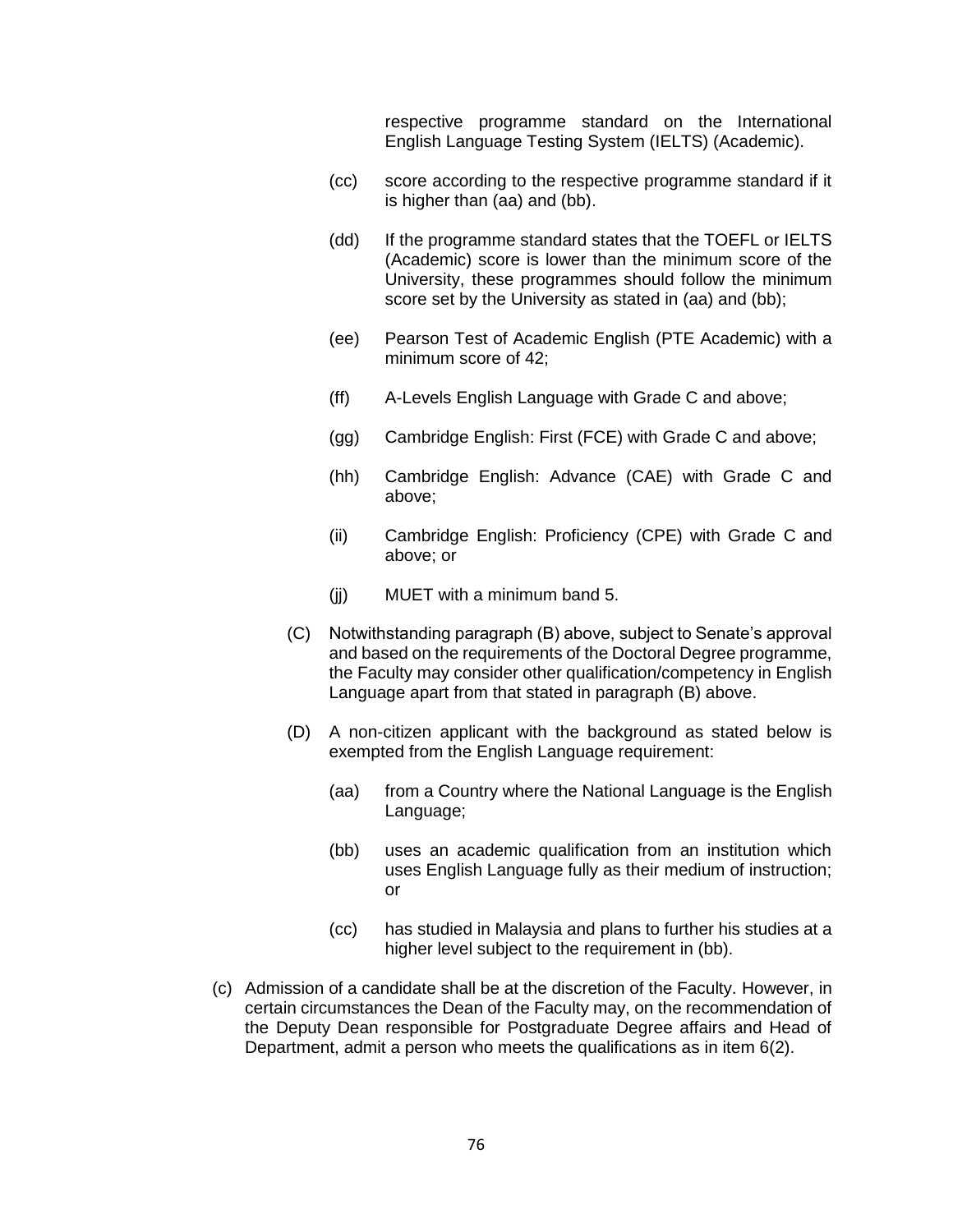#### **Schedule 2**

### **GENERAL EXAMINATION INSTRUCTIONS**

### **1. INSTRUCTIONS TO CANDIDATES**

### **(1) EXAMINATION TIMETABLE**

Candidates need to observe and take note of:

- (a) Date, time and place for the examination of each course as stated in the Examination Timetable:
- (b) The examination schedule commences as follows:

| $: 8:30(08:30)$ AM  |
|---------------------|
| $: 11:30(11:30)$ AM |
| $: 3:00(15:00)$ PM  |
| $: 8:15(20:15)$ PM  |
|                     |

(c) Any amendments to the Examination Timetable (if any) will be posted around the examination hall/Faculty.

## **(2) IDENTITY CARD/PASSPORT AND STUDENT REGISTRATION CARD**

Candidates must bring along their Identity Card/Passport and Student Registration Card. Candidates who do not bring their Identity Card/Passport and Student Registration Card will not be allowed to sit for the examination until their eligibility to take the examination can be verified.

#### **(3) PROHIBITIONS**

#### **Candidates are NOT ALLOWED-**

- (a) to bring into the examination hall or take out from the examination hall any books, papers, brochures, pictures or any documents or other items except for goods/materials that are allowed by the Examiner/Chief Invigilator/Invigilator;
- (b) to bring into the examination hall bags, handbags, calculators and watches that make sound or can be programmed, calculator gloves, pencil cases. For security reasons, valuables like wallets and purses can be brought into the examination hall but placed under each candidate's examination table;
- (c) to bring any electronic equipment or communication equipment including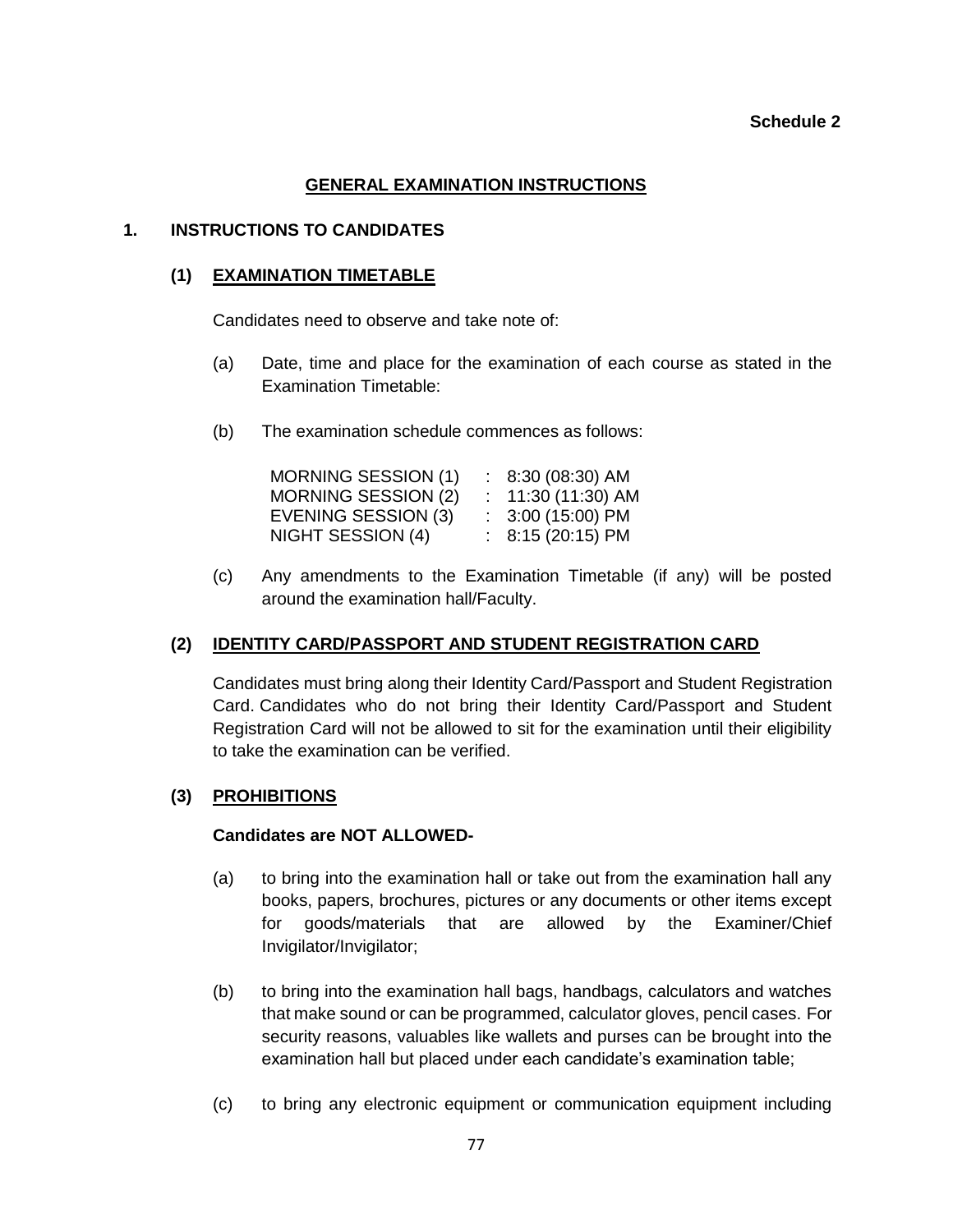music players (mp3 players and iPods), electronic dictionaries, mobile phones, and personal digital assistant (PDA). If there are candidates who take in these equipments, the candidates are required to turn off and put it under the examination table. The University will not be responsible for lost/damaged items placed outside the examination hall;

- (d) to enter the examination hall until the Chief Invigilator has made the announcement to enter. Candidates are responsible for sitting in the spaces provided for each candidate's examination paper;
- (e) to wear any clothing that covers the face, immodest and inappropriate clothing according to the situation, slippers, hats, shorts and gloves (except medical students during clinical and in the laboratory) in the examination hall;
- (f) to enter the examination hall 30 minutes after the examination begins. Candidates who are late but not later than the time limit of 30 minutes will not be given extra time for the said examination papers;
- (g) to leave the examination hall within the first 30 minutes after the examination begins. Candidates cannot leave the examination hall 15 minutes before the examination ends;
- (h) to smoke and eat in the examination hall during the examination. However, candidates may bring in drinking water/mineral water in small transparent bottle and shall be placed under the examination table. Other types of beverages are not allowed at all.

## **(4) INSTRUCTIONS WHEN INSIDE THE EXAMINATION HALL**

- (a) When candidates are inside the examination hall, the candidates **CANNOT-**
	- (i) receive any books, papers, brochures or pictures or any other documents from anyone, except goods/materials allowed by the Examiner/Chief Invigilator/Invigilator.
	- (ii) communicate with one another in any way during the examination. If candidates want to speak to the Chief Invigilator/Invigilator, candidate must raise their hands;
	- (iii) leave the examination hall to go to the toilet or for any specific reasons without the permission of the Chief Invigilator/Invigilator. If candidates want to go to the toilet, the candidates must raise their hands.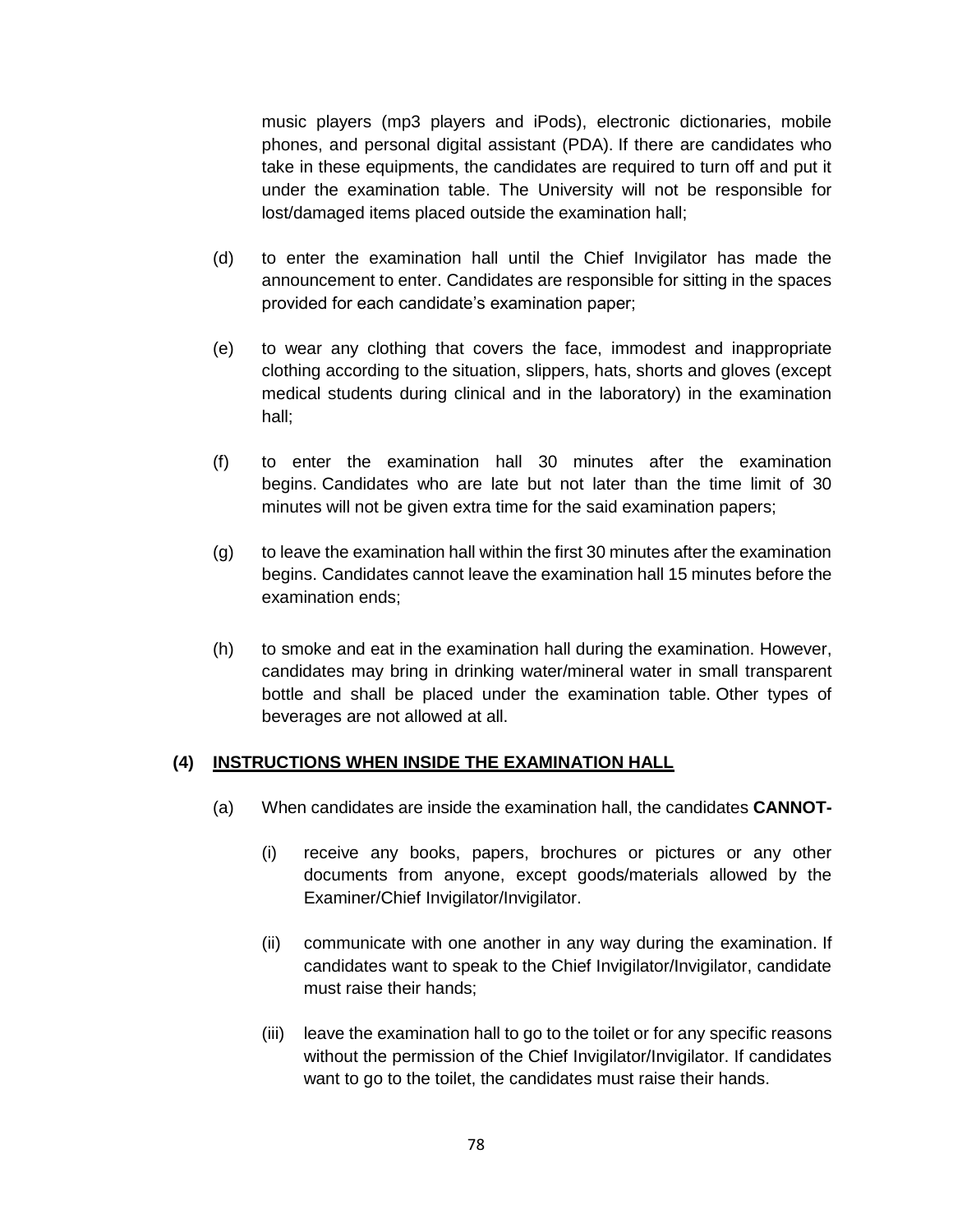## (b) Once seated, the **CANDIDATES MUST-**

- (i) fill in the details in the Attendance Slips and put it together with the Identity Card/Passport/Student Registration Card on the right hand corner of the table to be collected by the Invigilators. Candidates are reminded to take back their respective Identity Card/Passport/Student Registration Card and Examination Slips after examined;
- (ii) write only the registration number of the students and number of questions on the answer booklet. **CANDIDATES ARE PROHIBITED FROM WRITING THEIR NAMES OR ANY NOTES TO THE EXAMINERS ON THE ANSWER BOOKLET**; and
- (iii) comply with all instructions listed on the front page of the question paper and answer booklet. All outlines of answers must be made in the answer booklet. Candidates are not allowed to tear/separate any part of the answer booklet.

# **(5) DIRECTIONS AFTER THE END OF EXAMINATION**

- (a) The Chief Invigilator/Invigilator will announce the end of each examination. After the announcement is made, all **CANDIDATES MUST-**
	- (i) stop writing;
	- (ii) bind additional answer booklet and any additional answer scripts (if any) to the main answer booklet; and
	- (iii) place the answer booklet on the top right hand corner of the table to allow the invigilators to collect the answer booklet.
- (b) All answer booklets, whether used or not, must be left in the examination hall. Candidates are not allowed to take any books/papers out of the examination hall.
- (c) Multiple-choice question (MCQ) papers cannot be taken out of the examination hall (subject to permission from the lecturer for the course concerned only).

## **2. SUSPENSION OR CANCELLATION OF EXAMINATION**

(1) If the Vice-Chancellor has reasons to believe that the state or the contents of any examination question or content of any examination question papers may have been known prior to the date and time of the actual exam by any person other than the examiners or the Committee of Examiners concerned or the Registrar or any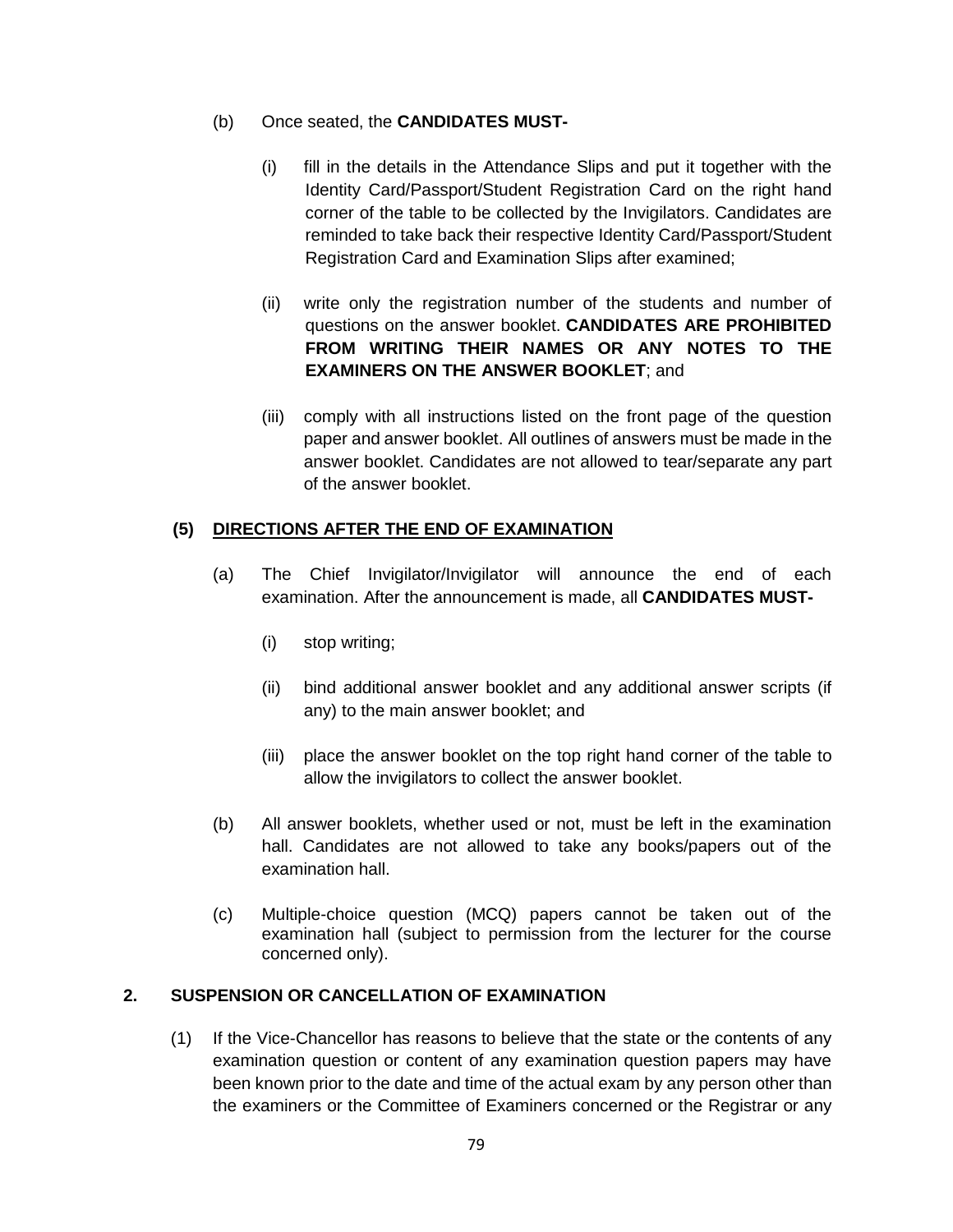person authorized by the Registrar, the Vice-Chancellor may order the suspension of the examination or cancellation of the examination question papers and give instruction to prepare new question papers.

(2) If a situation arises where the Chief Invigilator feels, requires the cancellation or postponement of an examination, he shall stop the examination and, has to quickly collect all the answer sheets that have been written and report the matter to the Vice-Chancellor.

# **3. COMPLAINTS ABOUT EXAMINATION**

- (1) If, in the opinion of the Chief Invigilator/Invigilator, during the examination, a situation arises which makes the examination unfair to any candidate, he shall report the matter to the Vice-Chancellor.
- (2) Any candidate, teacher or any staff of the University may complain to the Vice-Chancellor that the examination had been carried out incorrectly.
- (3) Where a matter has been reported to the Vice-Chancellor in accordance with paragraph (1) and (2) above, he may take an action as he thinks fit, and if he orders that another examination should be held, that examination shall be considered as the examination as prescribed under any Rule or Regulation that governs the relevant course.
- (4) Any complaint by any teacher of the University that the examination had been carried out incorrectly or that the provisions of any Rules or Regulations related has not been observed, must be made to the Vice-Chancellor and the Vice-Chancellor shall investigate the complaint and report the results of its investigations to the Senate. The Senate may then take such action as it deems appropriate.

# **4. DISCIPLINARY ACTION FOR NON COMPLIANCE OF GENERAL EXAMINATION INSTRUCTIONS**

Disciplinary action will be taken against candidates who violate any of the instructions set out in the General Examination Instructions or additional instructions in force from time to time.